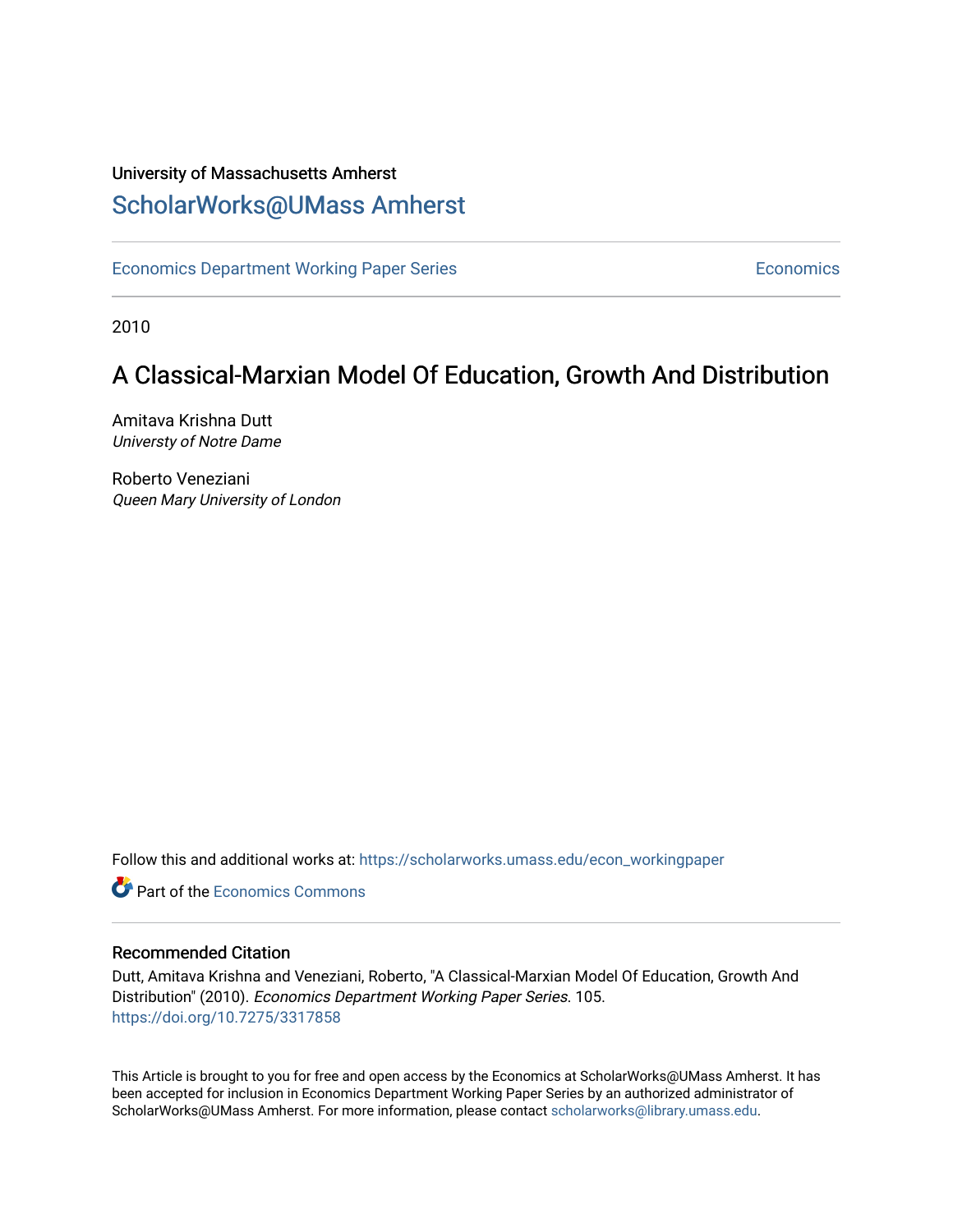# **DEPARTMENT OF ECONOMICS**

# **Working Paper**

# **A ClassicalMarxian Model Of Education, Growth And Distribution**

By

Amitava Krishna Dutt and Roberto Veneziani

Working Paper 2010‐10



# **UNIVERSITY OF MASSACHUSETTS AMHERST**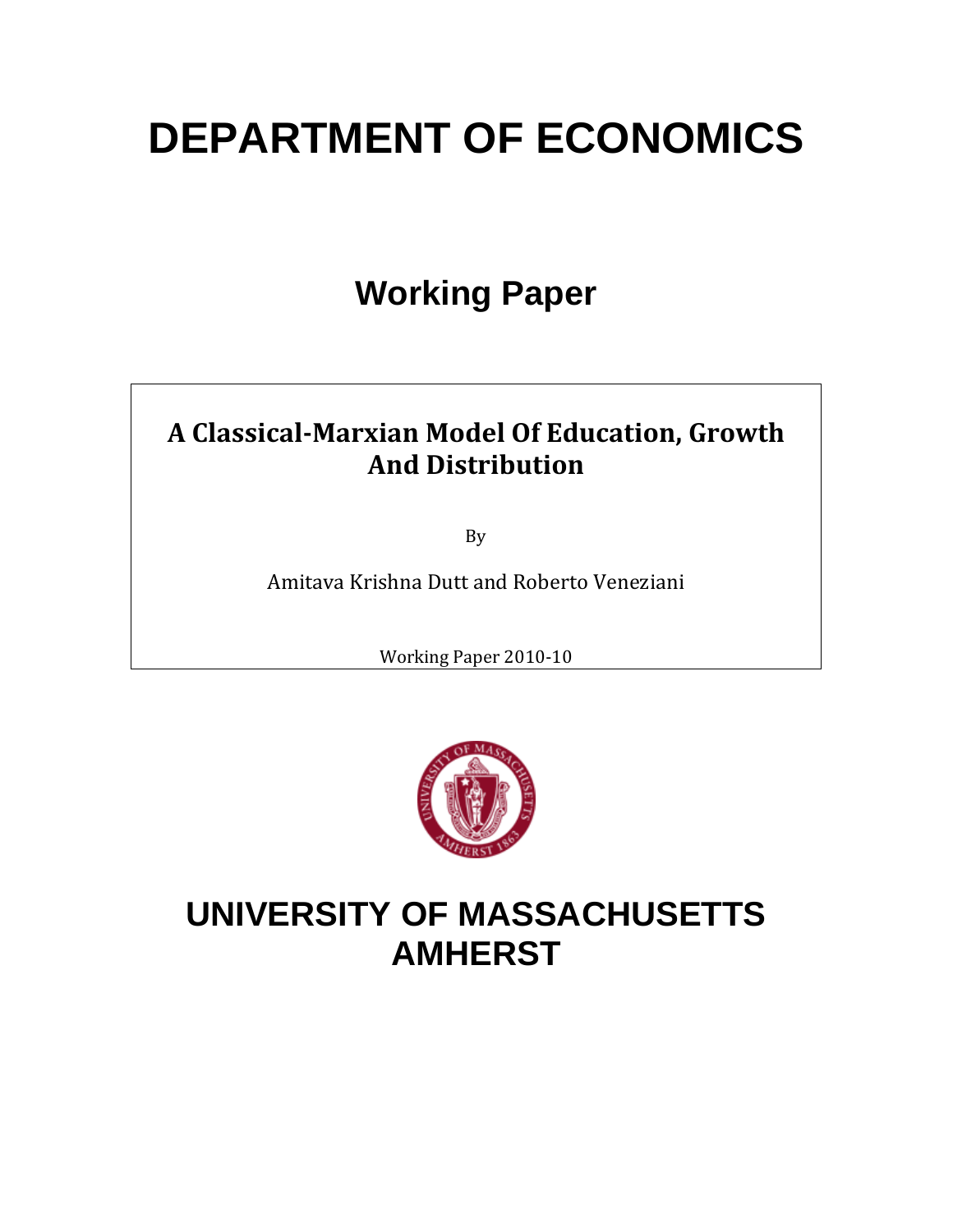### **A CLASSICAL-MARXIAN MODEL OF EDUCATION, GROWTH AND DISTRIBUTION\***

Amitava Krishna Dutt

Department of Political Science University of Notre Dame Notre Dame, IN 46556, USA adutt@nd.edu

and

Roberto Veneziani

Department of Economics Queen Mary University of London Mile End Road London, E1 4NS United Kingdom r.veneziani@qmul.ac.uk

March 2010, Revised August 2010

**Abstract**: This paper develops a classical-Marxian macroeconomic model to examine the growth and distributional consequences of education. First, the role of education in skill formation is considered and it is shown that an expansion in education will promote growth and have beneficial distributional effects within the working class, but it will redistribute income from workers to capitalists. Second, the model is extended analyze the broader political economic consequences of education on class relations and class conflict. The model suggests the importance of a progressive type of education rather than one which weakens the power workers, for it allows for equitable growth outcomes which improve the position of workers as a whole and reduces inequality within workers. Finally, the model shows that education leads to multiple equilibria and it stresses the importance of providing suitable incentives to workers for taking advantage of greater education access, without which the economy can be caught in a low-skill trap.

#### **JEL classification system**: E2, E11, O41, J31. **Keywords**: education, growth, distribution.

 $\overline{a}$ 

<sup>\*</sup> We are grateful to Richard Arena and participants in the Analytical Political Economy Workshop (Queen Mary, London) and the History of Macroeconomics conference (University of Paris I) for comments and suggestions on an early version of the paper. Roberto Veneziani worked on this project while visiting the University of Massachusetts, Amherst. Their hospitality and support are gratefully acknowledged. The usual disclaimer applies.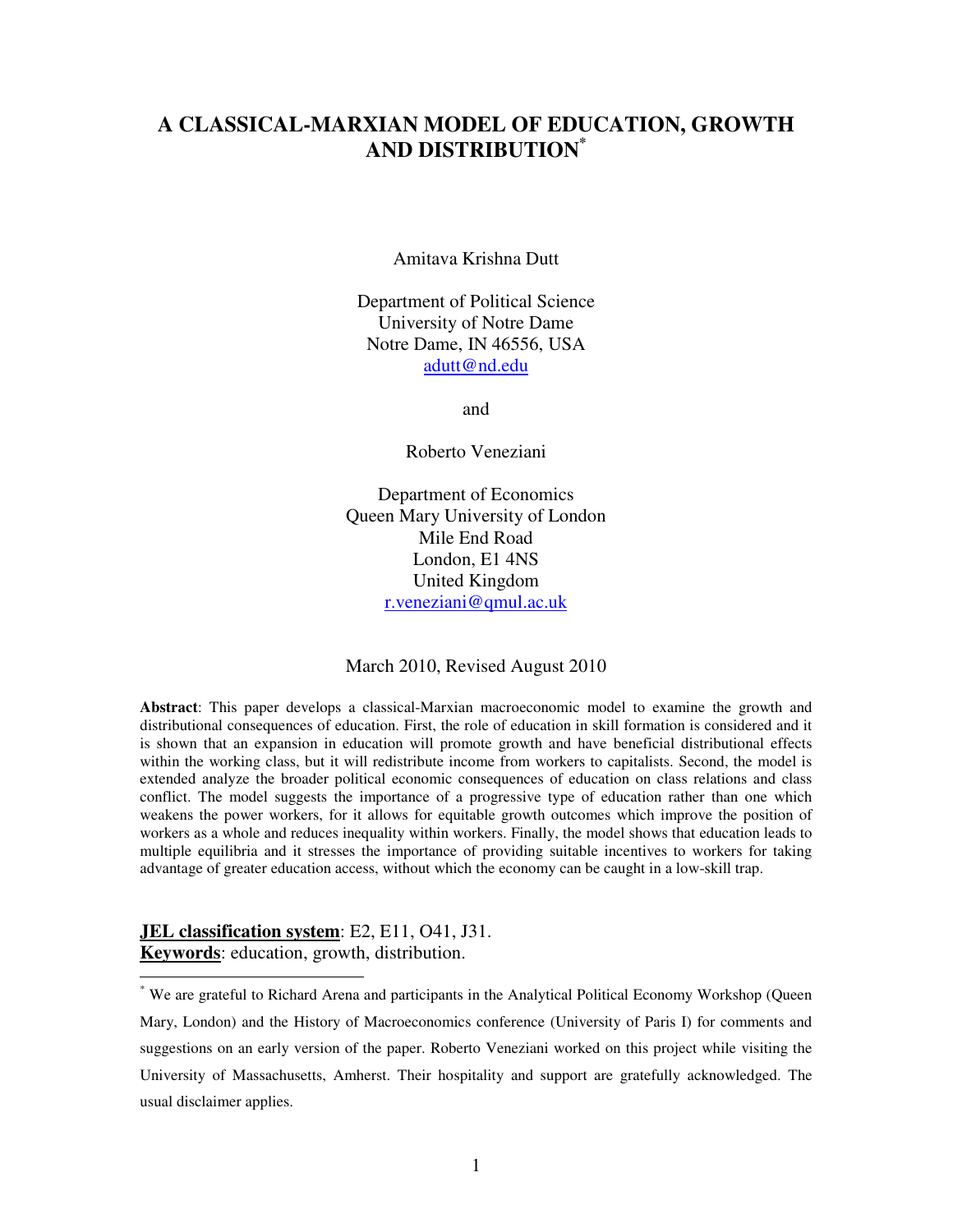#### **1. Introduction**

The role of education – and what is called human capital – has received a great deal of attention in the literature on economic growth in recent decades. The role of education in skill formation, and the resultant division of the labor force into high- and low-skilled workers, has also been widely examined in the literatures on income distribution and international trade. This analysis has been conducted empirically and theoretically, and also entered popular discussions. Neoclassical models of growth (including the neoclassical endogenous growth models) see education as promoting growth by making the productivity of labor increase more rapidly, and improving income distribution by increasing wages, although different rates of skill formation – through education – between different groups are sometimes argued to exacerbate income inequality. Surprisingly, however, education has received little or no attention in classical-Marxian theories of growth and distribution, despite the obvious relevance it has for the dynamics of the capitalist economy and the fair amount of attention being given to it in broader political economy discussions. While much of this discussion is in relation to the ideological role of education, some of it also relates to growth. For instance, some commentators have associated the relative neglect of the education sector with the profit squeeze and the decline in productivity growth after the period of the so-called Golden Age of Capitalism which ended in the late  $1960s$ .<sup>1</sup>

 The purpose of this paper is to develop a simple classical-Marxian model of growth and income distribution in which the primary role of education is to convert lowskilled workers into high-skilled workers, and with which broader political-economy considerations may also be addressed. The classical-Marxian approach to growth has thus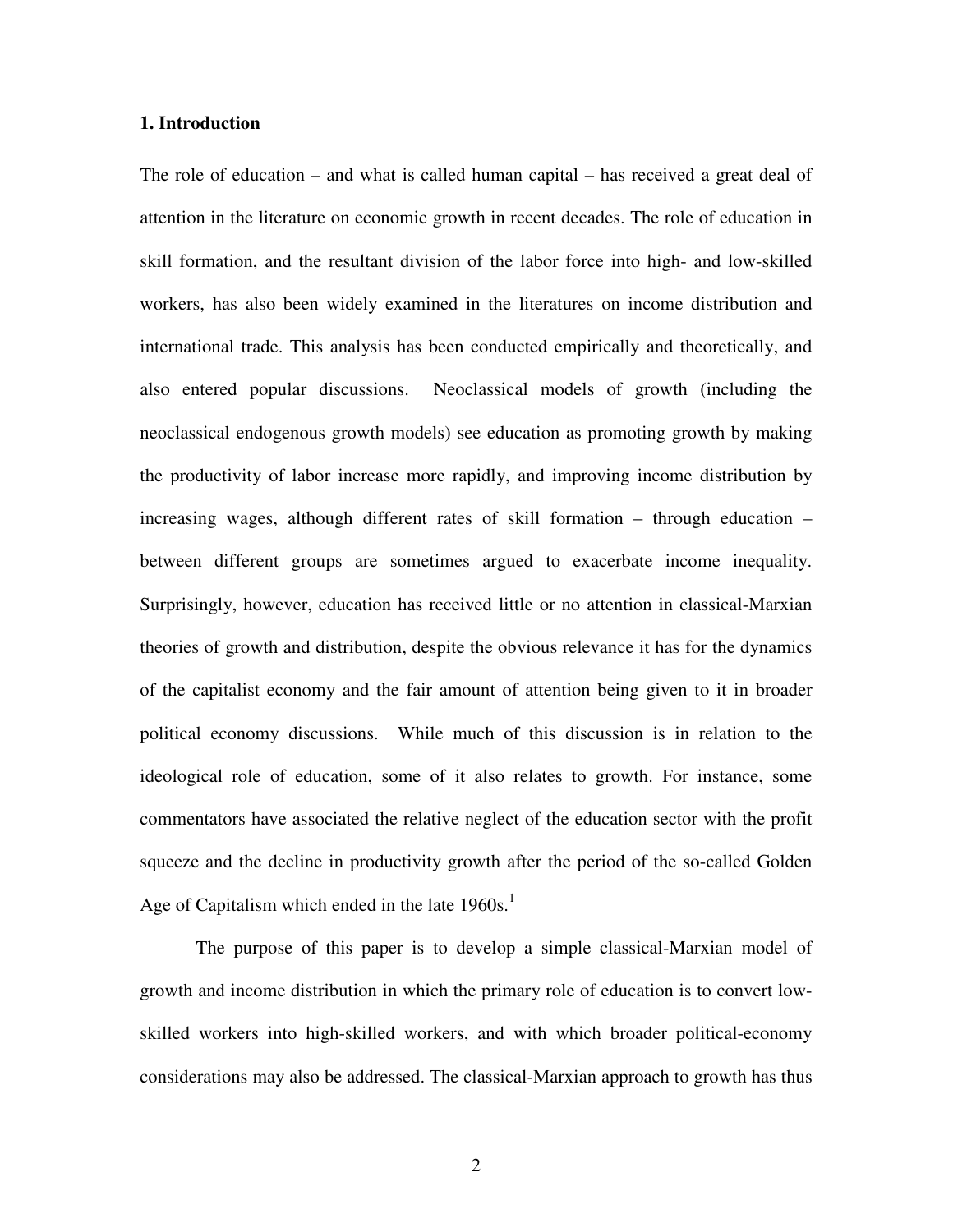far focused mainly on the role of capital accumulation due to saving by capitalists (see Foley and Michl, 1999, for an exposition), and due to technological change brought about by the response of capitalist firms to labor market conditions (see, for example, Duménil and Lévy, 2003; Flaschel, 2009). It is not obvious what role education would play in the growth process. Increases in education, by increasing labor productivity, will not necessarily increase output and its growth as in neoclassical models with fully employed labor, because of the existence of unemployed workers in the classical-Marxian framework. Regarding income distribution, increases in productivity due to education need not improve wages in the presence of unemployment.<sup>2</sup> Indeed, the classical-Marxian framework has not been concerned with the effect of education and skill formation on distribution, focusing instead on the question of how income is distributed between workers who receive wages and capitalists who receive profits and the consequences of this for the dynamics of capital accumulation, $3$  with some attention being given to landlords and rent (following Ricardo's analysis of the tripartite division of output and income into rent, wages and profits) $<sup>4</sup>$  and to financial capitalists (following Marx's</sup> discussion of the division of the surplus or profits between financial capitalists who receive interest income and industrial capitalists who receive net profit).<sup>5</sup> How will the entry of education and human capital affect the dynamics of distribution? Will it blur the distinction between workers and capitalists by allowing workers to become capitalists (with human capital)? Or will the classical-Marxian distinction between workers and capitalists continue to have a central role to play? Will limited access to education widen the inequality between people who obtain higher levels of education and those who do not?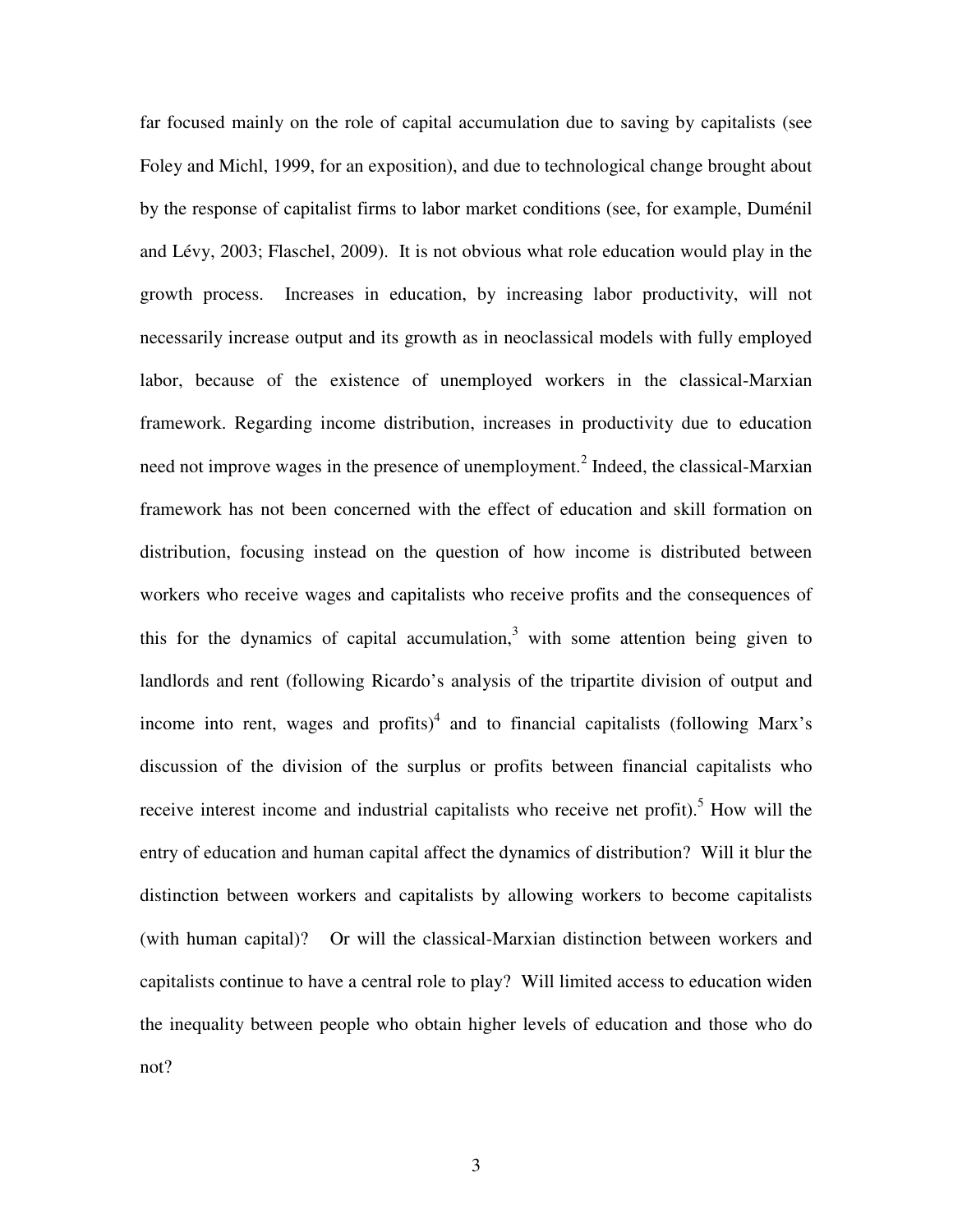The rest of this paper proceeds as follows. Section 2 will discuss the major decisions that have to be made before we can develop a classical-Marxian model of education, growth and distribution. Section 3 describes the structure of the model. Section 4 examines the dynamics of the model by analyzing its behavior in the short and long runs. Section 5 concludes.

#### **2. Education in a classical-Marxian framework**

This section discusses how the model of this paper incorporates education in a classical-Marxian model of growth and distribution, by considering in turn three key questions that have to be answered before we can develop our classical-Marxian model with education. First, how do we characterize a classical-Marxian economy? Second, what exactly is the role of education in the economy? Third, what determines changes in the level of education? We will examine each question in order to describe and justify how choices regarding these questions are made in the model of this paper. Given the wide attention these issues have received in the neoclassical literature, we will find it useful to compare the choices made in this paper to the choices typically made in neoclassical models. This section also briefly discusses the overall implications of education for growth and distribution in the neoclassical approach to growth and comments on how the role may be different in a classical-Marxian approach which incorporates the features implied by our answers to the three questions just posed.

 We characterize the classical-Marxian economy as having two key features. First, it is one in which: there are two *basic* classes, capitalists and workers; the distribution of income is influenced by the state of class struggle between them and there are unlimited supplies of labor; capitalists save a fraction of their income while workers consume their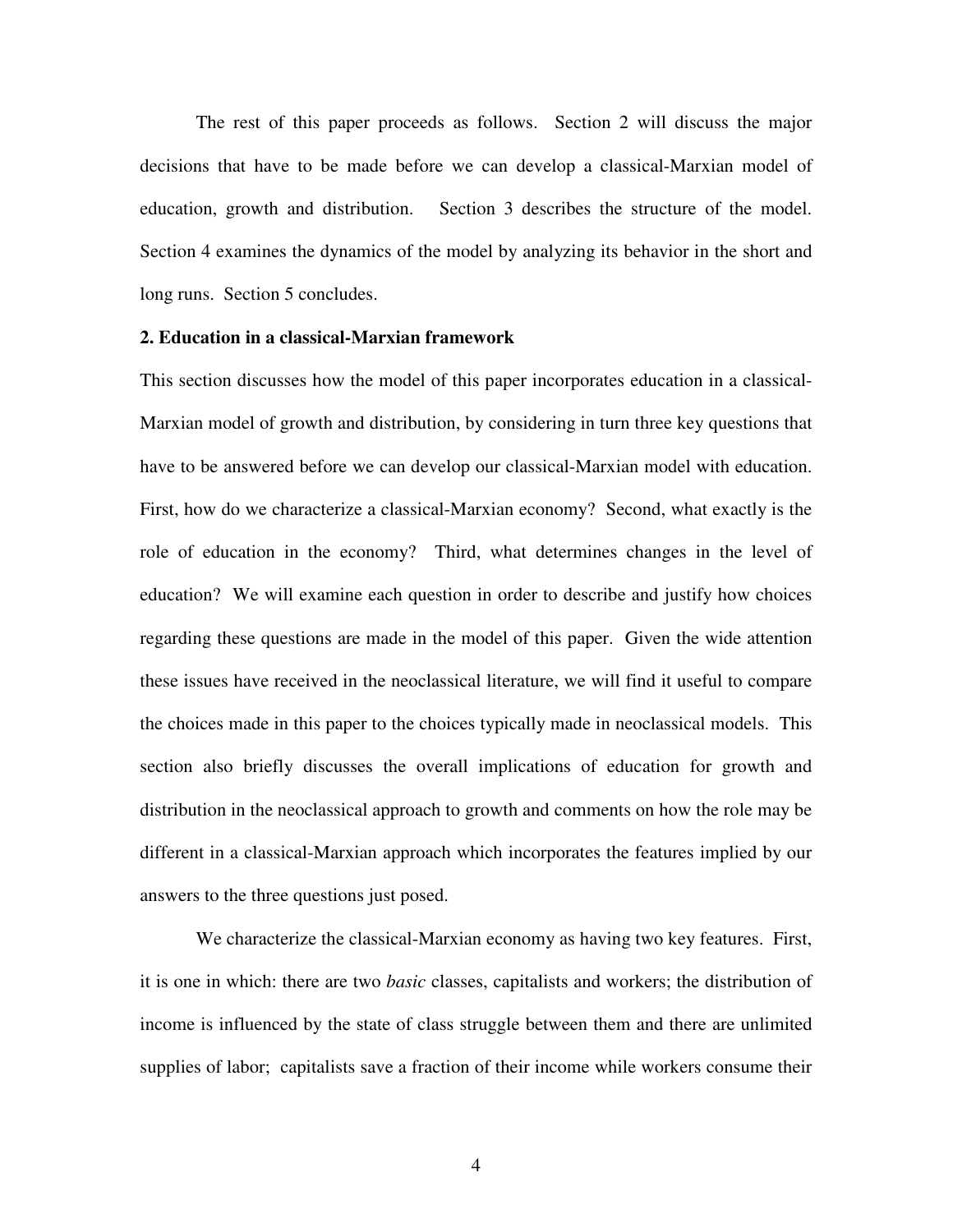entire income; all saving in the economy is automatically invested since there is no problem of aggregate demand; and saving and investment implies capital accumulation which expands output and employment. The simplest classical-Marxian model has only two classes – capitalists who own the capital stock and workers who earn only wage income which is a fixed share of total production, and there are fixed coefficients of production. The second, and essential, characteristic of the classical-Marxian approach is that growth depends on saving and capital accumulation and since saving is done only (or at least primarily) by capitalists, a more unequal distribution of income which increases the share of profits in income, leads to higher growth. Of course, this simple characterization has to be amended to take into account the role of education and the existence of high- and low-skilled workers.

 This characterization of the economy may be contrasted to the neoclassical one of both the Solovian and the new or endogenous growth variety. In this approach, the economy always has fully employed labor, due to perfect wage-price flexibility and the substitution between capital and labor. In the Solow (1956) model, in steady state growth, with the assumption of diminishing returns to capital, the rate of growth depends only on the rate of growth of effective labor supply (which is the sum of the rate of growth of labor supply and the rate of labor-augmenting technological change) and not on the saving behavior of the economy. In the new growth theory approach, diminishing returns to capital are offset by externalities which improve technology due to a number of factors, including increases in education and the accumulation of human capital (as in Lucas, 1988). Consequently, in these models increases in saving increase the rate of growth of the economy permanently, as in the classical-Marxian approach, although in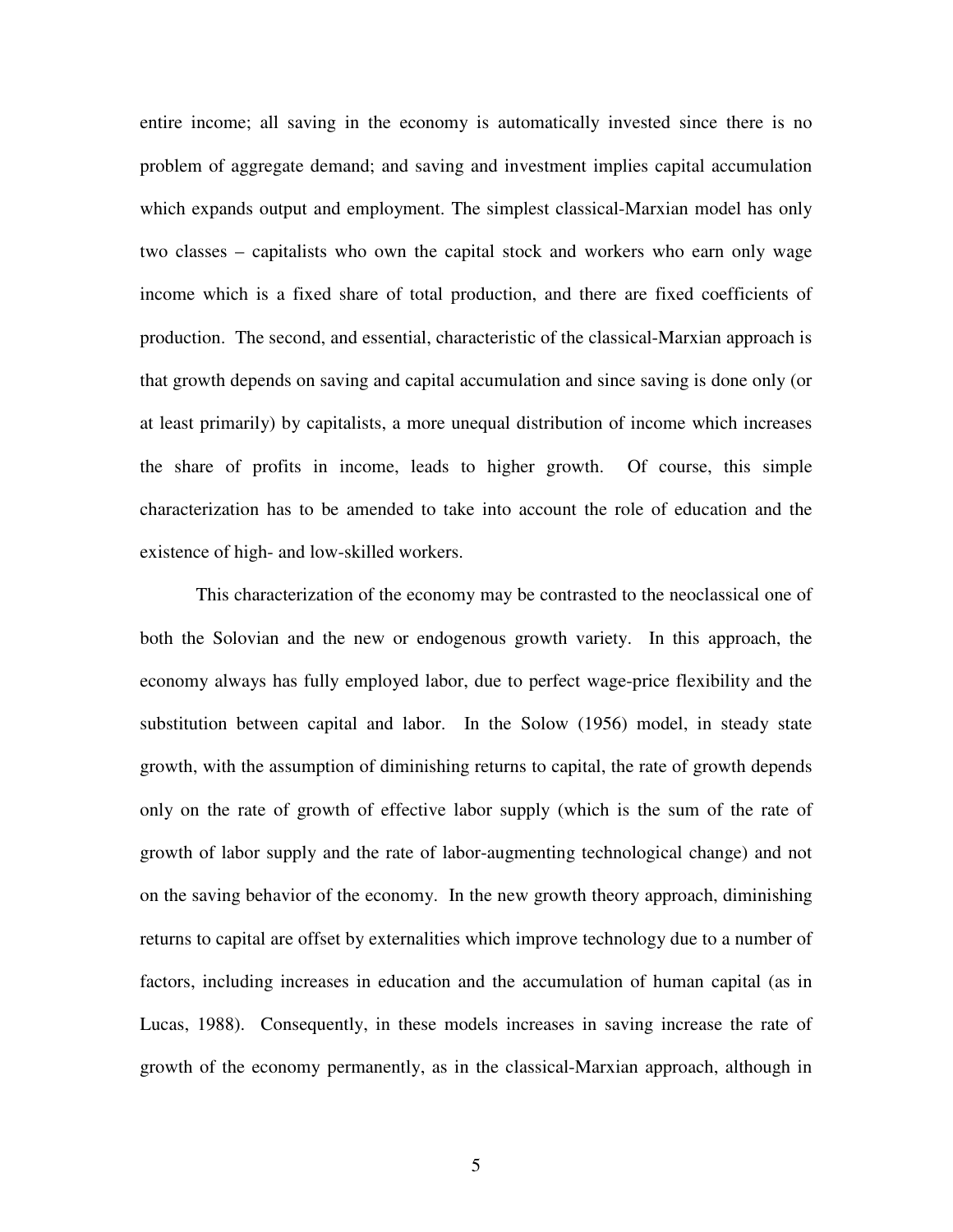the latter this is possible because of the existence of unemployed workers and in the former because of increases in productivity with fully employed labor.<sup>6</sup>

 Regarding what exactly education does in the economy, we initially adopt the simple view that it transforms low-skilled workers into high-skilled workers. This in turn raises the question: what is the difference between low- and high-skilled workers in terms of their functions in the economy? Our view of low-skilled workers is that they are simply an input into the production of the final good, while high-skilled workers have a more complex role in the economy. Our view of high-skilled workers is that they also serve as an input in the production of the final good, but as a distinct factor of production from low-skilled workers, the elasticity of substitution between the two kinds of labor being relatively low. But in addition, and more importantly, high-skilled workers have a number of other functions: they increase the efficiency of both low-skilled and highskilled workers through the process of innovation, and they also help in the process of education, as family members, mentors or educators. We take the view that low-skilled workers are employed in routine production activities, while high-skilled workers are innovators. Unger (2007, p. 96-97), who distinguishes such roles in terms of an idea about the mind, expresses it as follows:

 We know how to repeat some of our activities, and we do not know how to repeat others. As soon as we learn how to repeat an activity we can express our insight in a formula and embody the formula in a machine … The not yet repeatable part of our activities – the part for which we lack formulas and therefore also machines – is the realm of innovation, the front line of production. In this realm, production and discovery become much the same thing.

We therefore assume that education converts workers who could only do repetitive activities into discoverers and innovators, although they continue to be engaged in some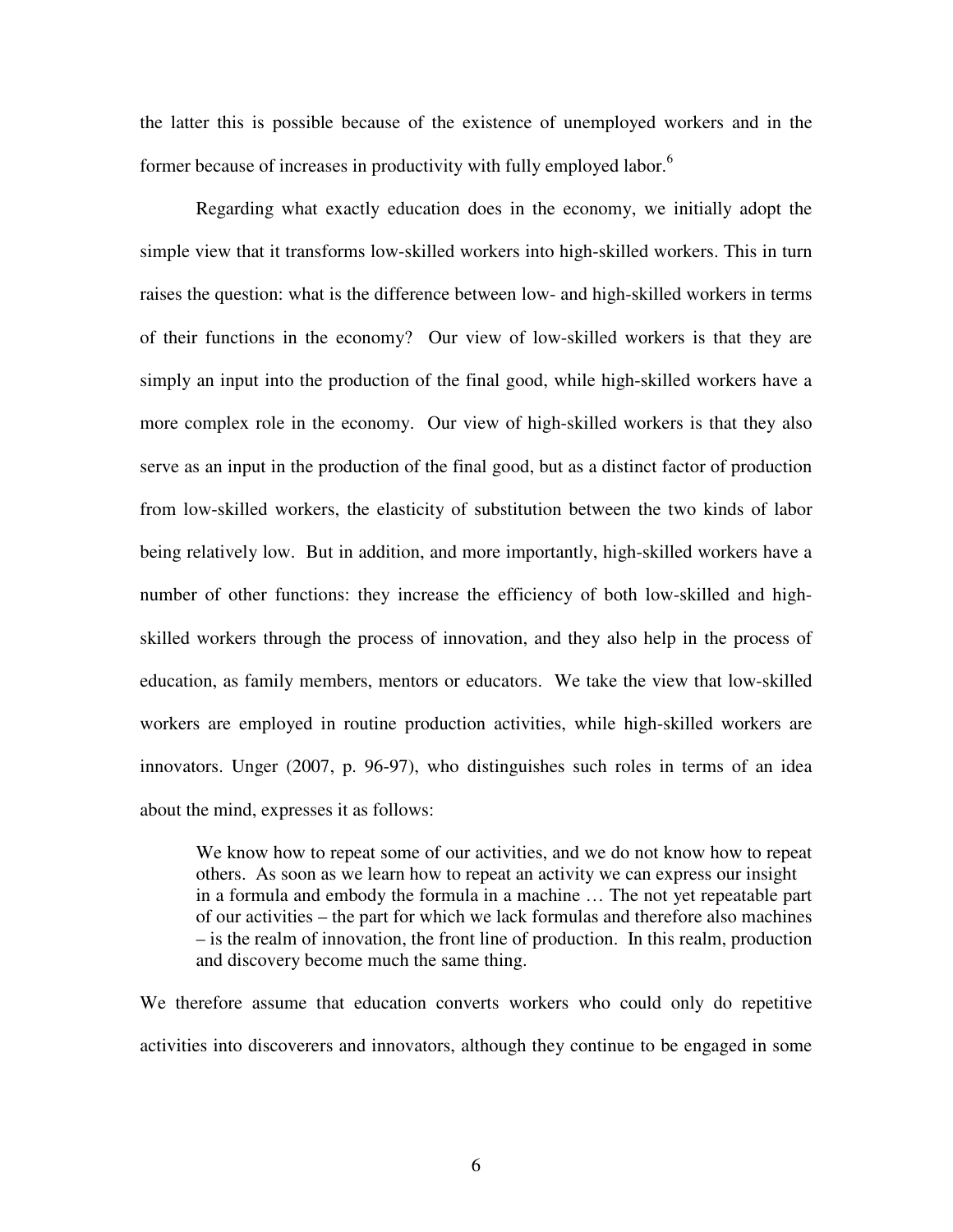routine activities, activities which are qualitatively different from those of low-skilled workers.

 This formulation of the role of education is to be found in the writings of some of the classical economists, including Smith (1776, p. 282) and McCulloch (1825, p. 122). McCulloch, in fact, emphasized, much more than his contemporaries, the role of education and the diffusion of knowledge in increasing growth through technological change (see O'Brien, 1975, p. 217).<sup>7</sup> It is now also a fairly standard one in neoclassical growth theory, which stresses that education and the accumulation of human capital increases productivity growth in the economy. This productivity-enhancing role of education can be contrasted to other approaches which focus of the role of education as job-screening or mere labeling systems. However, there are differences between the standard neoclassical approach and ours.

The view usually adopted in neoclassical growth models with education (see, for instance, Uzawa, 1965, Lucas, 1988) is that there is no essential difference between workers who are educated and those who are not. Raw (or unskilled) labor accumulates human capital through education and becomes skilled labor, the result of which is to augment their productive power. One worker becomes more than a worker in efficiency units, and therefore receives a higher wage. In this approach, workers are qualitatively the same, and can be shifted between the educational system and actual goods production. This is in contrast to our approach, in which education converts workers into high-skilled workers who are qualitatively different.

Our approach is actually closer to another neoclassical approach which is more popular in the trade-theoretic literature rather than in the growth literature, which takes

7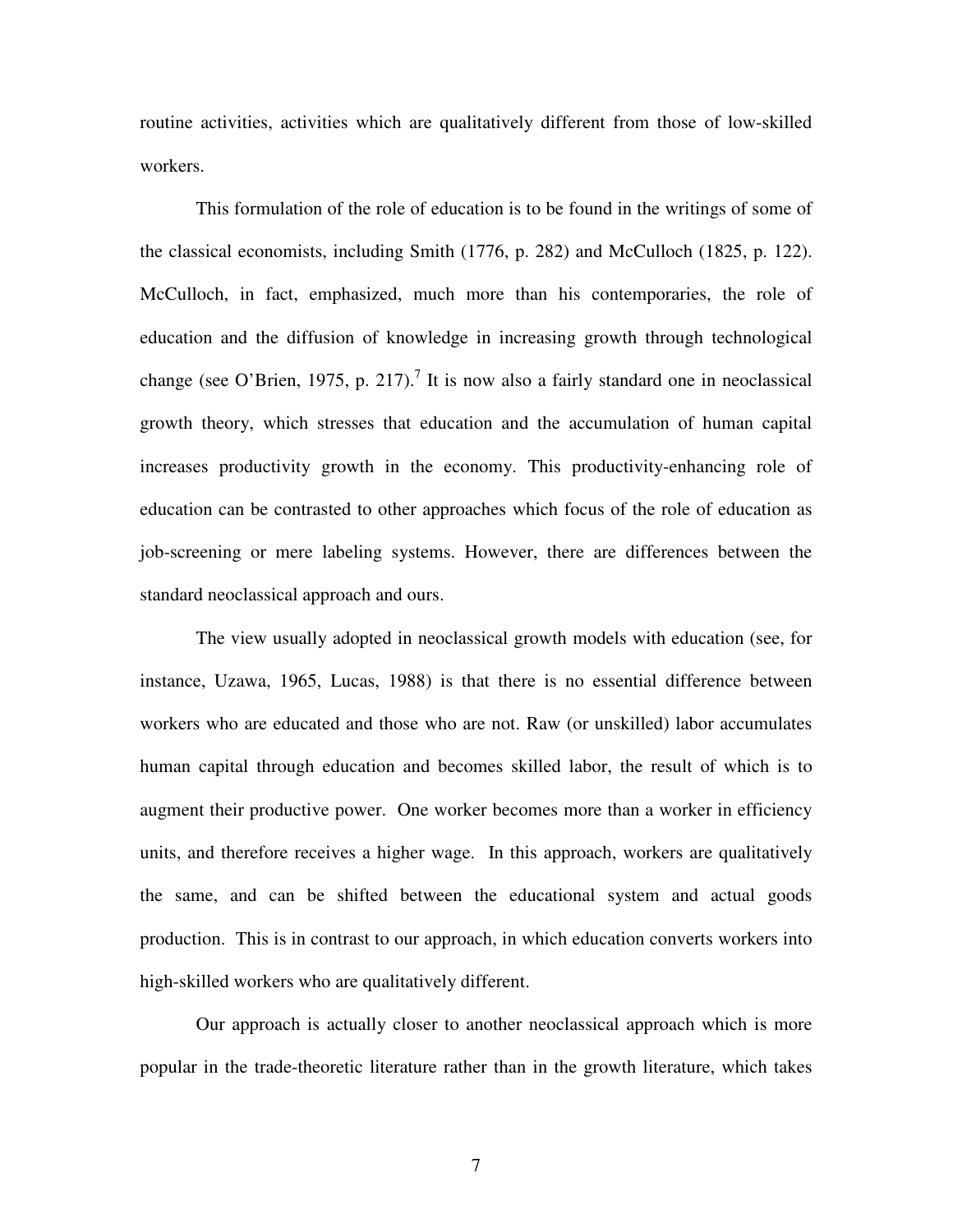low-skilled and high-skilled labor to be qualitatively different and distinct inputs. The more traditional capital- (or land-)labor distinction of the Heckscher-Ohlin-Samuelson approach has been replaced by the low-skilled/high-skilled labor distinction. Models in this vein have been used to examine the implication of trade liberalization for the relative wages of skilled and unskilled workers. In Wood's (1994) application of this approach to North-South trade, the North, being skilled-labor abundant, exports the skilled-laborintensive good, and the South, being unskilled-labor abundant, exports the unskilledlabor-intensive good. If there are restrictions to trade, trade liberalization will increase the disparity between the wages of skilled and unskilled workers in the North (and reduce it for the South). Trade between the rich North and the poor South can also lead to uneven development by raising skilled labor wages or the return to human capital accumulation in the North, and reducing it in the South, and to the extent that human capital accumulation drives technological change and growth, the result is unequal growth (Stokey, 1991). This approach has been used in empirical work to examine the actual increase in the wage of high-skilled labor to that of low-skilled labor in developed countries such as the US and the focus on the distribution of income between capital and labor income has yielded to that of the distribution between high-skilled and low-skilled labor. Despite stressing the qualitative difference between workers with different skill levels, our approach differs from these because it assumes that high-skilled and lowskilled workers are not only qualitatively different *inputs* used in producing the final good, but because they have qualitatively different *roles* in the economy. In some models the roles are different because high-skilled workers produce differentiated intermediate goods, whereas low-skilled workers combine the intermediate goods to produce the final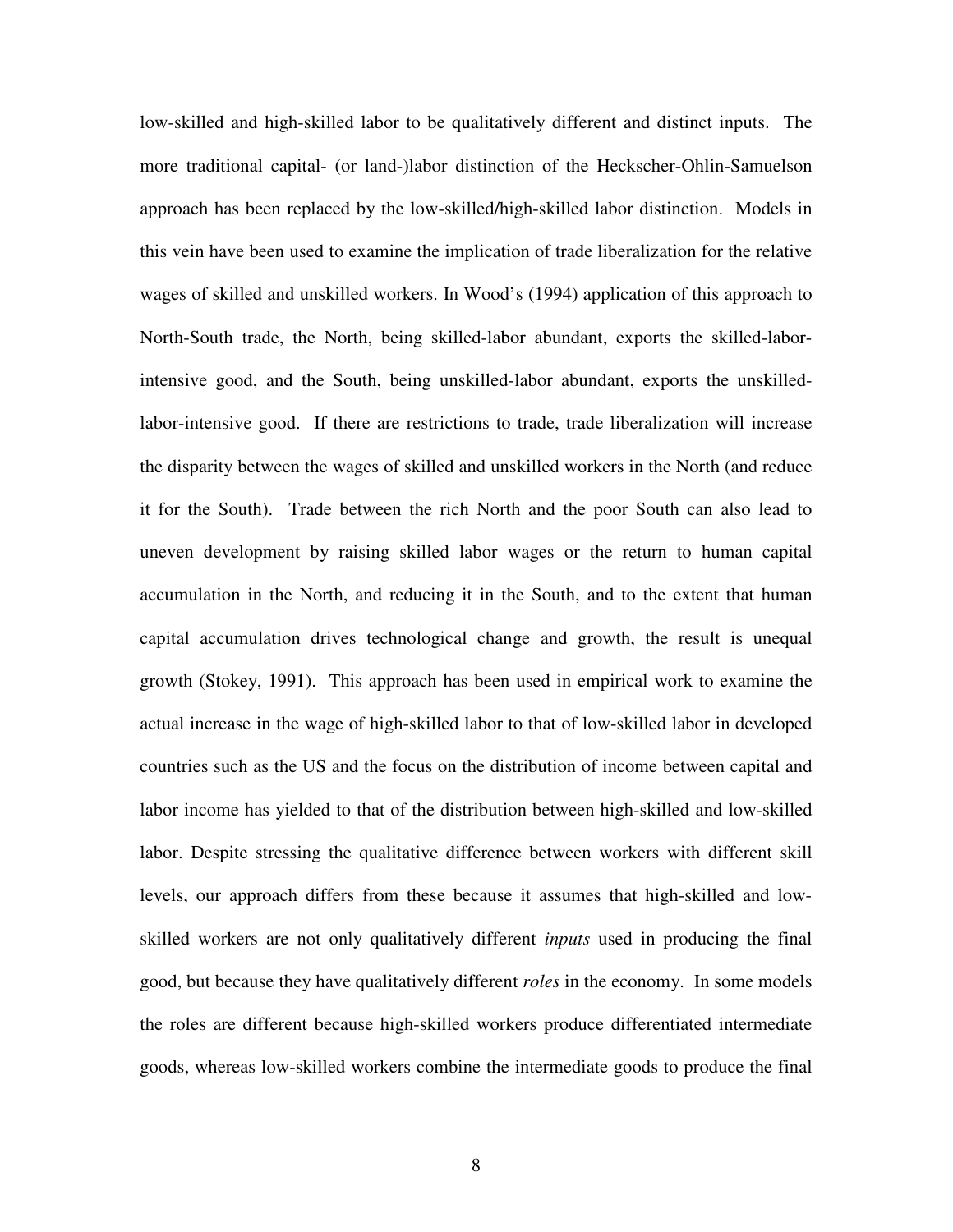good (see Dutt, 2005). The model of this paper combines the two approaches – allowing both low- and high-skilled workers to be inputs into the production of a single good – but also allowing only high-skilled workers to have a role in inducing productivity growth and in inducing the process of education as family members, educators and mentors.

 Our formulation of the role of education so far is a fairly narrow one, being much more specific than the multidimensional role given to it in the general classical, Marxian and radical approaches to education. This literature incorporates broad issues such as the role of education in weakening the position of workers by dividing them into groups based on their level of education, in creating and strengthening the perception of upward socio-economic mobility and thereby increasing tolerance for income inequality, indoctrination and socialization, and easing the process of the extraction of labor (and hence labor productivity and profits) from labor power (see Bowles and Gintis, 1975, 1976). In fact, Marx and Engels noted the possibility of the division of the labor movement into factions, one consisting of "the mass of workers living in real proletarian conditions" which was revolutionary, and the other comprising "the petty bourgeois members and the labor aristocracy" which was reformist. Subsequent Marxist writers have echoed these ideas and taken the argument further. In his writings during World War I Lenin (1914-15, p. 161) followed Marx and Engels to write that "certain strata of the working class (the bureaucracy in the labour movement and the labour aristocracy ….) as well as their petit-bourgeois fellow travellers … served as the main social support of these tendencies to opportunism and reformism" . Although these ideas did not always refer specifically to the role of education in creating and maintaining differences within the labor force, they recognized the role that such divisions could play in weakening the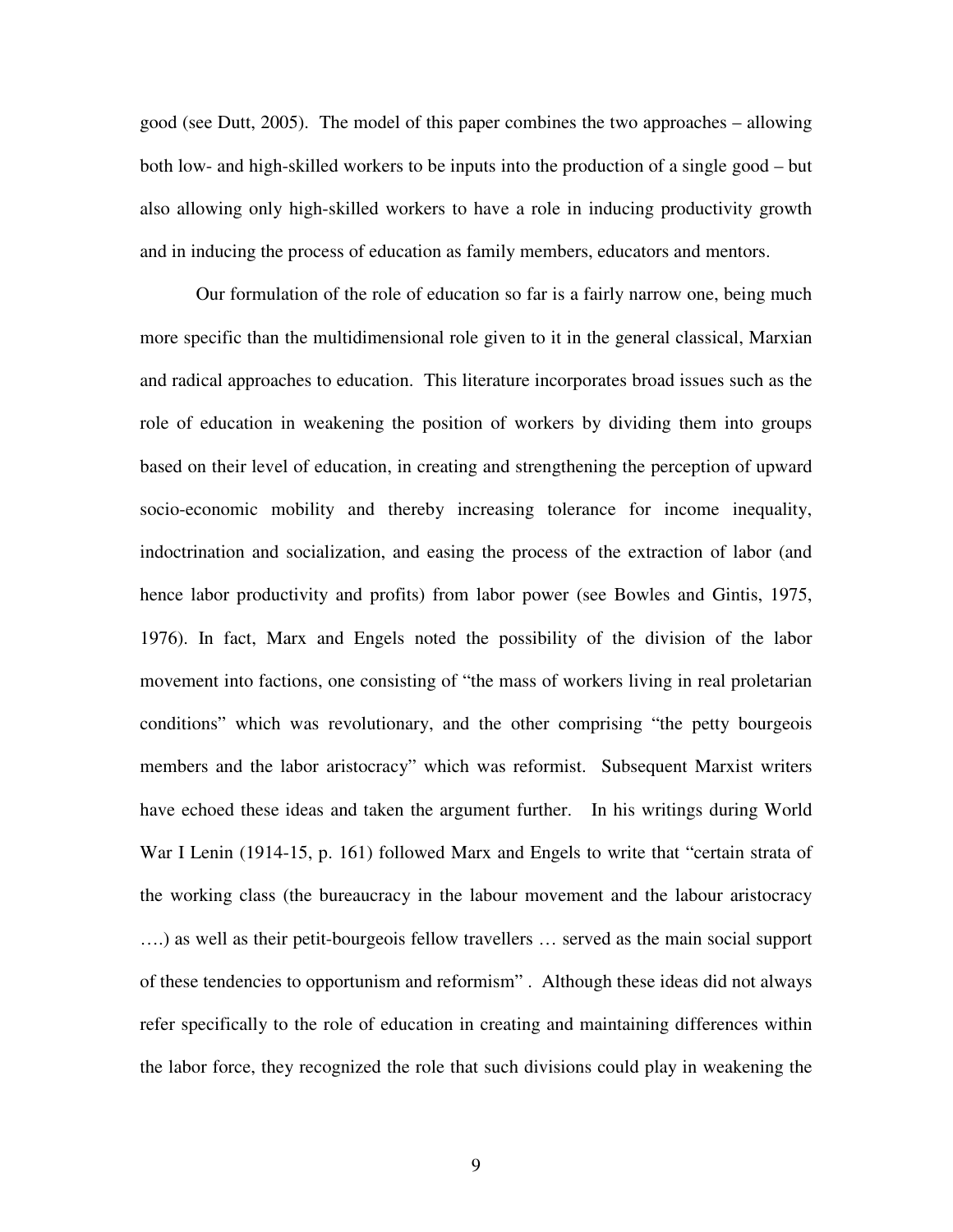relative power of workers, a theme that has been more fully examined by subsequent Marxist scholars (see Giddens, 1973, for instance). Not all classical economists took this view, however. Education, McCulloch (1825, p. 134) believed, would show workers "how closely their interests are identified with those of their employers, and with the preservation of tranquility and good order". Smith (Smith, 1776, p. 782) argued that economic growth with the division of labor in which workers performed simple repetitive tasks would make workers "as stupid and ignorant as it is possible for a human creature to become. The torpor of his mind renders him not only incapable of relishing or bearing a part in any rational conversation, but of conceiving any generous, noble, or tender sentiment, and consequently of forming any just judgment concerning many even of the ordinary duties of private life. Of the great and extensive interests of his country he is altogether incapable of judging …." He argued that the spread of education would reverse these tendencies. According to this view in modern times education may have a role in creating more informed political participants and a discerning electorate. Even Marx (1867, p. 453) saw education as "the *only* method of producing *fully developed human beings*", although he was thinking not education in the form actually existing in his time but of a purely proletarian education.

 Turning to our third question, regarding the determinants of the change in the stock of education, in our approach the rate of change in the number of people educated, or the rate of change of education for short, depends positively on the stock of highskilled workers (to capture the influence of more educators, families with high-skilled workers and mentors), positively on the wage of high-skill workers relative to that of low-skill workers, and positively on the access to education which captures factors such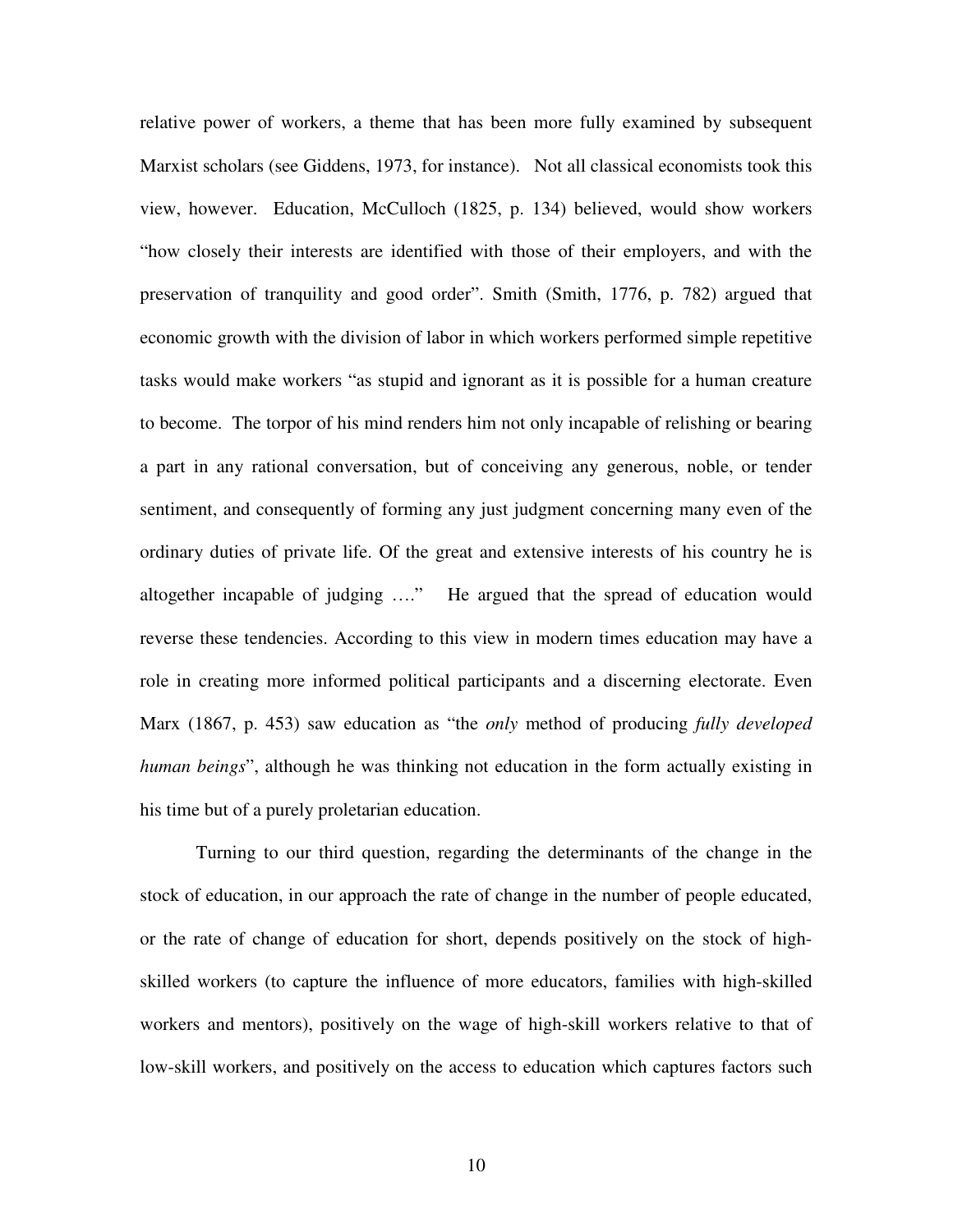as the degree of openness of the education system and the availability of educational loans.

 Our approach differs from the neoclassical approach which focuses on the choice individuals make regarding whether to become educated or not, or the amount of education they will obtain. This approach makes the amount of human capital accumulated depend on individual preferences (reflected, for instance, in their rate of time preference) and the returns to schooling (that is, how much a worker can increase his or her wages by obtaining more education). Since in our approach the wage differential affects the rate of education, it is not inconsistent with the choice approach. However, it stresses other factors, such as the degree of access to education, and the wage differential may reflect increases in the opportunity to obtain education because of subsidies provided by businesses who react to the relative cost of educated workers. Our approach is therefore less specific than the neoclassical one, but we consider this lack of specificity to be a virtue because it opens up space for other determinants of the spread of education, which are crowded out in the neoclassical approach.

 Our purpose in the remaining sections of the paper is to develop a classical-Marxian model of growth and distribution with three classes – capitalists, high-skilled workers and low-skilled workers – in which education transforms low-skilled workers into high-skilled workers who, in addition to being an input into production, contribute to the rate of growth of the efficiency of both high-skilled and low-skilled workers and in which education can have a broader political economy role by influencing the state of class struggle. Our main goal will be to examine how education, and increasing access to it, affects growth and distribution in the economy.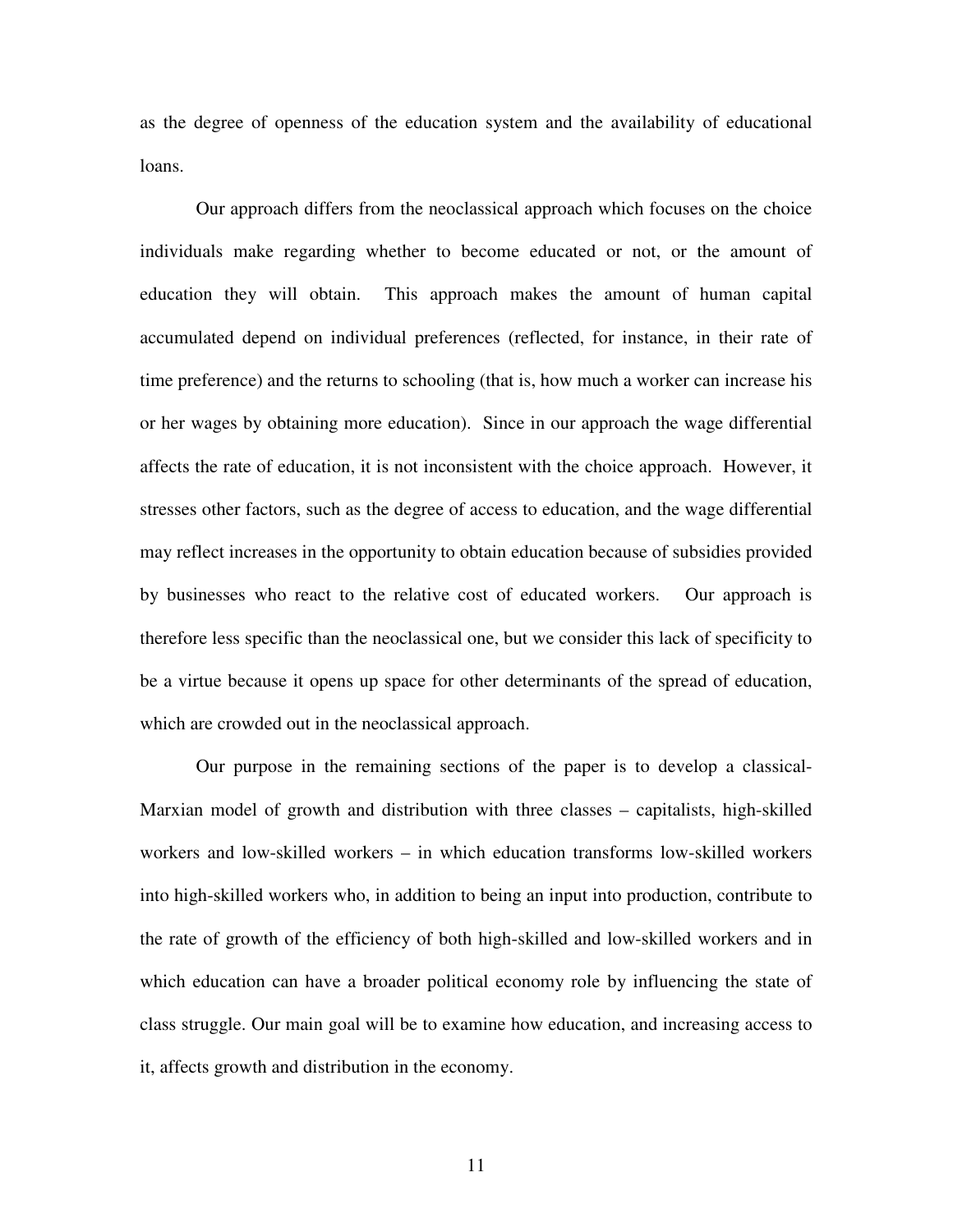The implications of introducing education into an orthodox neoclassical model in which the economy grows with its labor fully employed, with education augmenting the effective amount of labor, and with individuals choosing freely how much education they receive, on growth and distribution are relatively straightforward. A change in a parameter which increases the spread of education will increase growth by increasing the effective supply of labor which is fully employed. In fact, education and human capital accumulation was shown early on to increase the rate of growth of the economy in the model developed by Uzawa (1965). Later, new growth theory has relied on education to offset the tendency of the marginal product of capital to decline by augmenting the effective supply of labor endogenously, to make long-run growth endogenous (as in Lucas, 1988). Lucas's model, in fact implies, that government intervention to increase the accumulation of human capital will increase the rate of growth of the economy in comparison to the perfectly competitive decentralized equilibrium, because of the externalities that result from human capital. Neoclassical models usually do not have much to say about the distribution of income, because they often assume that all individuals or families are identical. But because they view education as increasing the productivity of labor, which in turn increases the wage, the effect of the education of workers is a positive one. From a broader perspective, in which capitalists and workers are distinguished within the neoclassical framework, human capital can be interpreted as making workers into capitalists, and seems to blur the distinction between capitalists and workers and make irrelevant distributional conflicts and inequality. Workers who choose to get educated can increase their human capital and improve their lot, an avenue that may have been closed for workers through the accumulation of capital.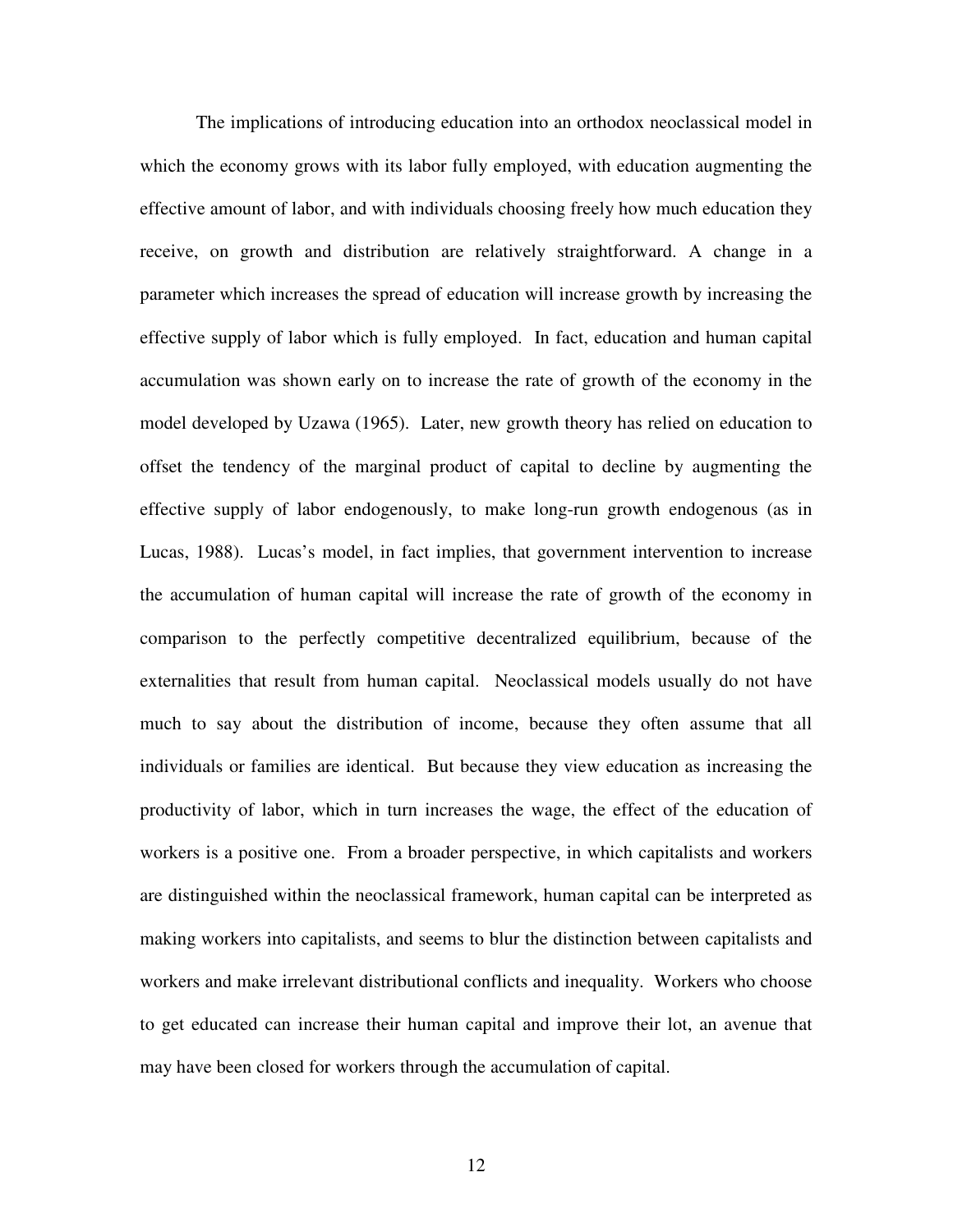The shift in attention from physical and financial capital to human capital in discussions of inequality, as is reflected even in popular accounts of American cultural trends (see Brooks, 2000), can be taken to imply that income disparities will fall. It can be argued that it is easier to get education and become a human capitalist than to get enough capital to become a traditional capitalist; that while theoretically, there is no limit to the amount of capital one can accumulate, the possibility of human capital expansion has limits; that education cannot be bequeathed from generation to generation, at least as easily as financial wealth. These claims, however, are controversial. Intergenerational externalities in education and bequests of financial wealth can allow rich families to have advantages in accumulating human capital. Entry to education may not be a matter of choice, but be restricted by various means, such as legacy admissions and credit market imperfections. Human capital can be used to obtain virtually unlimited amounts of financial capital.

Some neoclassical models have been developed to explain the implications of education for inequality, and some have incorporated some of these criticisms. Bénabou (1996), for instance, shows how minor differences in education technology, wealth and preferences can result in widening disparities between income groups that cumulate over time. The driving force in models of persistent inequality are either differences in preferences (such as the rate of time preference), technology of education (which makes education more effective in increasing skills in some people than in others) and wealth differences which allow different levels of credit-financed investment in human capital. Choice plays an important role, in addition to market imperfections. The relation between inequality, education and growth can also be affected by broader political economy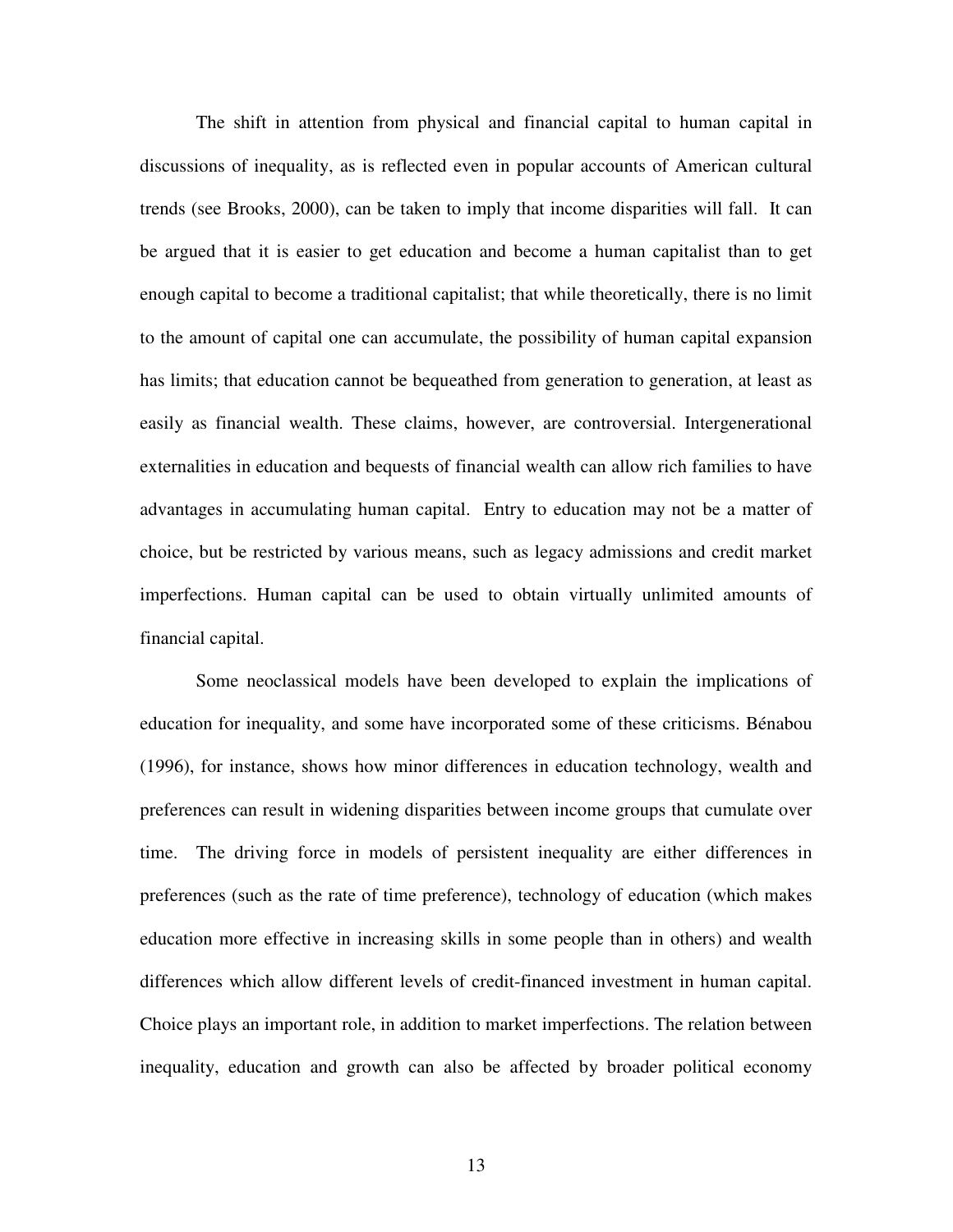issues. Perotti (1993) develops a model in which human capital formation has positive externalities, so that the pattern of income distribution affects growth through its effect on political equilibrium that is conducive to policies promoting human capital investment.<sup>8</sup> While models such as these show that the neoclassical optimizing and full employment approach to growth dynamics does not necessarily imply that education will remove inequalities and promote growth, they do not represent the mainstream neoclassical view on the positive effects of education on growth and distribution.

 In a classical-Marxian growth model the favorable effects of education on growth and distribution are not guaranteed. Education may raise the productivity of workers, but if all workers are not fully employed, the growth in productivity may increase unemployment rather than growth. Moreover, access to education may not be a matter of choice for individuals, but may be restricted to upper-income groups, thereby increasing inequality between the rich and the poor people, exacerbating class stratification. Moreover, education may serve the ideological function of socializing people into accepting large inequalities among people and in creating the impression of high degrees of income mobility. While these issues have been widely discussed, unlike the importance they have received in the neoclassical growth-theoretic literature, there has been very little effort in incorporating education and its effects into heterodox growth models which examine how education affects growth and income distribution.<sup>9</sup> The neglect of the distributional consequences of education in growth models is particularly problematic, given the theoretical and policy relevance of income distribution.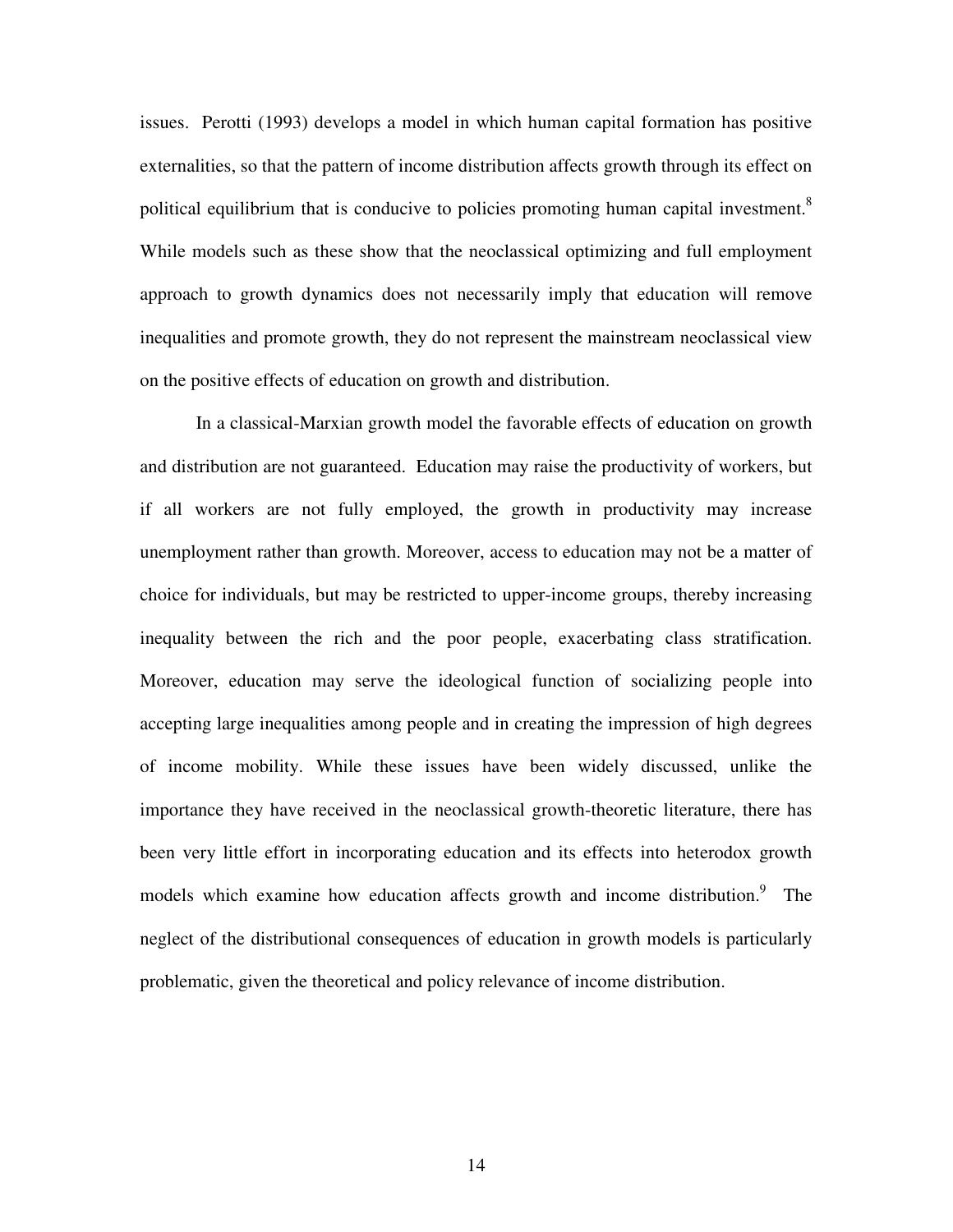#### **3. Structure of the model**

In developing a classical model of education, growth and distribution we draw on the classical-Marxian perspective, which examines growth determined by saving and capital accumulation with unemployment of labor. The general approach we follow is to extend standard models in the classical-Marxian tradition discussed in the previous section to incorporate two kinds of labor – high-skilled and low-skilled, the quantities employed of which are given by *H* and *L*, and which receive real wages  $w_H$  and  $w_L$ . We define the ratio of skilled to unskilled wage as

$$
\sigma = w_H / w_L,\tag{1}
$$

which represents the skill premium, so that typically one would expect  $\sigma > 1$ . With capital, we therefore have three inputs used in the economy, which correspond to three classes in society, capitalists who own physical capital and organize production, highskilled workers with one unit of high-skilled labor and low-skilled workers with one unit of low-skilled labor. We examine a closed economy in which the government has no fiscal functions, and firms produce one good which can be used both for consumption and for (capital) investment. The rest of this section presents the main assumptions made in the model and derives some preliminary implications.

The technology is as follows. We suppose that there is only one sector and productivity increases – which derive from learning-by-doing processes and innovation activity by high-skilled workers, and depend on the amount of educated workers – are non-rival and spread across firms instantaneously. Production uses fixed coefficients input-output relations with capital and a mixture of high-skilled and low-skilled labor as inputs into production. The productivity of high-skilled and low-skilled labor is given at a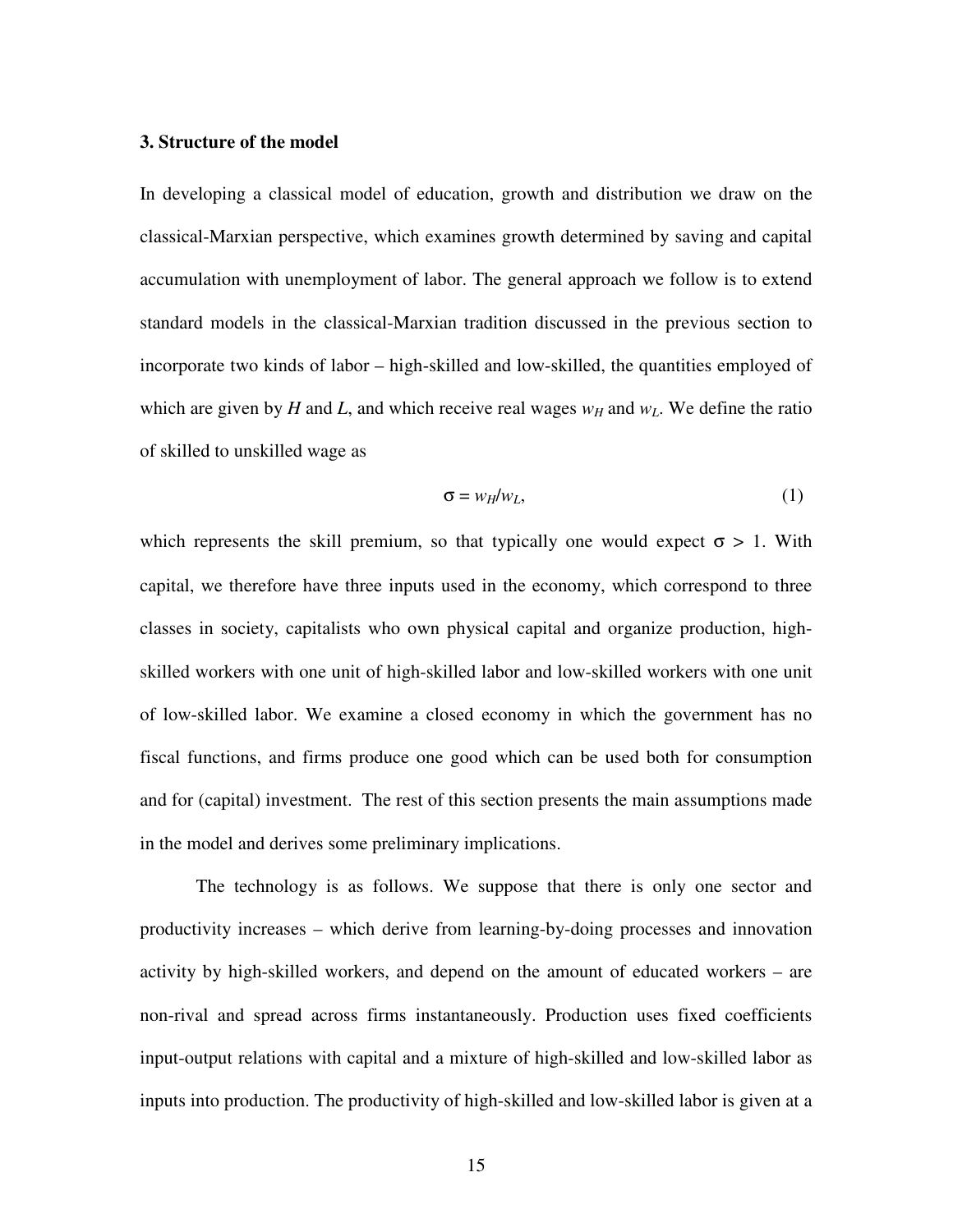point in time by *AH* and *AL*, respectively, and the maximum output that can be produced by a unit of capital is *k*. High and low-skilled workers employed in the production of the consumption good are partially substitutable. To be specific, the production function of the standard firm is:

$$
Y = \min [kK, f(AL, AHH)], \qquad (2)
$$

where  $Y$  is the output of the good,  $K$  is the amount of capital, and  $f$  is homogenous of degree one, which is consistent with the fixed coefficients structure. This function is in line with standard heterodox assumptions in rejecting the substitutability between labor and capital, but in principle it allows for some substitutability between the two types of labor. In the rest of this paper, for the sake of analytical convenience, and without significant loss of generality, we shall make the following assumption.<sup>10</sup>

**Assumption 1 (A1)**. *Y* = min { $kK$ ,  $[(A_L L)^{\rho} + (A_H H)^{\rho}]^{1/\rho}$ }, with  $\rho < 0$ .

As a first step to a more complete analysis, we shall assume that high-skilled workers are more productive at all *t*, and that their productivity advantage remains constant over time. This is formally stated in the next assumption.

**Assumption 2 (A2)**. There is a scalar  $\mu \ge 1$ , such that  $A_H = \mu A_L$ , all *t*.

This assumption encompasses the special case with  $\mu = 1$ , at all *t*, and it allows one to analyse the comparative statics of increases in productivity differentials on growth, distribution, and the relative composition of the labor force. Further, to assume that  $\mu$  is constant seems reasonable (if not necessary) in a steady state, such that if any loss of generality occurs, this only has to do with the analysis of the transition path.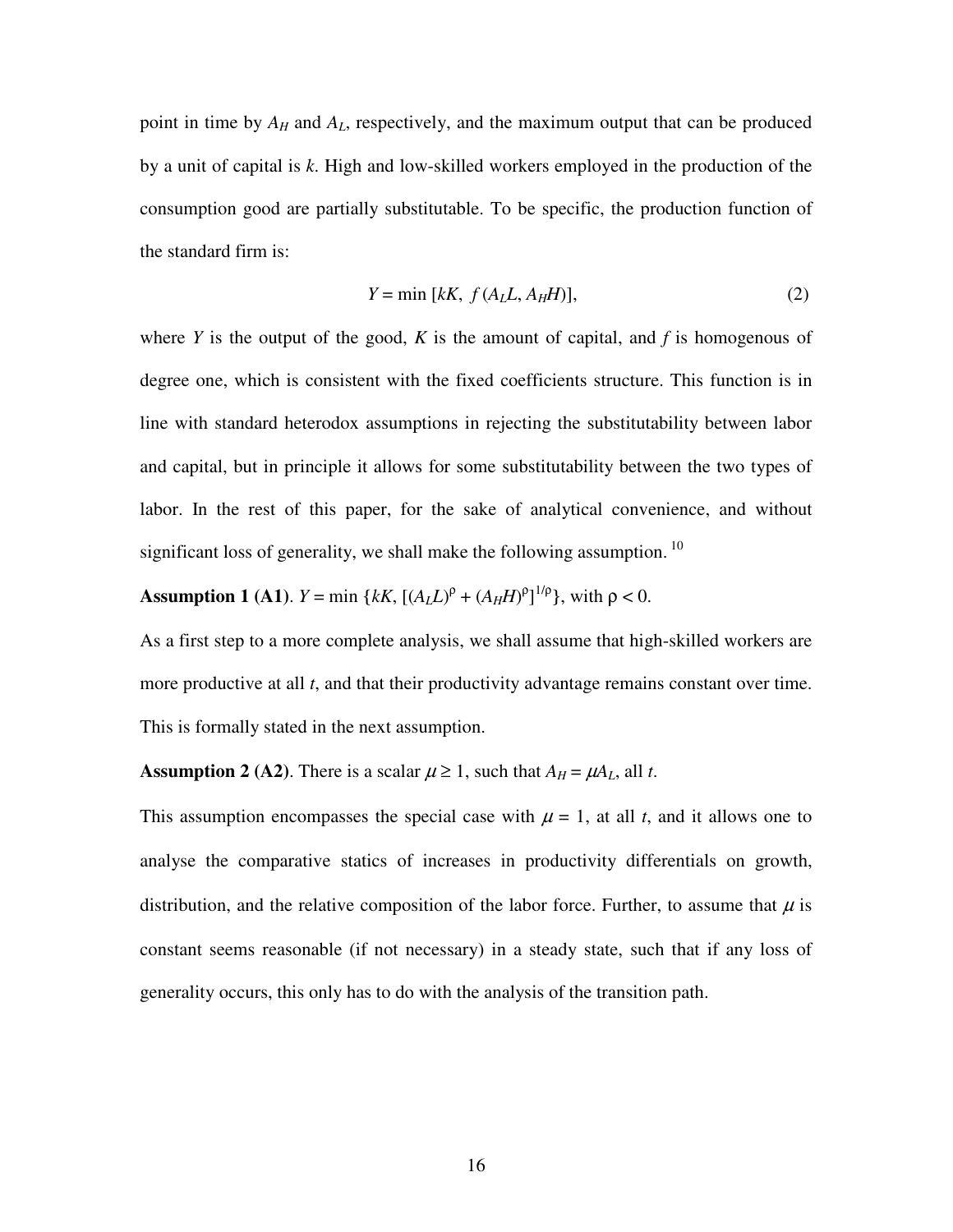Given A1 and A2, the optimal demands for high-skilled and low-skilled labor by profit-maximizing, perfectly competitive firms (we consider one representative firm, with all firms being identical) are as follows. $^{11}$ 

$$
H^{D} = \frac{kK}{\left[\left(\frac{W_{H}}{W_{L}}\right)^{-\frac{\rho}{\rho-1}}\mu^{\frac{\rho}{\rho-1}}+1\right]^{\frac{1}{\rho}}} = \frac{b(\sigma)K}{A_{L}},
$$
\n(3)

where  $\sigma = (w_H/w_L)$ , and  $b(\sigma) = k\mu^{-1} \left[ \frac{P}{\sigma^{1-\rho}} M + 1 \right]$ ρ  $\mu$   $\mid$   $\sigma$ 1  $\int_0^1 |\sigma^{1-\rho} M + 1|$ −  $-1$   $\rightarrow$   $1 \overline{\phantom{a}}$  $\overline{\phantom{a}}$  $\rfloor$ ן  $\mathbf{r}$  $\mathbf{r}$ L  $\lceil$  $k\mu^{-1}$   $\sigma^{1-\rho}M+1$ , where  $M = \mu^{\rho-1}$ ρ  $M = \mu^{\rho-1}$ . Similarly,

$$
L^{D} = \frac{kK}{\left[1 + \left(\frac{w_{H}}{w_{L}}\right)^{\frac{\rho}{\rho-1}} \mu^{-\frac{\rho}{\rho-1}}\right]^{\frac{1}{\rho}}} = \frac{c(\sigma)K}{A_{L}}
$$
(4)

where 
$$
c(\sigma) = k \left[ \sigma \frac{\rho}{1-\rho} M^{-1} + 1 \right]^{-\frac{1}{\rho}}
$$
. Given (A1), it follows that  $b' < 0$  and  $c' > 0$ . Further, as

σ tends to zero, *b*(σ) tends to infinity and as σ tends to infinity, *b*(σ) tends to *k*/µ, and the function *b* is inelastic for all σ. The function *b*(σ) is shown in Figure 1, where  $\underline{b} = k/\mu$ .

 The markets for the two kinds of workers are as follows. Low-skilled workers are in unlimited supply, and along standard neo-Marxian lines we assume that the real wage of these workers is determined exogenously by the relative bargaining power of lowskilled workers and firms, or what has been called the "state of class struggle".<sup>12</sup> We parameterize this state in terms of the real wage of low-skilled workers in terms of their efficiency factor, so that given the state of class struggle, an increase in *A<sup>L</sup>* will result in a proportionate increase in *wL*. The market for high-skilled workers is flexprice, and the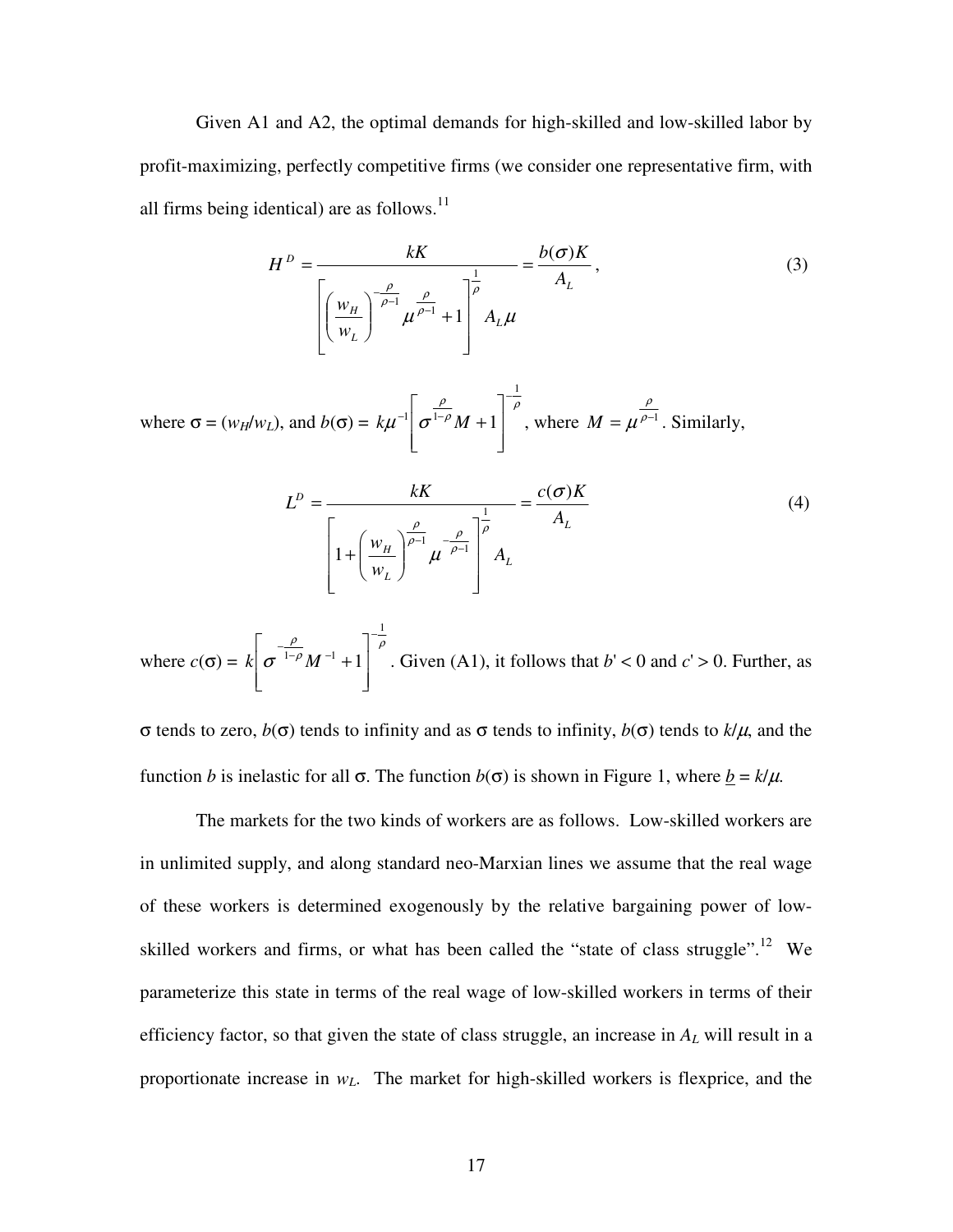skill premium adjusts in response to the excess demand for high-skilled workers, given the supply of these workers at a point in time, denoted as  $H^s$ , and given  $w_L$ . The lowskilled worker wage serves as a reference point, and given the skill premium, high lowskilled wages increase the high-skilled wage proportionately. We therefore make the following assumption.

**Assumption 3 (A3).** There exists a given scalar,  $\lambda$ , such that  $w_L = \lambda A_L$ . Further, given  $H^s$ , at any *t*,  $\sigma$  solves  $H^s = b(\sigma)K/A_L$ .

Given the assumptions on the labor market, in what follows we shall use the symbols *H* and *L*, to denote the quantities of high- and low-skilled workers traded. The level of  $\lambda$  is determined by the relative bargaining power of low-skilled workers, and can be thought of as representing the state of class struggle. This parameter will be a determinant of what is left for capitalists to pay high-skilled workers and for their profits. To be precise, the share of low-skilled workers in total income is given by  $\lambda c(\sigma)k$ . Given *H*, *K*, and  $A_L$ , σ is given in the short run, so that λ determines the low-wage share. The remainder is left for distribution to capitalists and high-skilled workers.

 As concerns employment, a variable of interest will be the skill composition of employed workers (a proxy of the skill composition of the labor force), which we will capture with the variable  $H/L$ . Given A3, it follows that at any point in time  $H/L =$ *b*( $\sigma$ )/*c*( $\sigma$ ), so that by the properties of *b*( $\sigma$ ) and *c*( $\sigma$ ), the skill composition of employed labor is strictly decreasing in  $\sigma$ .<sup>13</sup>

 We formalize the relationship between the use of high-skilled labor and labor productivity growth by assuming that the rate of growth of labor productivity of highskilled workers depends positively on the amount of high skilled labor in efficiency units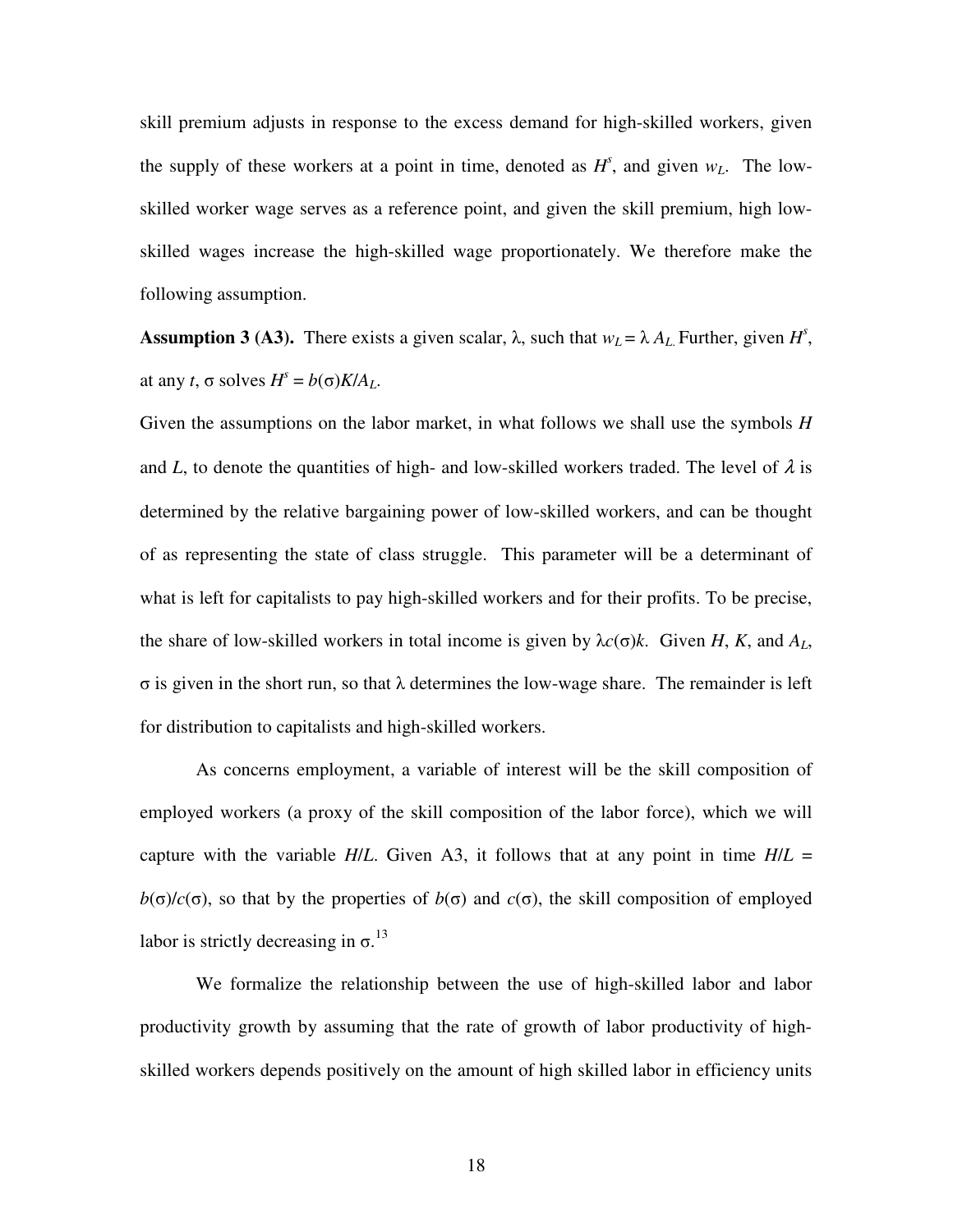as a ratio of the stock of capital. With a simple linear functional form, and denoting rates of growth by overhats, we assume that:

**Assumption 4 (A4).** There exist positive scalars  $\tau_0$  and  $\tau_1$  such that

$$
\mathbf{A}_H = \tau = \tau_0 + \tau_1 \left( A_H H / K \right). \tag{5}
$$

Here we measure high-skilled labor input as a ratio of capital stock as a scaling factor representing the size of the productive economy. We assume that all firms are identical, so that, for instance,  $A_H$  can be thought of as representing average productivity of highskilled workers. Thus, although there may be externalities involved here, they are not required.

Because  $A_H$  and  $A_L$  are in general different, in principle equation (5) would not be sufficient to describe the behavior of labor productivity over time. By A2, however, it follows that  $\hat{A}_L = \hat{A}_H$ , all *t*, and we can write

$$
\hat{A}_L = \tau_0 + \tau_1 \mu \frac{(A_L H)}{K} \tag{5a}
$$

In other words, we conceptualize innovations as non-rival products of learning-by-doing with an immediate spillover to low-skilled workers, or as high-skilled workers developing new methods of production which increase low-skilled worker productivity.<sup>14</sup>

 Low-skilled labor is converted into high-skilled labor through the process of education. The dynamics of the stock of high-skilled labor *H* is given by the following assumption.

**Assumption 5 (A5).** The supply of high-skilled labor *H* changes over time according to

$$
dH/dt = \theta g(\sigma) H.
$$
 (6)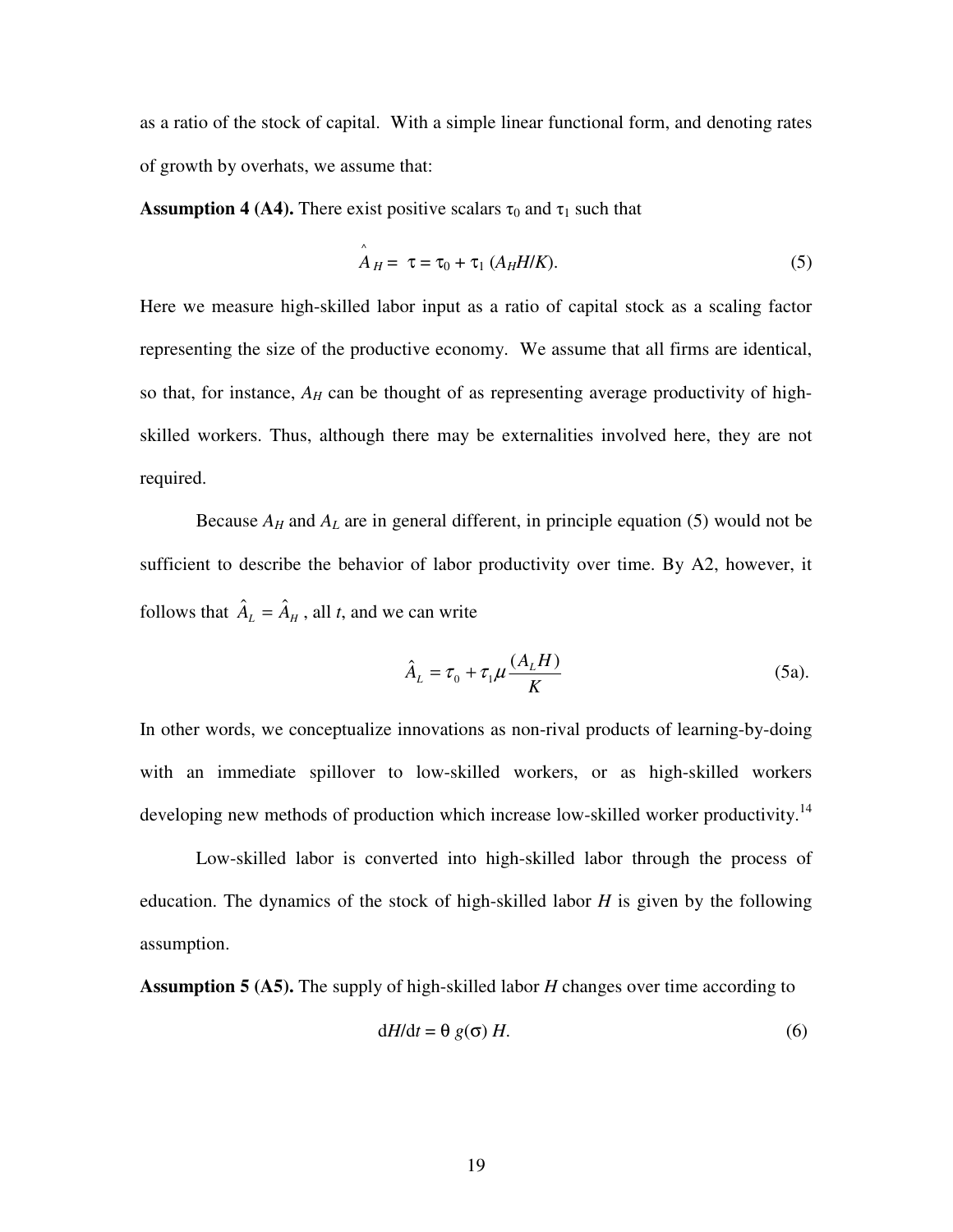There exists a value  $\sigma_{min} \ge 1$  such that  $g(\sigma) = 0$  for all  $\sigma \le \sigma_{min}$ . For all  $\sigma > \sigma_{min}$ , the function g is strictly increasing, convex, and differentiable.

According to A5, the change in the stock of high-skilled workers depends on three things. First, it depends on the demand for education which, in turn, depends positively on the skill premium, which increases the 'return' to education. Second, it depends on the size of the stock of high-skilled workers, both by increasing the availability of mentors and educators, and by increasing the support for, and access to, education (for instance, a higher stock implies a higher number added from high-skilled worker families). Third, it depends on a parameter, θ, which captures the openness of the education system, either through government policy or through the degree of exclusivity of the education system and also, indirectly, the functioning of credit markets, in their role of financing education (with a lower  $\theta$  incorporating more severe credit constraints). Easier access to low-cost public education and greater access to student loans and grants, and a more open private education system which is less elitist on the basis of class and income would increase θ. A value of  $\theta$  equal to zero would correspond to an extremely backward society, in which knowledge and skills are not created, and therefore are not transmitted, so that the stock of human capital is stationary.

To be sure, there are many different factors which determine the influence that the education system (and more generally the transmission of knowledge in a society) has on the creation of skills. We regard the parameter  $\theta$  as a parsimonious way to model such influences, and thus potentially the role of public policy in the creation of skills. It can be seen as a black box, a convenient way of modeling the multifaceted influence of education on the dynamics of human capital.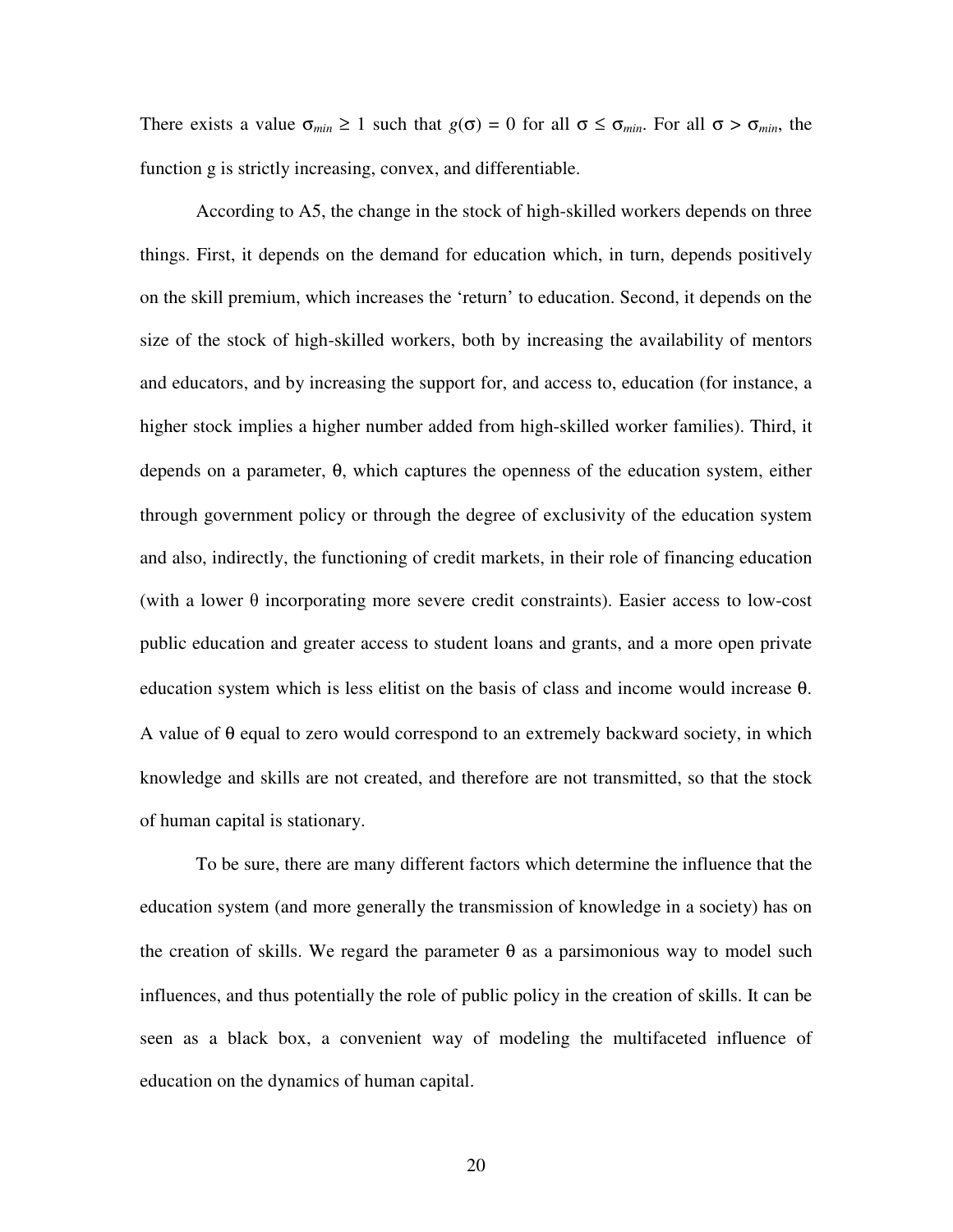We will keep our analysis as general as possible and, apart from some mild regularity conditions, we will not specify an explicit functional form for *g*. The only theoretical restriction concerns the definition of σ*min*: A5 incorporates the intuition that no one will seek education if the wage premium falls below a certain level. This seems rather reasonable at a theoretical and empirical level. It can be related to Smith's (1776, p. 118-19) explanation of the "difference between the wages of skilled labour and those of common labour" based on the principle that "it must be expected, over and above the usual wages of common labour, will replace to him the whole expence of his education, with at least the ordinary profits of an equally valuable capital." While Smith supposed that the supply of (high-)skilled workers would expand to make the actual wage equal to their "natural" wage, given limitations on education opportunities and other factors, we take them to provide a floor. It allows us to analyze some interesting issues concerning the relation between labor-augmenting innovation, education and growth, and in particular the existence of low-skill equilibria in which the economy may be trapped.

 We make the following assumption about consumption and saving behavior in the economy.

**Assumption 6 (A6).** Workers – both high-skilled and low-skilled – do not save, but consume their entire income; capitalists save a fixed fraction, *s*, of their profits.

The income of profit recipients, or capitalists, is given by

$$
rK = Y - w_L L - w_H H,\tag{7}
$$

where  $r$  is the rate of profit. Total consumption expenditure in the economy is therefore given by

$$
C = (1-s)rK + wLL + wHH
$$
\n(8)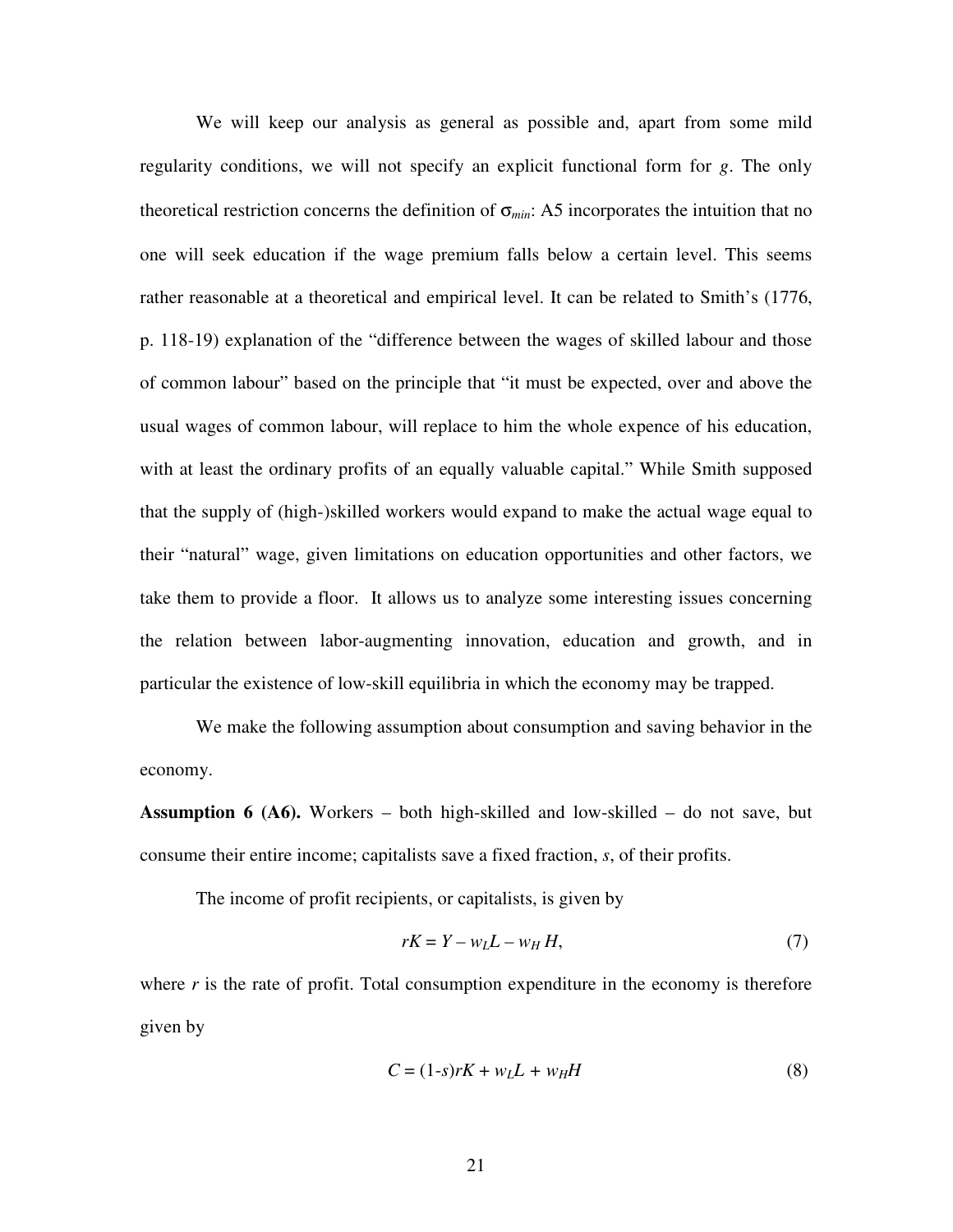This implies that saving is given by the standard equation,

$$
S = srK.\t\t(9)
$$

Finally, regarding investment, we have the following.

**Assumption 7 (A7).** Saving and investment are identically equal.

Capitalists save in order to invest, so that saving and investment are always equal. This version of Say's law is a standard assumption of the classical-Marxian approach. Equation (9) and A7 imply

$$
I = s r K. \tag{10}
$$

The assumption implies that there is no effective demand problem, so that, given the existence of unemployed low-skilled workers, we have

$$
Y = kK.\tag{11}
$$

This macroeconomic condition justifies the microeconomic profit-maximizing decision made by each firm to produce at full capacity, as noted earlier.

#### **4. Education, growth and distribution with given class struggle parameter**

We examine the dynamics of the model by considering two runs, for now assuming that λ, the distributional or class-struggle parameter affecting the share of income going to low-skilled workers, is exogenously given. In the short run we assume that the levels of *K*, *H* and *AL* are fixed, and the equations of the model solve for *Y*, *L*, σ, *r* and *I* from equations  $(3)$ ,  $(4)$ ,  $(7)$ ,  $(10)$ , and  $(11)$ . The rate of profit is given by

$$
r = k - \frac{w_L c(\sigma)}{A_L} - \sigma \frac{w_L}{A_L} \frac{A_L H}{K}
$$
 (12)

For given levels of  $A_L$ , K, and H, we may solve for the equilibrium value of  $\sigma$  as shown in Figure 1. This is given by  $15$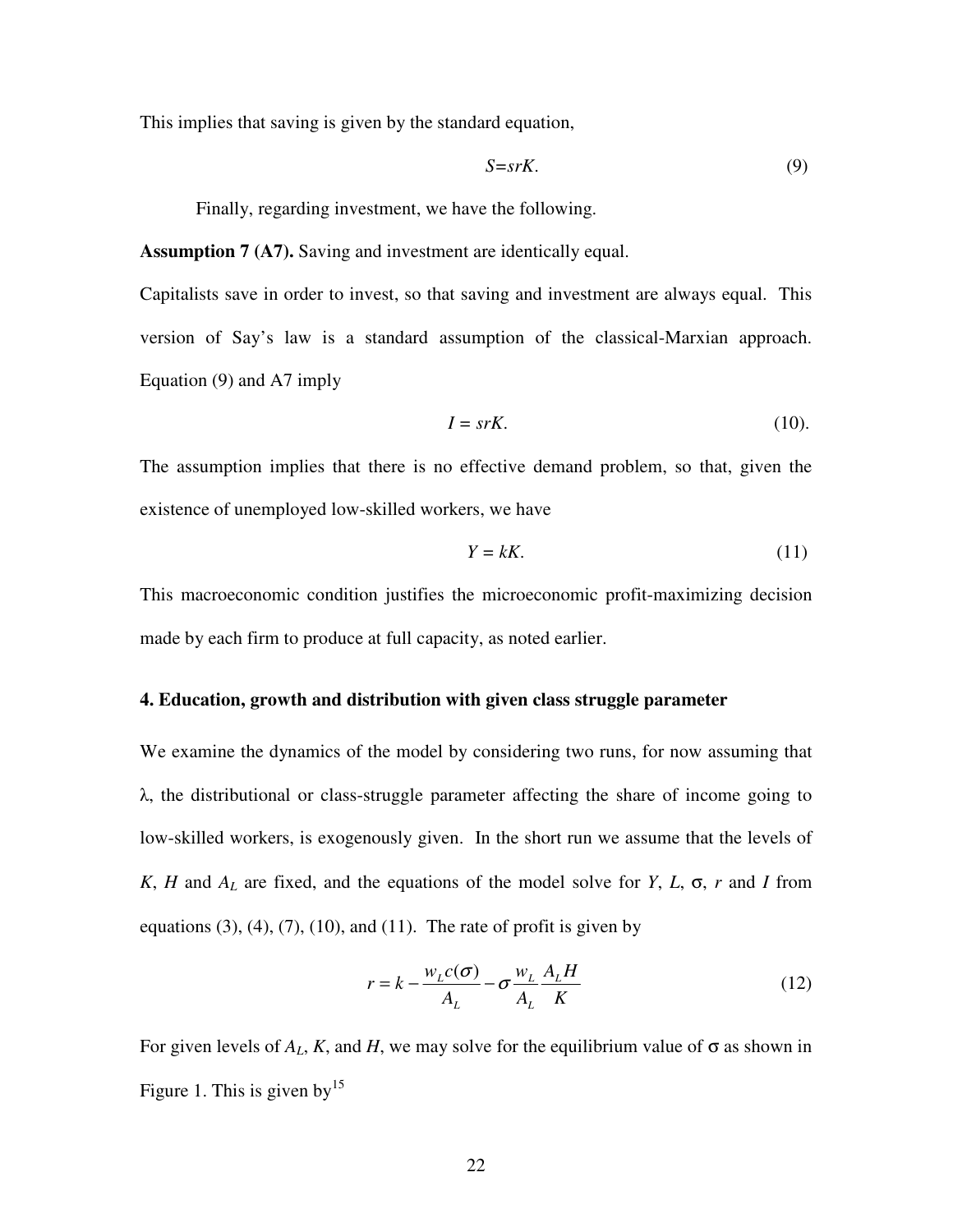

Figure 1. Determination of the skill premium in the short run.

 $\sigma = b^{-1}(A_L H/K).$  (13)

In the long run we allow *K*, *H* and *AL* to change. Assuming away the depreciation of capital without loss of generality, the change in capital stock is given by

$$
dK/dt = I \tag{14}
$$

and changes in *H* and *AL* are governed by equations (6) and (5a).

 It is convenient to examine the time path of the economy in the long run by defining the state variable  $h = A_L H/K$ . Because the rate of growth of h is given by

$$
\hat{h} = \hat{A}_L + \hat{H} - \hat{K},\qquad(15)
$$

we can substitute from equations (5a), (6), and (11) through (14), to obtain, using the definition of *h*,

$$
\hat{h} = \tau_0 + \tau_1 \mu h + \theta g(\sigma(h)) - s[k - \lambda c(\sigma(h)) - \sigma(h)\lambda h], \qquad (16)
$$

where the function  $\sigma$ ( $= b^{-1}$ ().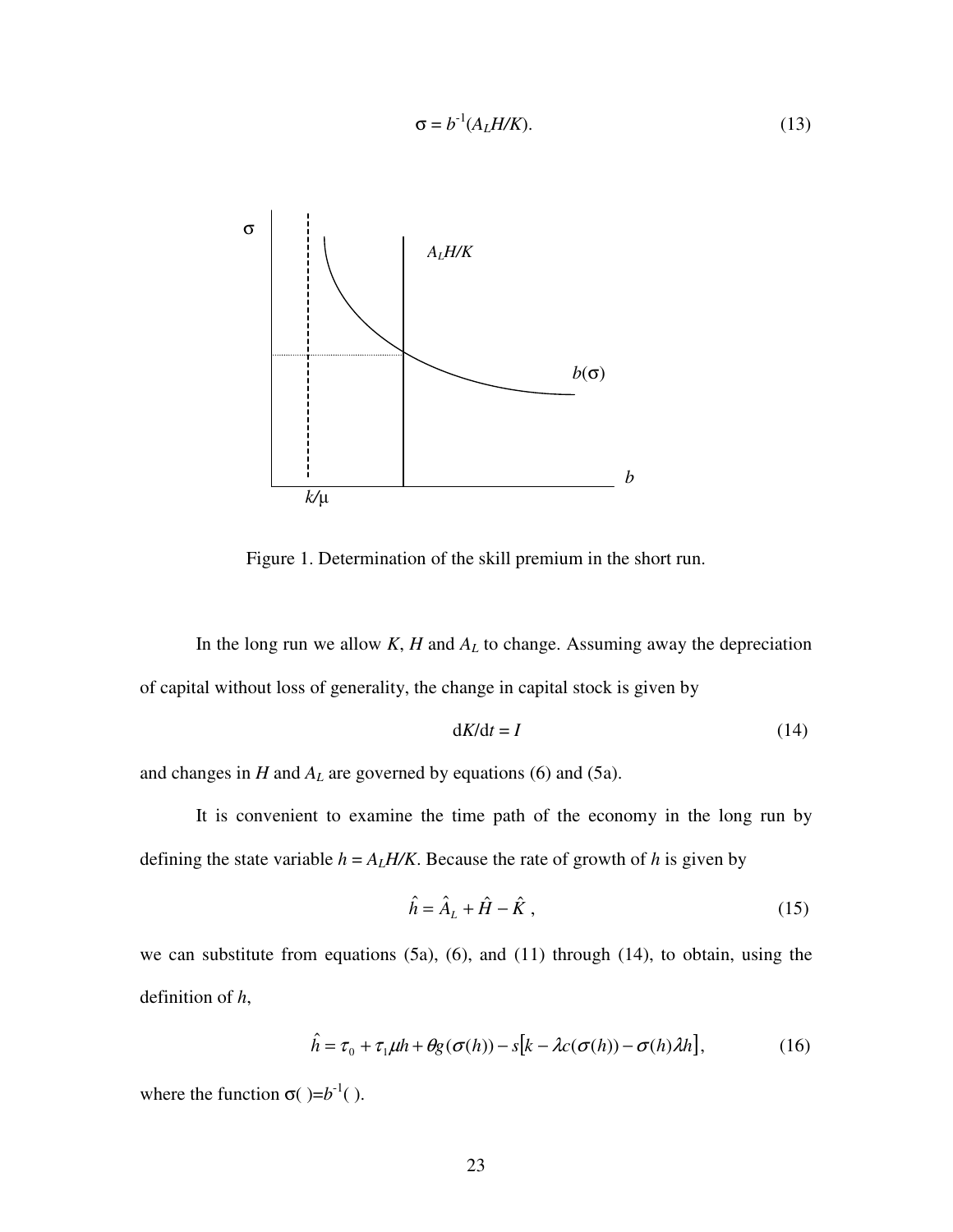The economy is defined as being in long-run equilibrium when  $\hat{h} = 0$ , that is, *h* is stationary. The determination of both short- and long-run equilibrium can be examined in terms of Figure 2. In the four-quadrant diagram, the south-west quadrant represents equation (3), essentially setting *b=h* from Figure 1, showing the relation

$$
\sigma = b^{-1}(h). \tag{3'}
$$

The north-west quadrant shows the technological change curve, shown by equation (5a). The south-east quadrant shows the capital accumulation curve and the high-skilled labor accumulation curves, where the former is obtained from equations (10)-(12) and (14), and is given by

$$
\hat{K} = s[k - \lambda c(\sigma) - \sigma \lambda b(\sigma)] = sk \left\{ 1 - \lambda \left[ \sigma^{-\frac{\rho}{1-\rho}} M^{-1} + 1 \right]^{-\frac{1}{\rho}} - \sigma \lambda \mu^{-1} \left[ \sigma^{\frac{\rho}{1-\rho}} M + 1 \right]^{-\frac{1}{\rho}} \right\} \quad (17)
$$

and the latter is given, from equation (6), by

$$
\hat{H} = \theta g(\sigma) \tag{6'}
$$

It is worth noting that  $\hat{K}$  is a decreasing and strictly convex function of  $\sigma$ . Further, if  $\sigma$  = 0,  $\hat{K} = s(1 - \lambda)k$  and as  $\sigma$  becomes infinitely large, the growth rate of capital becomes minus infinity. Therefore by continuity there is a value of  $\sigma$ , call it  $\sigma^*$ , such that  $\hat{K} = 0$ .

If 
$$
sk\left[1 - \lambda \frac{M^{\frac{1}{\rho}} + M^{-1}}{[M+1]^{\frac{1}{\rho}}}\right] > 0
$$
, then  $\sigma^* > 1$ .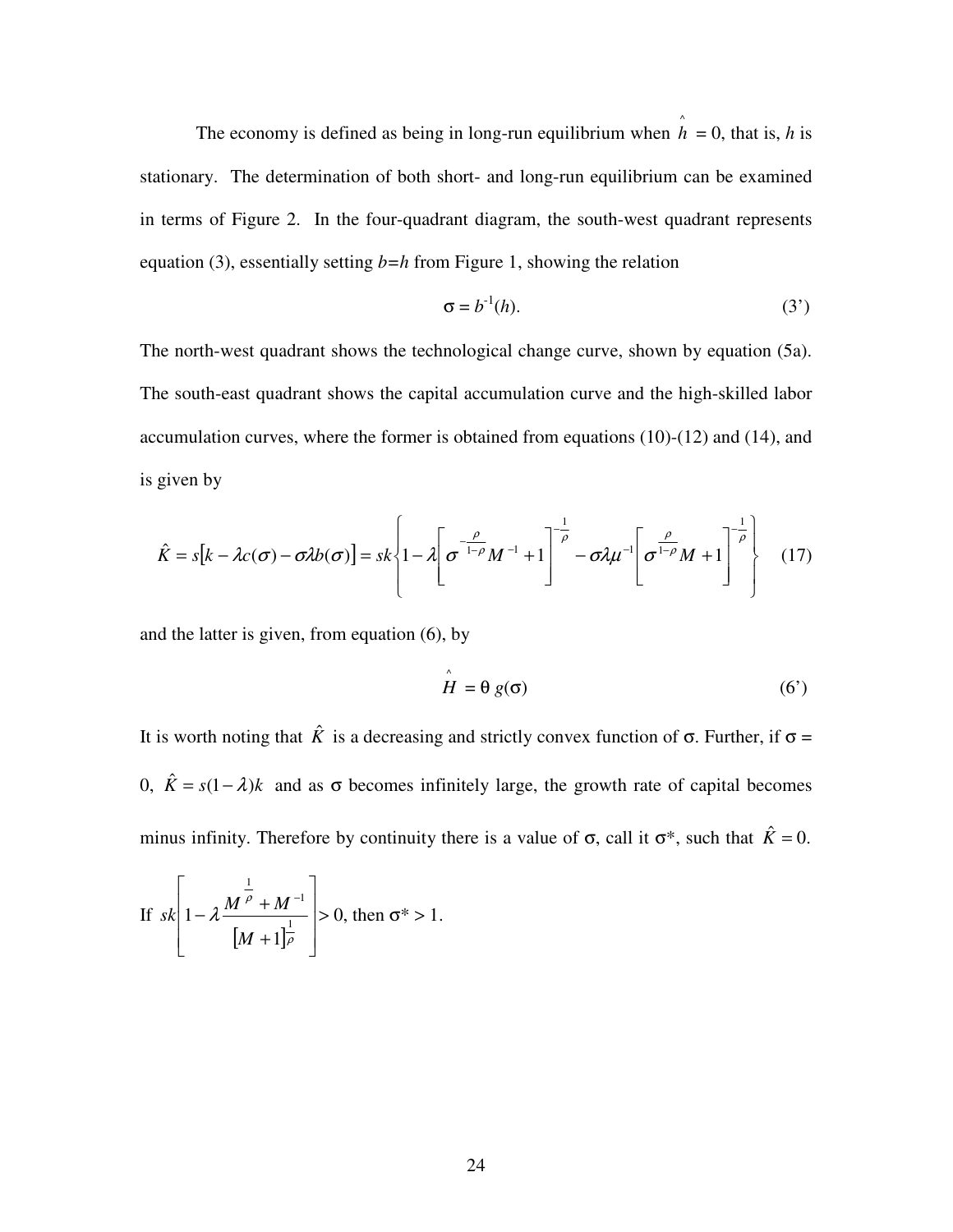

Figure 2: the long-run dynamics and equilibrium.

Subtracting the value of  $\hat{H}$  from that of  $\hat{K}$  for each value of  $\sigma$  gives the KH curve shown in the same quadrant.

 In the short run, *h* is given, and the south-west quadrant solves for the short-run equilibrium value of  $\sigma$ . The north-west quadrant then determines  $\tau$ . The south-east quadrant determines the values of  $\hat{K}$  and  $\hat{H}$ . The north-east quadrant shows the resultant levels of  $\tau = \hat{A}_L$  and  $\hat{K} - \hat{H}$ , which is a point on the short-run equilibrium curve SR. Other initial values of *h* trace out other possible short-run equilibria, and hence the entire SR curve. Points on it above the 45<sup>0</sup> line imply that  $\tau = \hat{A}_L > \hat{K} - \hat{H}$ , or that *h* rises over time. In the long run *h* increases, yielding another short-run equilibrium on the SR curve till long-run equilibrium is attained at the intersection  $E_1$  of the SR curve and the 45<sup>0</sup> line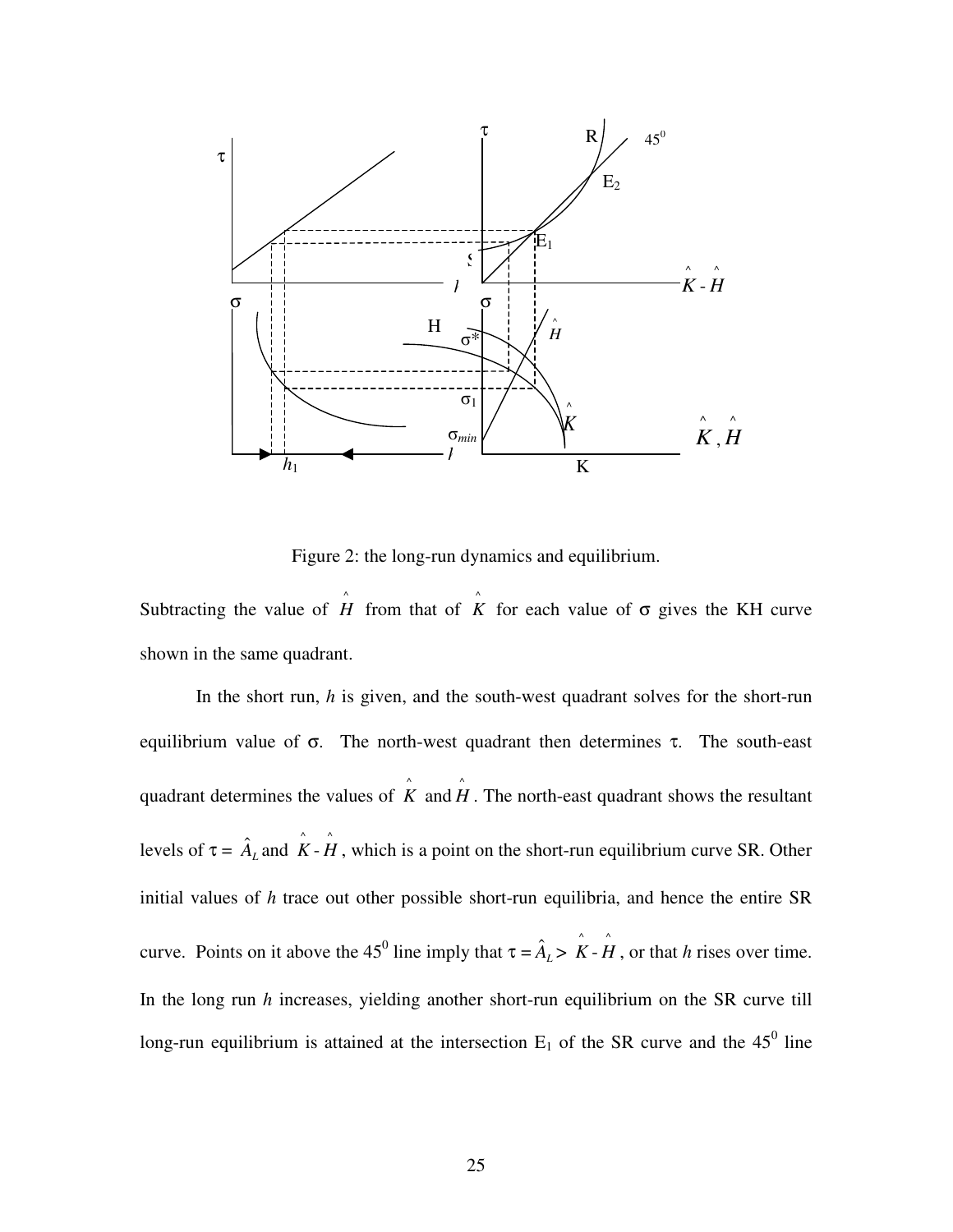(provided the SR line is flatter than the  $45^{\circ}$  line at E<sub>1</sub>, which is required for stability). Long-run equilibrium is attained at  $h_1$ .

Formally, the long-run equilibria of this economy are described by the next Propositions. Proposition 1 proves the existence of multiple equilibria, one of which with a positive skill premium.<sup>16</sup>

**Proposition 1 (The long-run equilibria).** Under (A1)-(A7), if 
$$
\tau_0 + \tau_1 k[M+1]^{\frac{1}{\rho}} < sk \left[1 - \lambda \mu^{-1}[M+1]^{\frac{1}{\rho}+1}\right]
$$
, then there are two long-run equilibria, one

with  $\sigma_1 > 1$  and one with  $\sigma_2 < 1$ . The former equilibrium is dynamically unstable, whereas the latter is dynamically stable.

**Proof.** The long-run equilibrium requires

$$
\tau_0 + \tau_1 k \left[ \sigma^{\frac{\rho}{1-\rho}} M + 1 \right]^{\frac{1}{\rho}} + \theta g(\sigma) = s k \left\{ 1 - \lambda \left[ \sigma^{\frac{\rho}{1-\rho}} M^{-1} + 1 \right]^{\frac{1}{\rho}} - \sigma \lambda \mu^{-1} \left[ \sigma^{\frac{\rho}{1-\rho}} M + 1 \right]^{\frac{1}{\rho}} \right\}.
$$

If  $\sigma = 0$ , then the LHS goes to infinity and the RHS is equal to  $(1 - \lambda)$ *sk* so that LHS > RHS. If  $\sigma$  tends to infinity, then by Assumption 5 the LHS tends to a positive value strictly greater than  $\tau_0 + \tau_1 k$ , while the RHS tends to minus infinity so that again LHS > RHS. If the condition in the antecedent of the proposition is true, this implies that at  $\sigma$  = 1, LHS < RHS, and thus by continuity the two curves must intersect at least twice at  $\sigma_1$  > 1 and at  $\sigma_2$  < 1. They intersect exactly twice by the convexity of *g*, which makes the LHS a strictly convex function of  $\sigma$ , whereas the RHS is a monotonically decreasing and strictly convex function of  $\sigma$ . Stability follows in the usual manner. Q.E.D.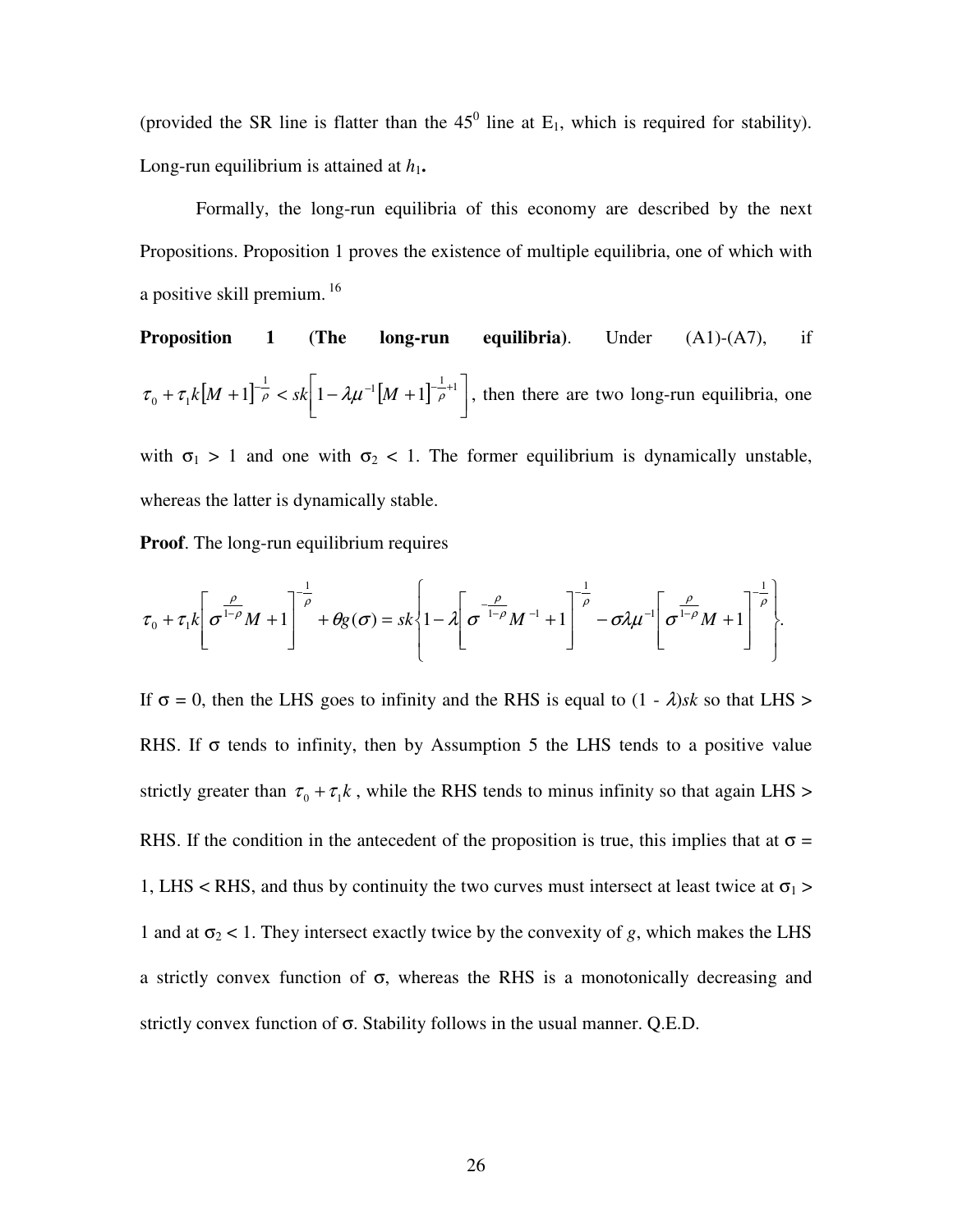It is worth noting that Proposition 1 could have been proved focusing on equation (16) and noting that, under the premises of the Proposition, the function  $\hat{h}$  is strictly convex and it is equal to zero at  $h_1 = b(\sigma_1)$  and  $h_2 = b(\sigma_2)$ , where  $h_2 > h_1$ . Furthermore,  $\hat{h} > 0$  for all  $h < h_1$  and  $h > h_2$ , whereas  $\hat{h} < 0$  for all  $h_1 < h < h_2$ ,

Two points are worth making about Proposition 1. Firstly, the necessary condition for the existence of a long-run equilibrium is more likely to hold the lower  $\tau_0, \tau_1, \lambda$ , and the higher *s*, *k*. In other words, if technical progress is too strong, or if profits and capital accumulation, are too slow, then the dynamics of innovation may dominate and lead the economy to an explosive path. Secondly, and perhaps surprisingly, the equation of motion of the stock of high-skilled workers, and a fortiori the education system, has no effect on the existence, multiplicity or stability properties of the long-run equilibria. The education system plays a crucial role, instead, in the determination of the main features of the long-run equilibrium path of the economy.

The next result analyzes the effect of education policies on growth, employment, and distribution.

**Proposition 2 (Education, growth and distribution)**. Assume (A1)-(A7). Assume  $[M+1]^{-\frac{1}{\rho}} < sk \left[1 - \lambda \mu^{-1} [M+1]^{-\frac{1}{\rho}+1} \right]$ 1 L  $+ \tau_1 k \left[M + 1 \right]^{-\frac{1}{\rho}} < sk \left[ 1 - \lambda \mu^{-1} \left[M + 1 \right]^{-\frac{1}{\rho} + 1} \right]$  $\tau_0 + \tau_1 k[M+1]$   $\bar{\rho}$  < sk  $1 - \lambda \mu^{-1}[M+1]$   $\bar{\rho}$  and assume that  $\sigma_1 > \sigma_{min}$ , At the long-run

equilibrium with  $\sigma_1 > 1$ , an increase in  $\theta$  implies that in equilibrium the level of human capital increases, intra-worker inequality decreases, the skill composition of employed labor increases, physical and human capital grow at a higher rate, and the rate of profit increases.

**Proof.** At the long-run equilibrium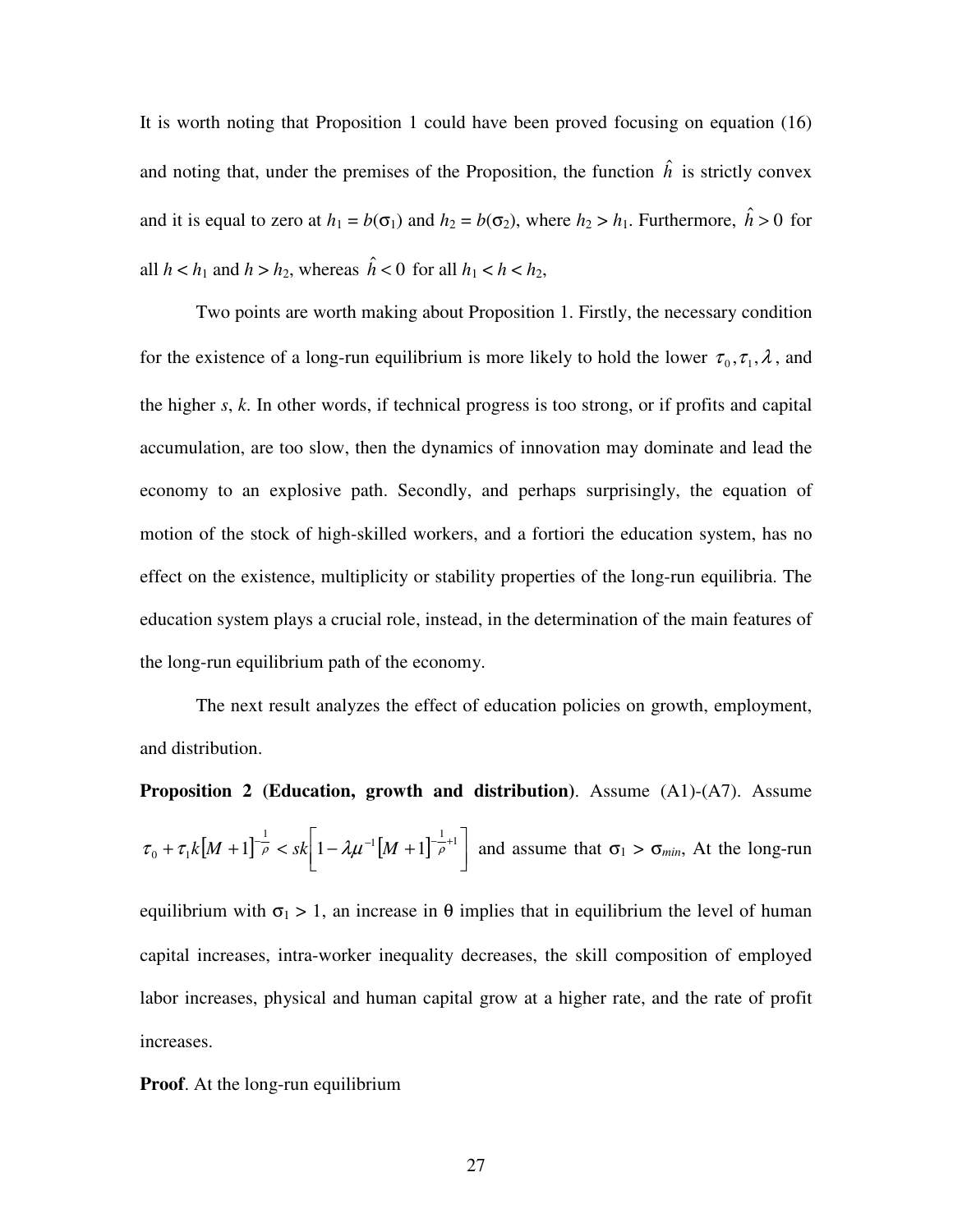$$
\tau_0 + \tau_1 k \left[ \sigma_1^{\frac{\rho}{1-\rho}} M + 1 \right]^{\frac{1}{\rho}} + \theta g(\sigma_1) = s k \left\{ 1 - \lambda \left[ \sigma_1^{-\frac{\rho}{1-\rho}} M^{-1} + 1 \right]^{\frac{1}{\rho}} - \sigma_1 \lambda \mu^{-1} \left[ \sigma_1^{\frac{\rho}{1-\rho}} M + 1 \right]^{\frac{1}{\rho}} \right\}.
$$

Because  $\sigma_1 > \sigma_{min}$ , an increase in  $\theta$  implies an upward shift of the LHS. Then – given the condition in the antecedent of the proposition – the LHS and the RHS intersect at  $\sigma_1$  <  $\sigma_1$ . The rest of the proposition immediately follows. Q.E.D.

It is worth noting that under the conditions of the proposition, the size of the decrease in the high-value equilibrium skill premium  $\sigma_1$  (and of the changes in the other variables) will depend on the dimension of the increase in  $\theta$ . If, instead,  $\sigma_{min} \ge \sigma_1 > 1$  then no change in  $\theta$  will affect the high-value equilibrium, nor – for analogous reasons – the lowvalue equilibrium at  $\sigma_2$ . This argument can be summarized in the next proposition.

**Proposition 3 (The low-skill trap).** Assume (A1)-(A7). Assume 
$$
\tau_0 + \tau_1 k \left[M + 1\right]^{-\frac{1}{\rho}} < sk \left[1 - \lambda \mu^{-1} \left[M + 1\right]^{-\frac{1}{\rho}+1}\right]
$$
 and assume that  $\sigma_{min} \ge \sigma_1 > 1$ , At the long-

run equilibrium with  $σ_1 > 1$ , an increase in θ yields no change in either the short or the long-run equilibrium.

Intuitively, if there are no people who wish to get educated because the skill premium is so low, increasing access (by increasing  $\theta$ ) to education does not help.

 The dynamics of the economy described in the previous propositions can be examined in Figure 3, which shows the growth rates of labor productivity, *AL*, the number of skilled workers, *H*, and capital stock, *K*, as functions of *h*. The first two terms on the right hand side of equation (16) show the rate of growth of labor productivity: this rate increases with *h* as the ratio of skilled workers in efficiency units relative to capital stock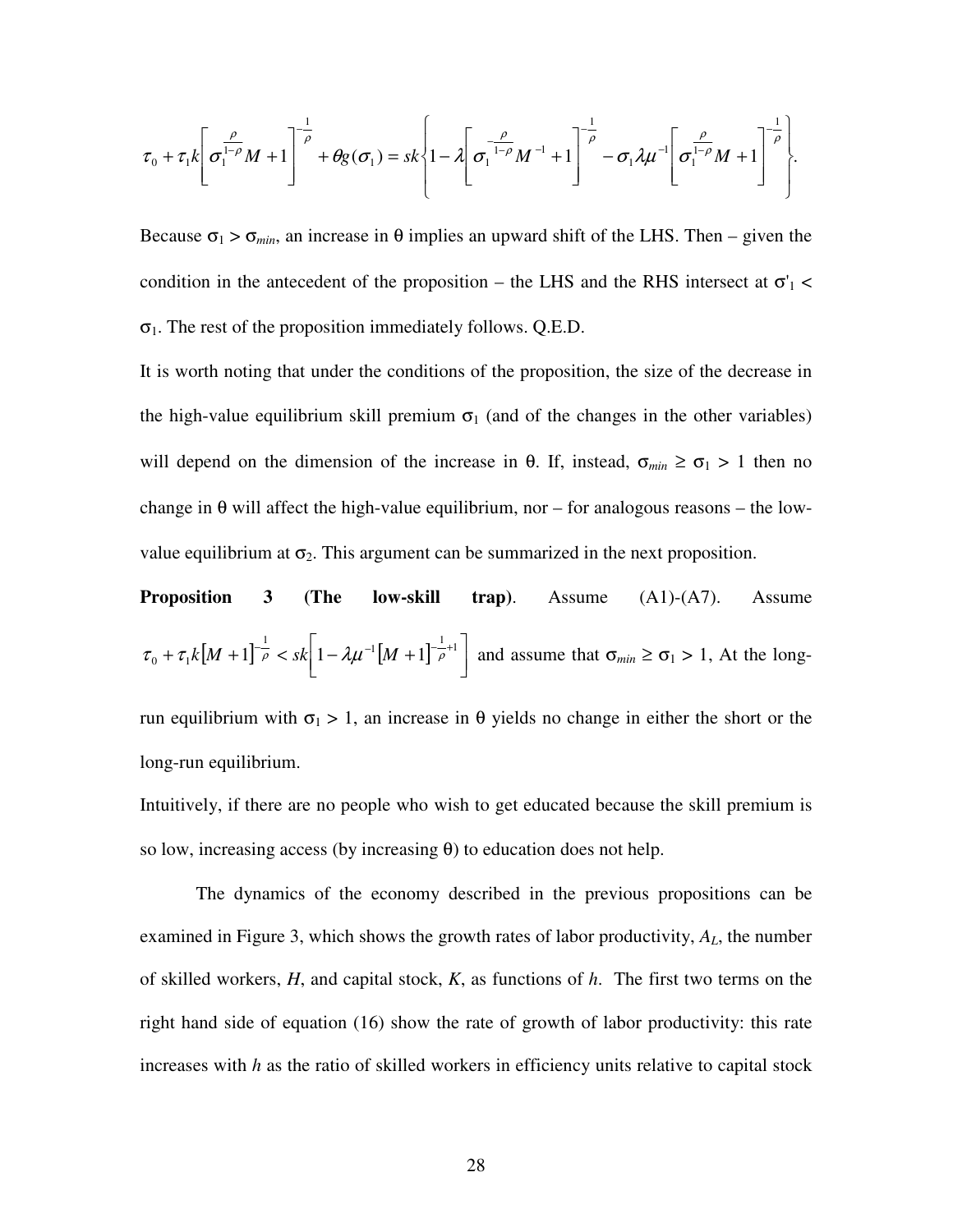increases, implying a positively sloped  $\tau = \hat{A}_L$  curve. The third term, which represents the rate of growth of the number of skilled workers, shows that as *h* increases, this rate falls as the skill premium falls, implying a negatively-sloped  $\hat{H}$  curve. The last term represents the rate of growth of the capital stock. An increase in *h* implies that the skill premium falls, so that the rate of profit rises because total labor costs decrease. We add up the rates of growth of  $A_L$  and  $H$  to obtain the  $\hat{A}_L + \hat{H}$  curve, which first decreases and then eventually increases with  $h$ . The long-run equilibria are determined at  $h_1$  and  $h_2$ , corresponding, respectively, to  $\sigma_1$  and  $\sigma_2$  where  $\hat{A}_L + \hat{H} = \hat{K}$ , so that  $\hat{h} = 0$ .

The long-run equilibrium  $h_1$  is stable: if we start from  $h \lt h_1$ , for instance,  $\hat{A}_L + \hat{H} > \hat{K}$ , so that *h* will increase till it reaches *h*<sub>1</sub>. The long-run equilibrium *h*<sub>2</sub>, instead, is unstable: if  $h > h_2$  initially, *h* will increase indefinitely, with increases in the rate of capital accumulation.

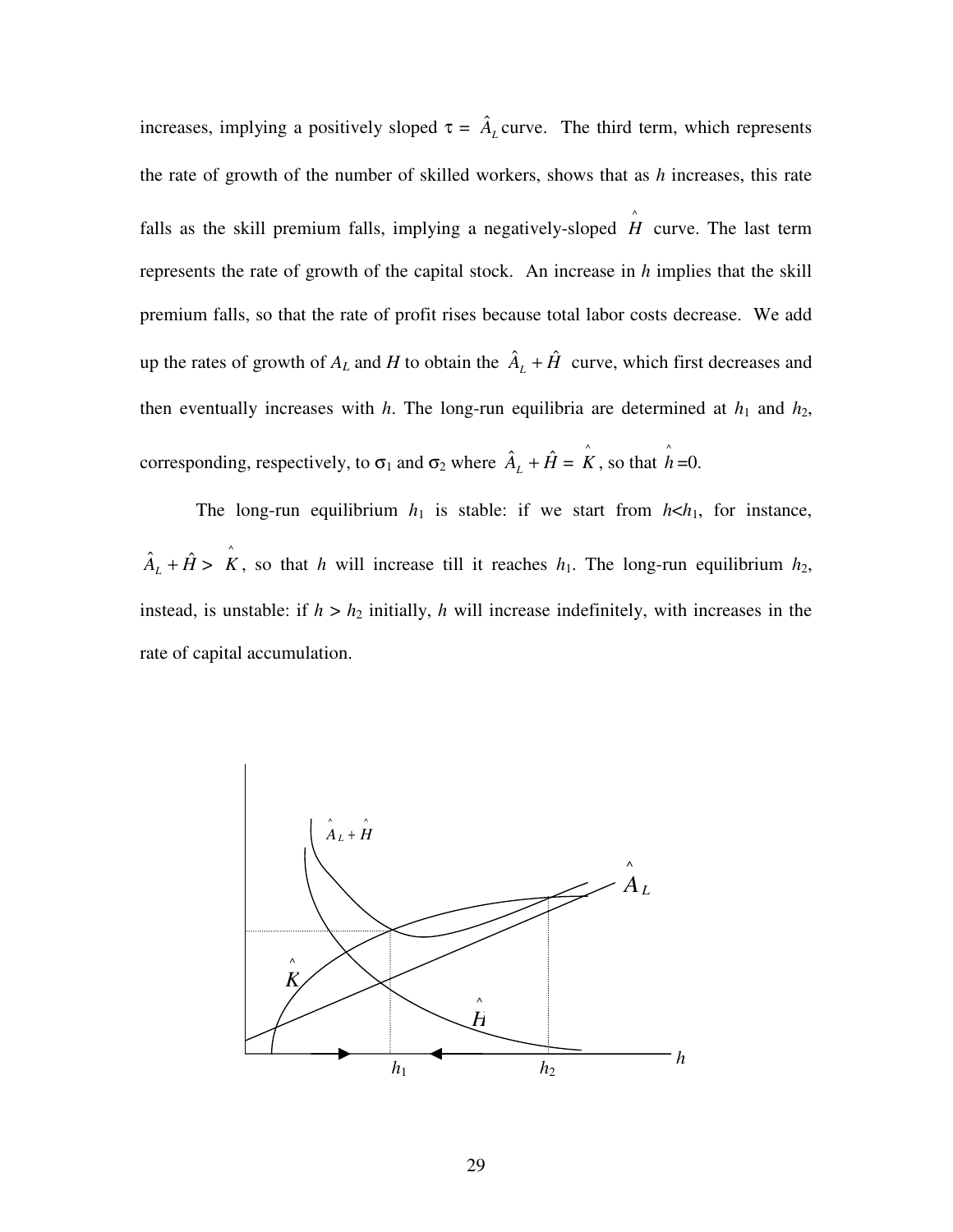Figure 3: the long-run dynamics and equilibrium.

Focusing on the stable long-run equilibrium  $h_1$ , we can consider the effects of shifts in the main parameters of the model. A parameter of central interest for us is  $\theta$ , which represents the "openness" of the education system. A (sufficiently small) increase in  $\theta$  shifts the  $\hat{H}$  curve in Figure 2 to the right, increasing the short-run equilibrium value of  $\hat{H}$ . It therefore shifts the KH line to the left, and the SR curve also up and to the left. In the long run, *h* begins to increase, and the new long-run equilibrium will occur at a higher level of *h*. The same result is shown in Figure 3, where the increase in  $\theta$  shifts the  $\hat{H}$  and  $\hat{A}_L + \hat{H}$  curves upwards, making them steeper, at all values *h* such that  $k/\mu < h$  $\langle h_{\text{min}}\rangle$ , where  $h_{\text{min}} = b(\sigma_{\text{min}})$ . The long-run equilibrium levels of capital accumulation, labor productivity growth and education accumulation will all increase, as can be verified from the figure. The rate of growth of the economy would therefore increase with θ. The share of income going to low-skilled workers,  $\lambda c(\sigma)k$ , increases because the number of low-skilled workers employed is a positive function of σ, even though the state of class struggle is given by assumption (and so is the productivity of capital). The share of income going to high-skilled workers is given by  $\sigma(h)\lambda h/k$ . When  $\theta$  increases, we have already found that the long-run equilibrium level of *h* will be higher. But the rise in *h* will be proportionately less than the fall in  $\sigma$ , given the inelasticity of the  $b$ () function, so that  $\sigma(h)h$  will fall. Indeed, the fall in the share of income going to high-skilled workers is only partially compensated by the increase in the share going to low-skill workers and both the rate of profit and the share of total income going to the capitalists, *r*/*k*, will rise. Thus income is redistributed from high-skilled workers to low-skilled workers and from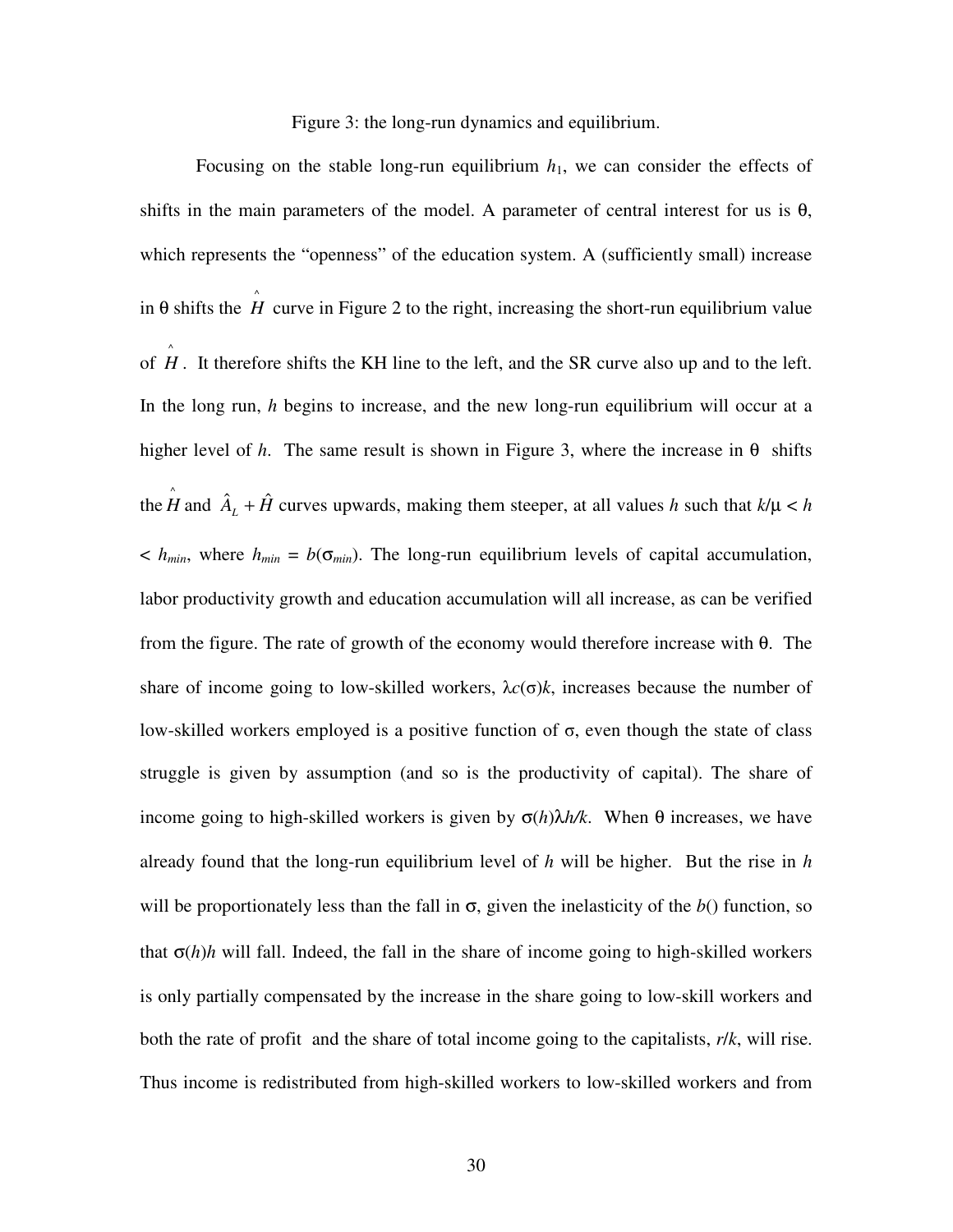all workers to capitalists. This, of course, is why the rate of capital accumulation in the economy is speeded up, as we saw earlier. However, the rate of growth of high-skilled workers, that is, the rate at which low-skilled workers (or the unemployed) become highskilled workers, and obtain a higher wage, increases, since *h* increases and at any *h*,  $\hat{H}$  is higher. The rate of growth of the real wage of low-skilled workers also rises with a higher rate of technological change. The rate of growth of low-skilled employment is given by  $\hat{L} = \hat{c}(\sigma) + \hat{K} - \hat{A}_L$ . Since in long-run equilibrium  $\hat{c}(\sigma) = 0$  as  $\sigma$  becomes stationary, and  $\hat{H} = \hat{K} - \hat{A}_L$ , it follows that  $\hat{H} = \hat{L}$ . The rate of growth of low-skilled employment therefore also increases. Thus, the condition of low-skilled workers, in terms of their real wage and employment growth, is unequivocally improved.

It is worth noting that, by using similar arguments, it is possible to draw analogous conclusions concerning changes in the other parameters of the model. If the condition in the antecedent of the propositions holds, then a sufficiently small improvement in the conditions of technical change will have the same effect as an improvement in the educational system. Focusing only on the high value equilibrium, we can summarize this finding in the next proposition.

**Proposition 4 (Technical progress)**. Assume (A1)-(A7). Assume  $[M+1]^{-\frac{1}{\rho}} < sk \left[1 - \lambda \mu^{-1} [M+1]^{-\frac{1}{\rho}+1} \right]$ ן L  $+ \tau_1 k \left[M + 1 \right]^{-\frac{1}{\rho}} < sk \left[ 1 - \lambda \mu^{-1} \left[M + 1 \right]^{-\frac{1}{\rho} + 1} \right]$  $\tau_0 + \tau_1 k[M+1]$   $\bar{\rho}$  < sk  $1 - \lambda \mu^{-1}[M+1]$   $\bar{\rho}$  . At a long-run equilibrium with  $\sigma_1 > \sigma_{min}$ ,

there is a sufficiently small increase in  $\tau_0$ ,  $\tau_1$  such that in equilibrium the level of human capital increases, intra-workers inequality decreases, the skill composition of employed labor increases, physical capital grows at a higher rate, and the rate of profit increases.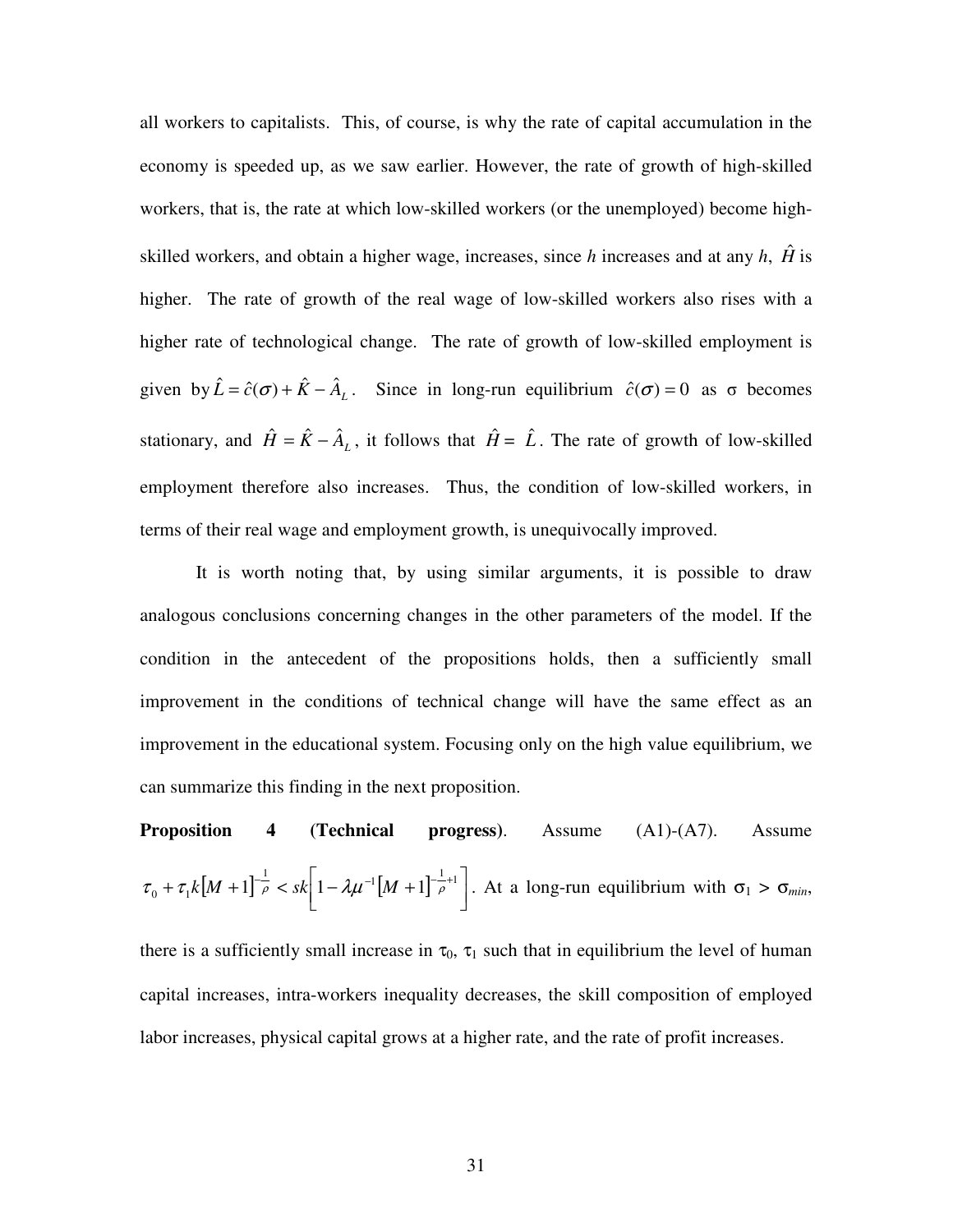Unlike changes in the education system, however, changes in the processes generating technological innovations will shift the *whole*  $\hat{A}_{L} + \hat{H}$  curve and this it will also affect the long-run equilibrium with  $\sigma_2 < \sigma_{min}$ .

Instead, if the condition in the antecedent of the propositions holds, a sufficiently small deterioration in the bargaining position of workers, and a sufficiently small increase in the savings rate will increase the growth rate of the main state variables while increasing the equilibrium value of the skill premium. Focusing only on the high value equilibrium, we can summarize this finding in the next proposition.

**Proposition 5 (Savings and productivity).** Assume (A1)-(A7). Assume  $[M+1]^{-\frac{1}{\rho}} < sk \left[1 - \lambda \mu^{-1} [M+1]^{-\frac{1}{\rho}+1} \right]$ 1 L  $+ \tau_1 k \left[M + 1 \right]^{-\frac{1}{\rho}} < sk \left[ 1 - \lambda \mu^{-1} \left[M + 1 \right]^{-\frac{1}{\rho} + 1} \right]$  $\tau_0 + \tau_1 k[M+1]$   $\bar{\rho}$  < sk  $1 - \lambda \mu^{-1}[M+1]$   $\bar{\rho}^{+1}$  . At a long-run equilibrium with  $\sigma_1 > \sigma_{\min}$ ,

there is a sufficiently small decrease in  $\lambda$ , and a sufficiently small increase in *s* such that in equilibrium the level of human capital measured by *h* decreases, intra-workers inequality increases, the skill composition of employed labor decreases, physical capital and the high-skilled labor force grow at a higher rate, the rate of profit increases and the rate of productivity growth (of both kinds) of labor falls.

Graphically, the changes described in Proposition 5 imply a shift in the  $\hat{K}$  curve and thus it will also affect the long-run equilibrium with  $\sigma_2 < \sigma_{\min}$ . A decrease in  $\lambda$ , the low wage-productivity ratio, will increase the rate of profit by lowering the wages of both types of workers. Similarly, an increase *k*, the productivity of capital, will increase the rate of profit despite increases in the employment of high- and low-skilled labor, for a given *h*, since firms maximize profits. In both cases, the  $\hat{K}$  curve will shift upwards, and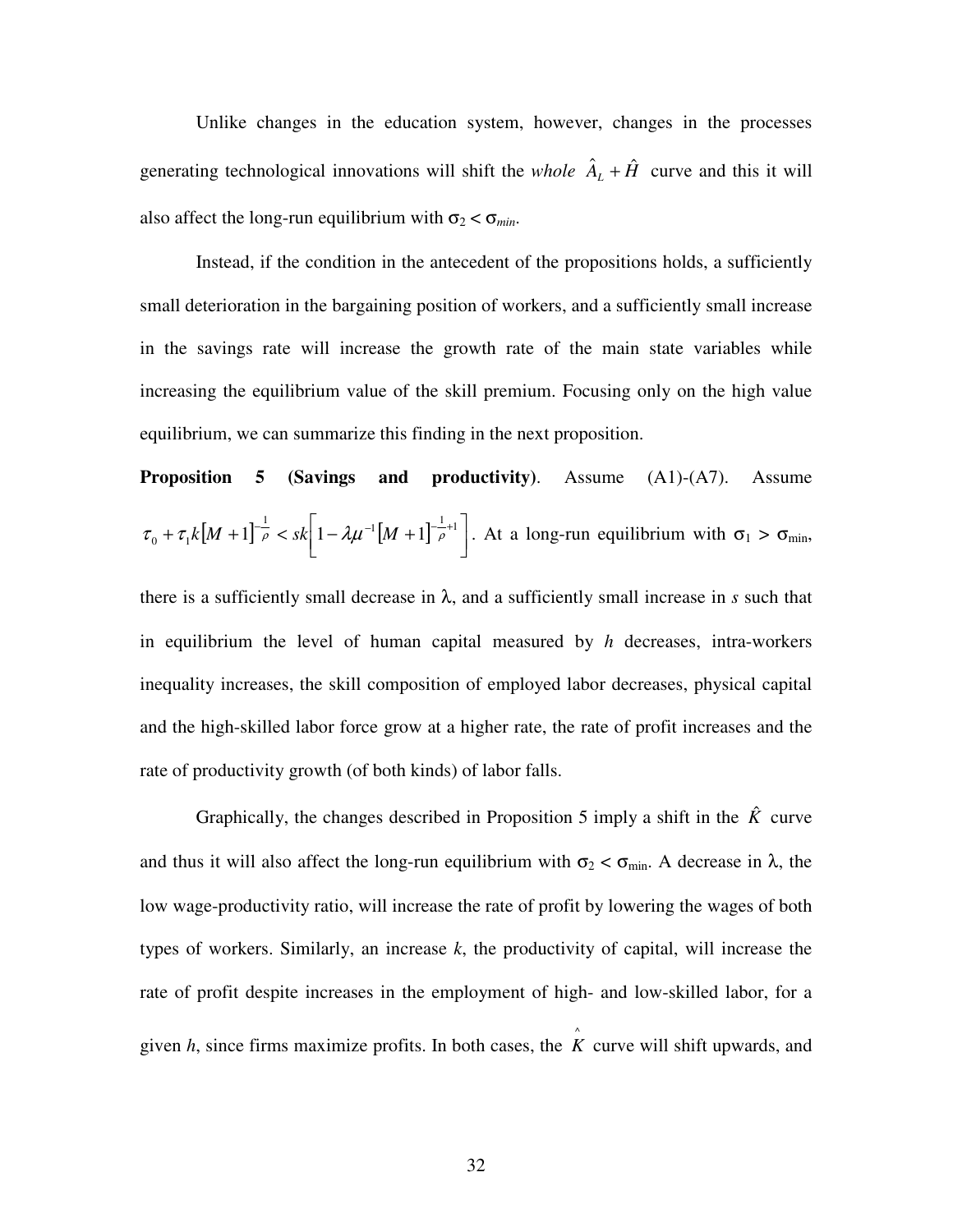also shift the  $\hat{H}$  upwards for a given *h* because the increase in the demand for highskilled labor increases σ. The  $\hat{A}_L$  curve is unaffected.

The effect of an increase in  $\mu$ , the productivity differential between high- and lowskilled labor can be discussed analogously. Such a change reduces *M*, increasing the demand for high-skilled labor and reducing it for low-skilled labor at a given *h*. The rate of profit increases since firms maximize profits, shifting the  $K$  curve upwards. The increase in the demand for high-skilled labor increases  $\sigma$  at a given *h*, increasing  $\hat{H}$  and shifting its curve up. The increase in  $\mu$  increases  $\hat{A}_L$  for a given *h* also shifting its curve upwards. In both cases the effect on the equilibrium level of *h* is unclear, although the rate of capital accumulation must increase. The effect on the rate of productivity growth is unclear, although it is more likely to increase when  $\mu$  increases than when  $k$  increases, since in the former case the  $\hat{A}_L$  shifts up.

 If technological change responds strongly to *h*, or if exogenous technical progress is too strong, the  $\hat{A}_L + \hat{H}$  curve may either intersect the  $\hat{K}$  curve at a value  $h_1$  such that  $\sigma_{min} \geq \sigma(h_1) > 1$ , or lie entirely above the *K* curve. In the former case, the *H* curve lies entirely above (and to the left of) the  $\hat{K}$  curve: this is the situation described in Proposition 3, and an increase in  $\theta$  which shifts the  $\hat{H}$  up as described above has no effect on the equilibria. In the latter case the condition in the antecedent of the propositions is violated and the economy is on an explosive path whereby starting with any value of *h*, the economy will experience increases in *h* and increasing rates of capital accumulation and technological change. If  $\sigma$  falls too low, increases in *H* will no longer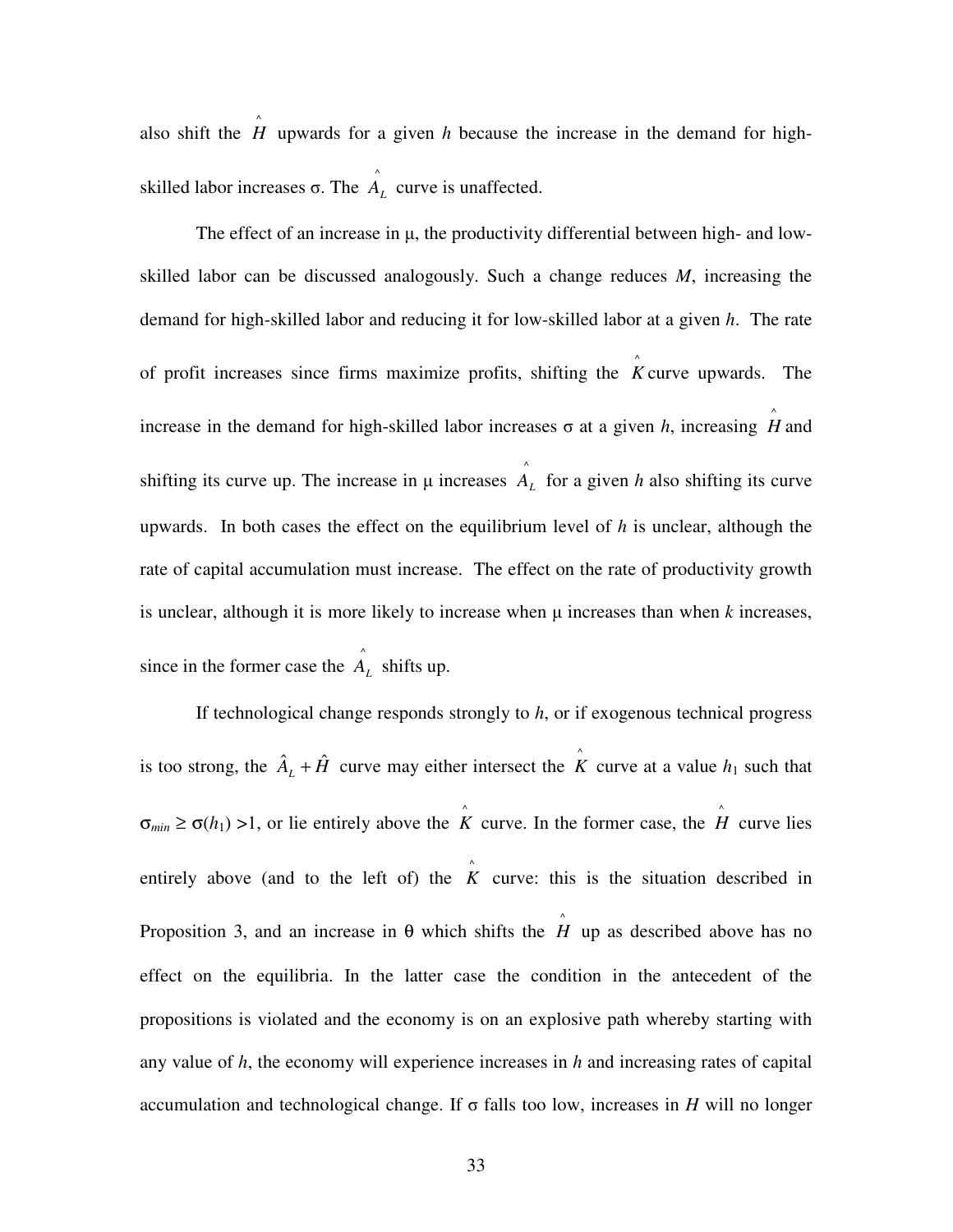occur, but *h* will keep increasing as technological change occurs faster than capital accumulation. This kind of knowledge-driven increase in knowledge, however, is unlikely to occur in practice, and the  $\tau$  function is likely to flatten out, so that a stable equilibrium will be attained. Similar problems arise in economies with very low saving rates and capital productivity, or very high  $\lambda$ , which shift the  $\hat{K}$  curve downwards.

#### **5. Education, growth and distribution with variable conditions of class struggle**

The analysis has so far assumed that the low wage-productivity ratio,  $\lambda$ , is unchanged, given by the 'state of class struggle'. This assumption may be questionable, given that it requires the real wage of unskilled workers to grow at the same rate as labor productivity. To examine the possible implications of changes in  $\lambda$  we need to make assumptions about its dynamics. We proceed by assuming that low-skilled workers have a fixed target ratio between wages and productivity which they try to achieve by pushing up their real wage, but they are not fully able to increase their real wage at the same rate as productivity growth. To formalize this, assume that

**Assumption 8 (A8).** The real wage of low-skilled workers changes according to

$$
\hat{w}_L = \delta_1(\lambda^* - \lambda) + \delta_2 \tau, \tag{18}
$$

where  $\lambda^* = \lambda^*(\theta)$ ,  $\delta_1 > 0$ , and  $1 > \delta_2 > 0$ .

The value  $\lambda^*$  is the target ratio of low-skilled workers, which is taken to depend on the educational access parameter, and it may be interpreted as reflecting normative considerations (e.g. criteria of 'just pay'). While we assume that educational access will influence  $\lambda^*$ , we do not specify the exact way in which it affects workers' attitudes in bargaining and conflict. Below, we will consider different scenarios. A8 states that the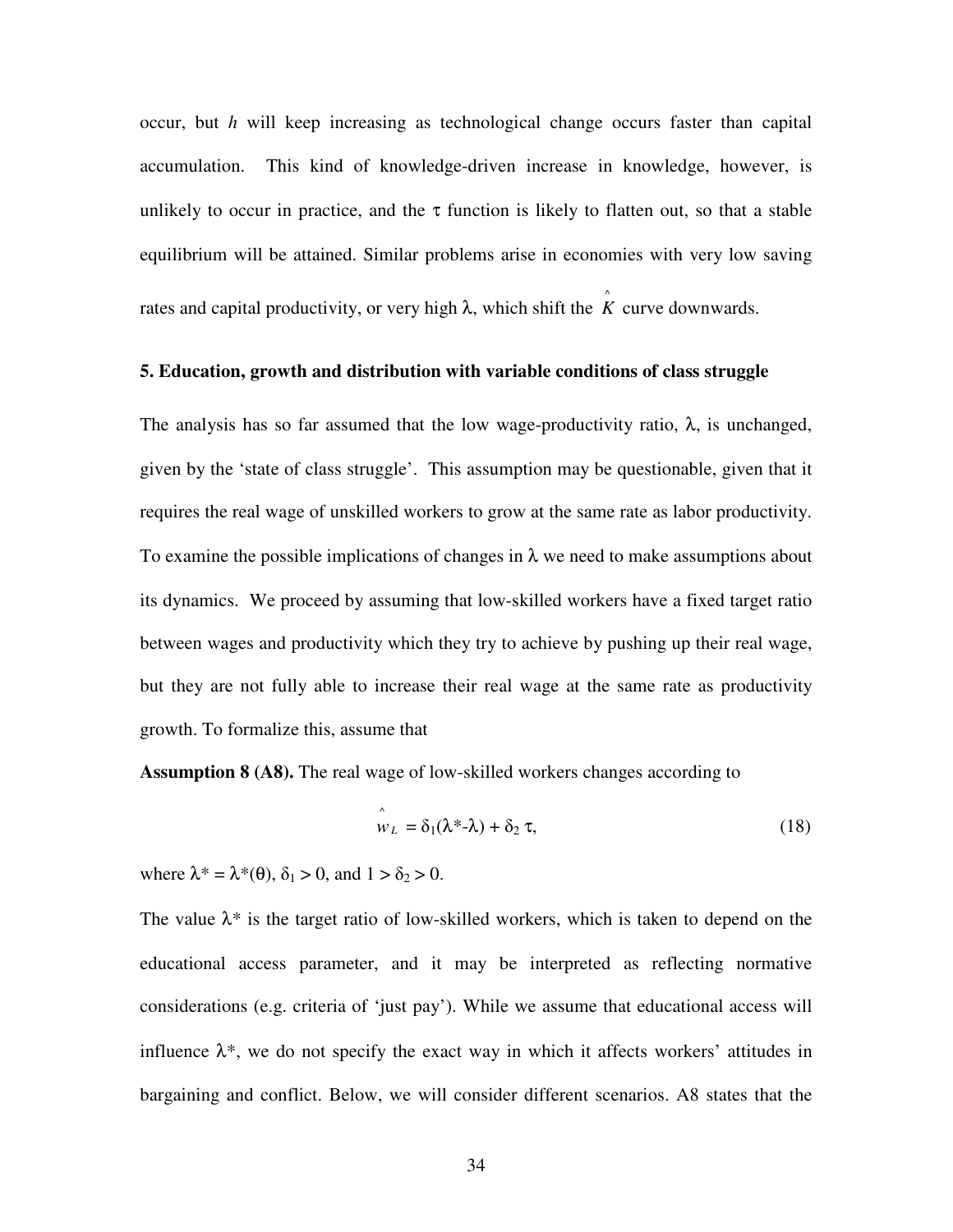rate of growth of the real wage depends positively on the extent to which actual ratio of  $\lambda$ falls short of the target, and on the growth of the productivity of labor, since workers demand and receive at least a part of the fruits of higher labor productivity,  $17$  Since, from the definition of  $\lambda$  we have

$$
\hat{\lambda} = \hat{w}_L - \tau \tag{19}
$$

substituting equations (5a) and (18) into (19) we get

$$
\hat{\lambda} = \delta_1(\lambda^* - \lambda) - (1 - \delta_2)(\tau_0 + \tau_1 h)
$$
\n(20)

This equation implies that an increase in *h*, by increasing the rate of productivity growth, will reduce the rate of growth of the wage-productivity ratio because workers are unable to increase their real wage to capture the full gains from productivity growth. An increase in the wage-productivity ratio will reduce its rate of increase because workers are closer to their target.

 Equations (16) and (20) give us a dynamic system involving the two state variables *h* and  $\lambda$ . From equation (20) we see that the  $\hat{\lambda}$ =0 isocline is a negatively-sloped straight line: starting from the locus, an increase in  $\lambda$  reduces  $\hat{\lambda}$ , making it negative, so that a reduction in *h* is required to increase it and make it return to zero. More precisely, the equation of the  $\hat{\lambda}$ =0 isocline is

$$
\lambda = \lambda^* - \frac{1 - \delta_2}{\delta_1} (\tau_0 + \tau_1 h)
$$
\n(21)

In order to analyze the  $\hat{h}$  =0 isocline, note, first of all, that by Propositions 1-2 above we know that for an equilibrium with positive real wages and a positive skill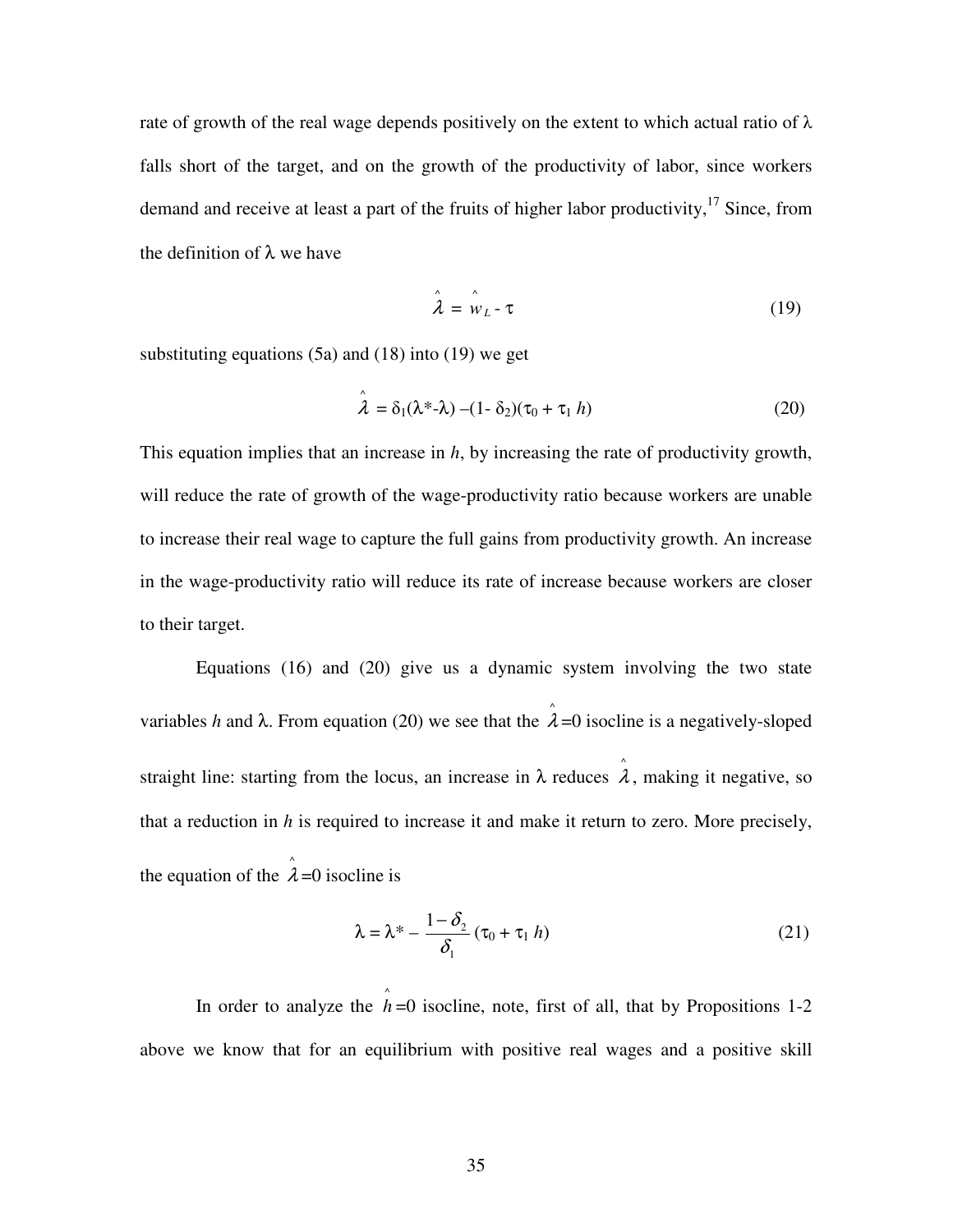premium to exist it must be the case that  $\tau_0 + \tau_1 k [M + 1]^{-\frac{1}{\rho}} < sk$ 1  $\sigma_0 + \tau_1 k [M + 1]^{-\rho} < sk$ . In what follows we are going to assume that the latter condition is satisfied. Secondly, since the term  $[M + 1]^{-\frac{1}{\rho}+1}$ ן L  $sk \left[1 - \lambda \mu^{-1} [M+1]^{-\frac{1}{\rho}+1}\right]$  is monotonically decreasing in  $\lambda$ , let  $\overline{\lambda}$  be the value of  $\lambda$  that solves  $\tau_0 + \tau_1 k \left[ M + 1 \right]^{-\frac{1}{\rho}} = s k \left[ 1 - \overline{\lambda} \mu^{-1} \left[ M + 1 \right]^{-\frac{1}{\rho}+1} \right]$ ן  $\overline{\mathsf{L}}$  $+ \tau_1 k[M+1]^{-\frac{1}{\rho}} = sk \left[1 - \overline{\lambda} \mu^{-1}[M+1]^{-\frac{1}{\rho}+1}\right]$  $\tau_0 + \tau_1 k[M+1]$   $\bar{\rho} = sk[1 - \lambda \mu^{-1}[M+1]$   $\bar{\rho}$ <sup>-+1</sup>. Then, by Proposition 1, we know that for all  $\lambda \in [0, \bar{\lambda})$ , there exist two values  $(h_1, h_2)$ , with  $h_1 < h_2$ , such that  $\hat{h} = 0$ , whereas if  $\lambda = \overline{\lambda}$ , there exists one value  $\overline{h} = b(1) = k\mu^{-1}[M+1]^{-\frac{1}{\rho}}$  such that  $\hat{h} = 0$ . We also know that, for all  $\lambda \in [0, \lambda)$ , at  $h_1, \frac{dn}{n} < 0$ ˆ  $\lt$ *dh*  $\frac{dh}{dt}$  < 0 whereas at  $h_2$ ,  $\frac{dh}{dt}$  > 0 ˆ > *dh*  $\frac{dh}{dt} > 0$ , and if  $\lambda = \overline{\lambda}$ , then at  $h_1$  it must be  $\frac{dn}{n} = 0$  $\hat{h}$ = *dh*  $\frac{dh}{dt} = 0$ . Therefore it follows from equation (16) that the  $\hat{h} = 0$  isocline is increasing for all *h* and then decreasing, and it reaches a maximum at  $h_1$ . It can also be proved that the  $\hat{h}$  =0 isocline is concave in  $\lambda$ .

From equation (16) we see that an increase in  $\lambda$  reduces the rate of profit and the rate of accumulation by increasing the payments to both kinds of workers, and hence increases  $\hat{h}$ . At the stable equilibrium  $h_1$ , the effect of h on technological change is low, and an increase in *h* reduces  $\hat{h}$ , so that the  $\hat{h}$ =0 isocline is positively sloped. At the unstable equilibrium  $h_2$ , the effect of  $h$  on technological change is high, and an increase in *h* increases  $\hat{h}$ , so that the  $\hat{h}$  =0 isocline is negatively sloped.

 In order to prove our main result concerning the long-run equilibria of the general model, we need some notation. Let  $\lambda^{\max}$  be the highest value of  $\lambda$  in the  $\hat{\lambda} = 0$  isocline. By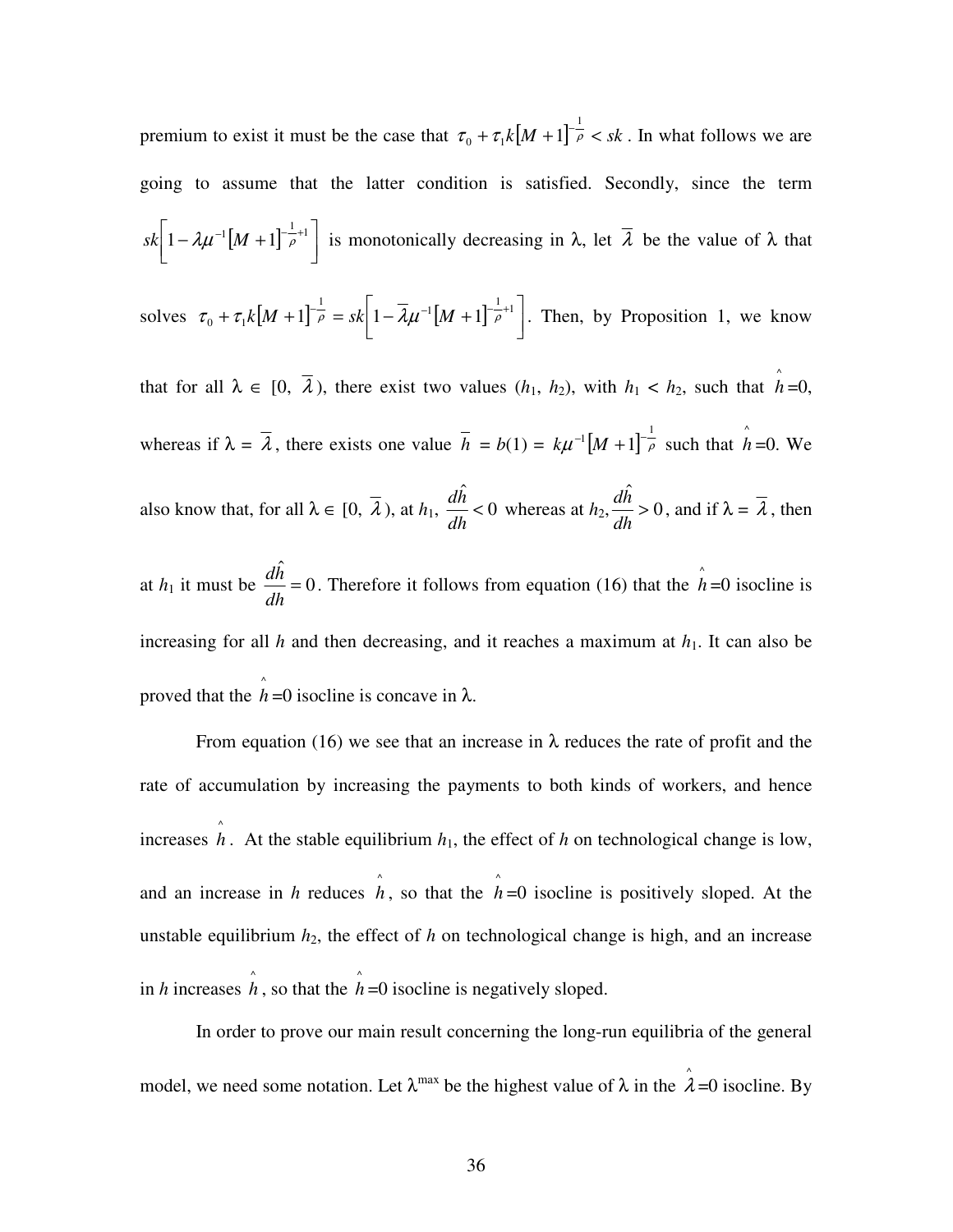equation (21), 
$$
\lambda^{\max} = \lambda^* - \frac{1-\delta_2}{\delta_1} \tau_0
$$
. Let  $h^{\max}$  be similarly defined:  $h^{\max} = \frac{\delta_1}{\tau_1(1-\delta_2)} \lambda^* -$ 

1  $\boldsymbol{0}$ τ  $\frac{\tau_0}{\tau}$ . In the (*h*,  $\lambda$ ) plane,  $\lambda^{\max}$  and  $h^{\max}$  correspond, respectively, to the vertical and

horizontal intercepts of the  $\hat{\lambda}$ =0 isocline. Finally, let  $h_1(0)$  and  $h_2(0)$  denote the two values of *h*, with  $h_1(0) < h_2(0)$ , such that  $\hat{h} = 0$  when  $\lambda = 0$ : by Proposition 1 we know that they exist, and they are such that  $h_1(0) = b(\sigma_1)$  with  $\sigma_1 > 1$  and  $h_2(0) = b(\sigma_2)$ , with  $\sigma_2 < 1$ . Furthermore, by A5, it follows that  $h_2(0) = (sk - \tau_0)/\tau_1\mu$ .

The next Proposition provides sufficient conditions for the existence of economically meaningful long-run equilibria.

**Proposition 6 (Long-run equilibria)**. Assume (A1)-(A8). Assume  $\tau_0 + \tau_1 k [M + 1]^{-\frac{1}{\rho}} < sk$ 1  $\sum_{i=0}^{\infty}$  +  $\tau_1 k[M+1]$   $\bar{\rho}$  < *sk*. If  $\lambda^{\max}$  <  $\bar{\lambda}$  and  $h_1(0) \leq h^{\max}$  <  $h_2(0)$ , then there exists a long-run equilibrium with  $\sigma_1 > 1$ . If  $\lambda^{\max} < \overline{\lambda}$  and  $h^{\max} \ge h_2(0)$ , then there exist two long-run equilibria, one stable with  $\sigma_1 > 1$  and one unstable with  $\sigma_2 < 1$ . Furthermore, at the stable equilibrium the wage-productivity ratio is higher, and the stock of human capital is lower than at the unstable equilibrium.

**Proof**. 1. First, note that if  $\tau_0 + \tau_1 k [M + 1]^{-\frac{1}{\rho}} < sk$ 1  $\sigma_0 + \tau_1 k[M+1]$ <sup> $\bar{\rho}$ </sup> < sk, then there always exist combinations of the parameters such that the conditions  $\lambda^{max} < \overline{\lambda}$  and  $h^{max} > h_2(0)$  can both hold. (To see this, it is sufficient to choose  $\lambda^* < \overline{\lambda}$  and  $\delta_2$  sufficiently close to one.)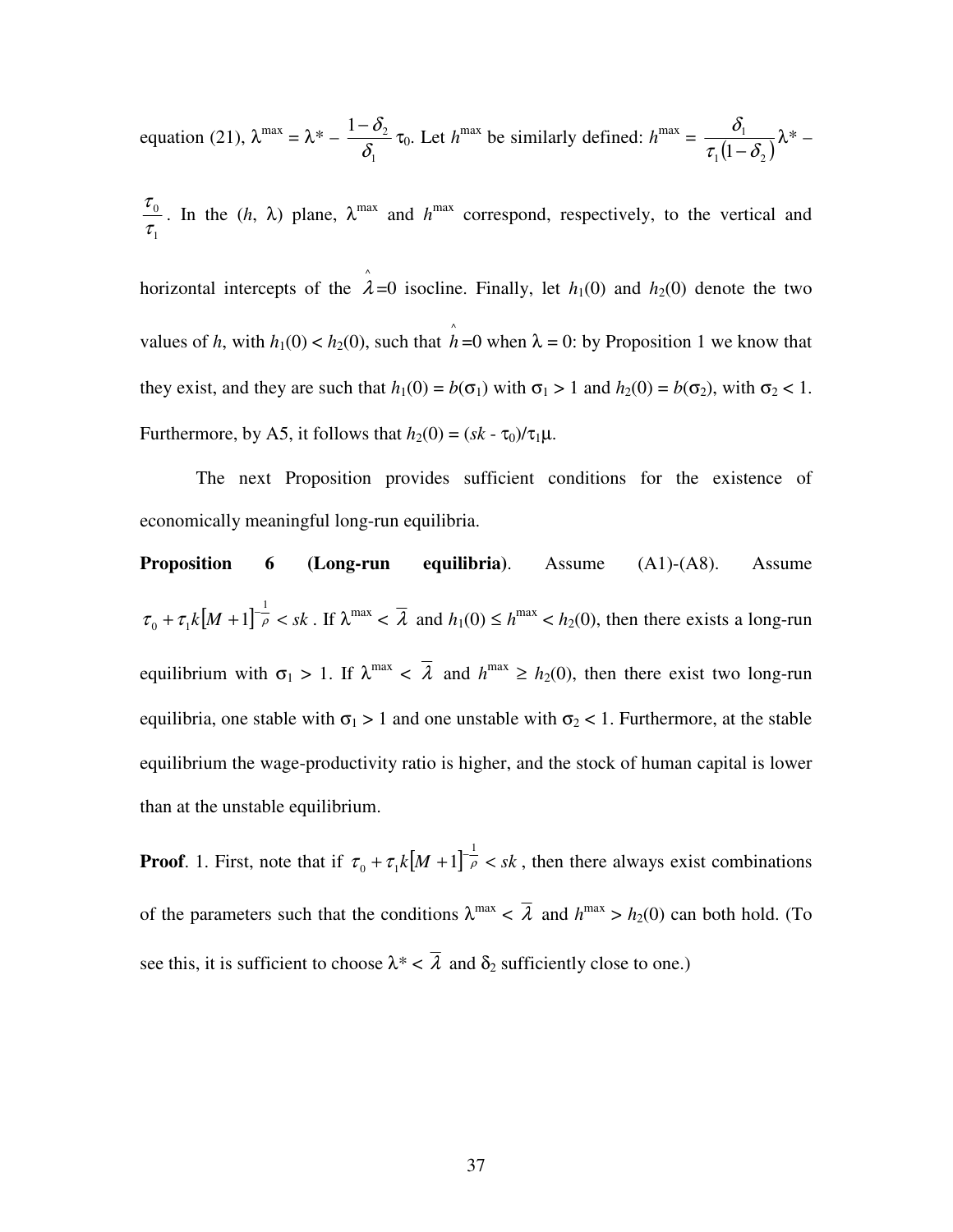2. The existence of the two equilibria follows noting that because  $\lambda^{\max} < \overline{\lambda}$  and  $h^{\max} >$  $h_2(0)$ , and given the monotonicity of the two isoclines, the two curves intersect twice: once in the increasing part of the  $\hat{h}$  =0 isocline and once in the decreasing part of it.

3. The stability properties of the two equilibria follow from the properties of the two isoclines. First, for all  $\lambda \in [0, \bar{\lambda})$ , we know that there exist two values  $(h_1, h_2)$ , with  $h_1 <$  $h_2$ , such that  $\hat{h}$  =0. We also know from the analysis in the previous section that, for any given  $\lambda$ ,  $\hat{h} < 0$ , for all  $h_1 < h < h_2$ , whereas  $\hat{h} > 0$ , for all  $h \notin [h_1, h_2]$ . Next, for all  $h \in [0, h_1]$ .  $h^{\max}$ ], let  $\lambda' = \lambda^*$  –  $1 - \delta_2$  $\delta$  $-\delta_2$  (τ<sub>0</sub> + τ<sub>1</sub> *h*). For all λ > λ',  $\hat{\lambda}$  <0, whereas λ < λ',  $\hat{\lambda}$  >0. This

proves the desired claim.

1

4. The claims concerning the equilibrium values of the main variables follows from step 2 of the proof and Proposition 1 above. Q.E.D.

*Remark*: given  $\lambda^{\max} < \overline{\lambda}$ , and the monotonicity of the  $\hat{\lambda} = 0$  isocline, it follows that in equilibrium the wage-productivity ratio is going to be strictly smaller than  $\overline{\lambda}$ , and we need not consider the singular case of an equilibrium occurring at  $\overline{\lambda}$ .

It is worth noting that the condition  $\lambda^{\max} < \overline{\lambda}$  is more likely to hold the lower  $\lambda^*$ ,  $\delta_1$ , and  $\delta_2$ . If conditions in the labor market are particularly conflictive, instead, it may happen that the  $\hat{\lambda}$ =0 isocline lies entirely above the  $\hat{h}$ =0 isocline and no equilibrium exists. In this case, the economy eventually settles on a path with ever-increasing *h* which takes the economy, eventually, to  $\lambda = 0$ . This is unlikely to happen, however, since the class struggle variable cannot be expected to go to zero; the parameters in equation (18)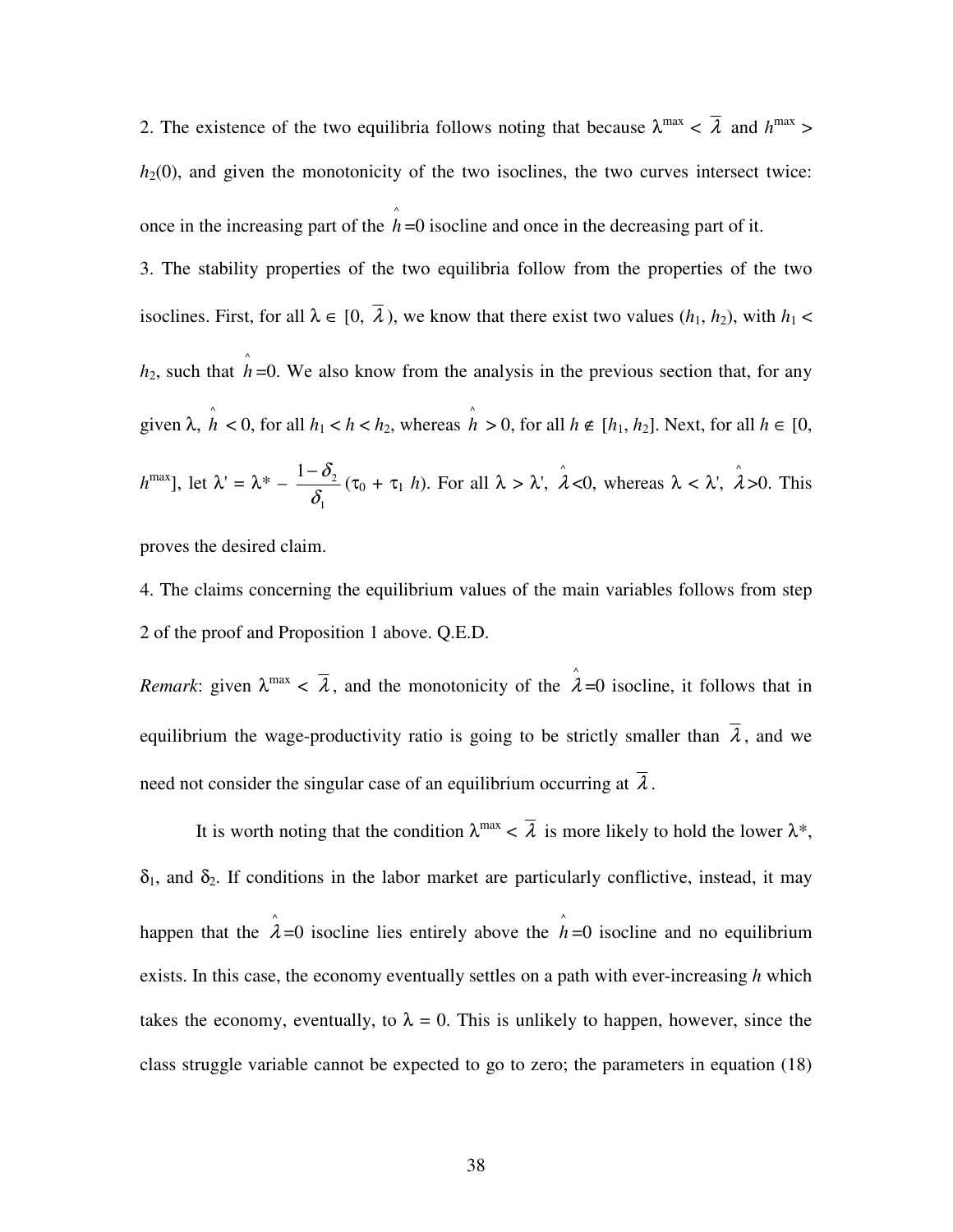can be expected to change, shifting the  $\hat{\lambda}$ =0 isocline down, thereby producing a stable interior equilibrium.

 Figure 4 shows the long-run dynamics of this model. The long-run equilibria occur at the intersections of the  $\hat{h}$ =0 and  $\hat{\lambda}$ =0 curves. The top-left equilibrium [E<sub>1</sub>] is (asymptotically) stable, and the economy will converge cyclically to the equilibrium, as can be seen from the arrows. The bottom-right equilibrium  $[E_2]$  instead is unstable.<sup>18</sup>

We may now analyze the effect of education on the equilibria of the model. Consider first the  $\hat{h}$  =0 isocline. From Proposition 2, it follows that an increase in  $\theta$  will shift the upward sloping part of the  $\hat{h}$  =0 curve to the right, as shown by the dotted line, because it increases  $\hat{h}$  at given values of *h* and  $\lambda$ , for all values of *h* such that  $\sigma = \sigma(h)$  < σ<sub>min</sub>. Instead for all values of *h* such that  $\sigma = \sigma(h) \ge \sigma_{\min}$  the  $\hat{h} = 0$  isocline – including all the downward sloping part of it – will not move.

The effect of an increase in  $\theta$  on the  $\hat{\lambda}$ =0 isocline will depend on the effect of education on the workers' perception of a fair, or otherwise appropriate,  $\lambda^*$ . If education is genuinely progressive in that it facilitates the self-development of individuals, making them more conscious of their rights, and of their nature as social beings, then the function  $\lambda^* = \lambda^*(\theta)$  may be increasing in  $\theta$ . In this case, the  $\hat{\lambda} = 0$  isocline will shift to the right. The combined effect on the two curves implies that the equilibrium value of *h* at the highequilibrium  $[E_1]$  unambiguously increases, and thus the skill premium falls, whereas the wage-productivity ratio may increase or decrease depending on the relative strength of the two effects.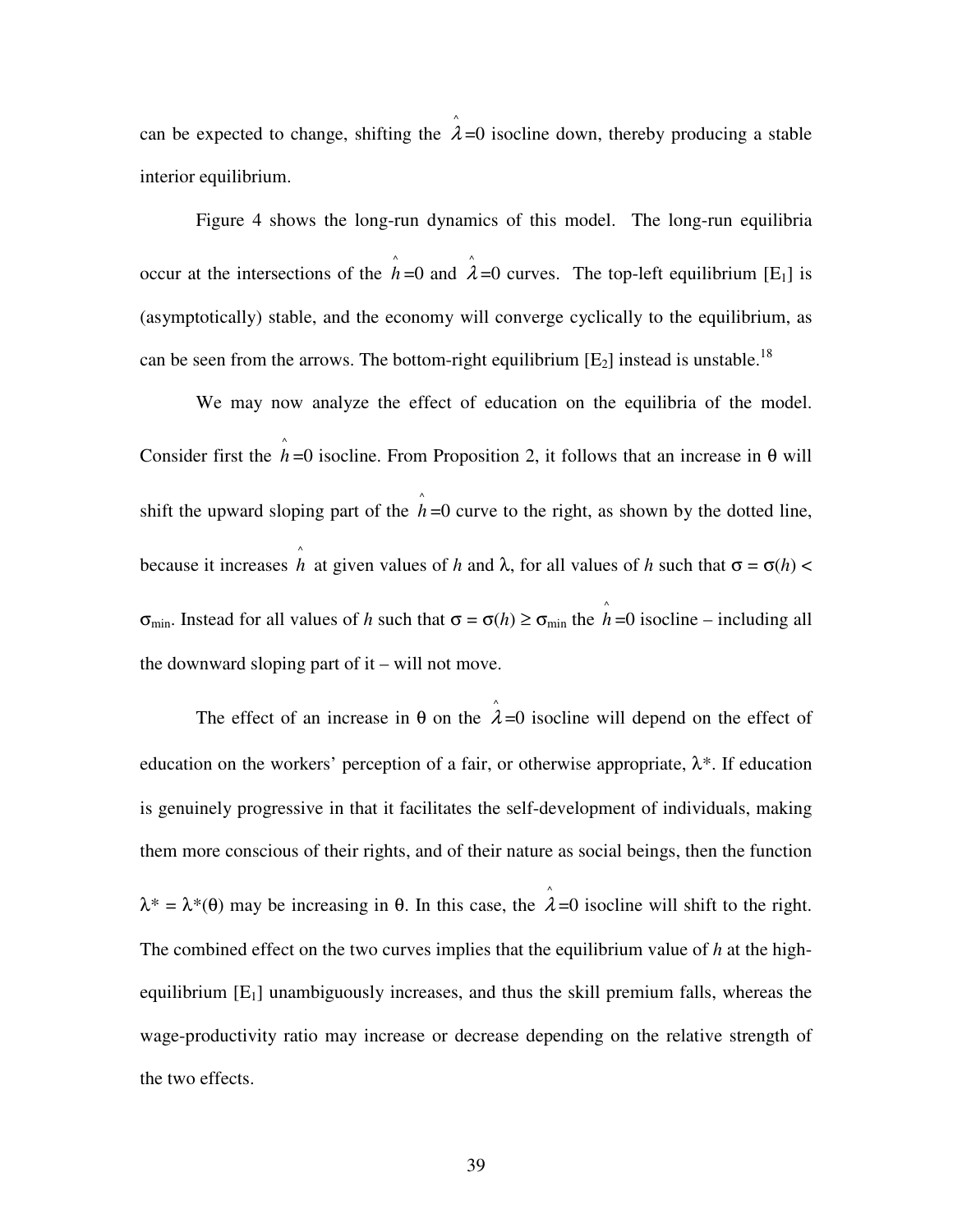

Figure 4. Long-run dynamics and equilibria of the model with variable  $\lambda$ 

The previous arguments can be summarized in the next proposition.

**Proposition 7 (Progressive role of education)**. Assume (A1)-(A8). Assume  $\tau_0 + \tau_1 k [M + 1]^{-\frac{1}{\rho}} < sk$ 1  $\lambda_0 + \tau_1 k \left[M + 1\right]$   $\rightarrow \infty$  sk. If  $\lambda^{\max} < \overline{\lambda}$ , and  $\lambda^*(\theta)$  is an increasing function of  $\theta$ , then at a long-run equilibrium with  $\sigma_1 > \sigma_{\min}$ , there is a sufficiently small increase in  $\theta$  such that a new equilibrium is reached with  $1 < \sigma_1 < \sigma_1$  and a higher *h*. The equilibrium wageproductivity ratio may decrease or increase.

If instead education is important in maintaining the hegemony of the ruling classes by inculcating an ideology of resignation and moderation, by increasing the tolerance for inequality and creating the perception of greater upward mobility than what actually exists, or by undermining the unity of the working class through the creation of what has been called labor aristocracy, then the function  $\lambda^* = \lambda^*(\theta)$  may be decreasing in θ. In this case, the  $\hat{\lambda}$ =0 isocline will shift to the left. The combined effect on the two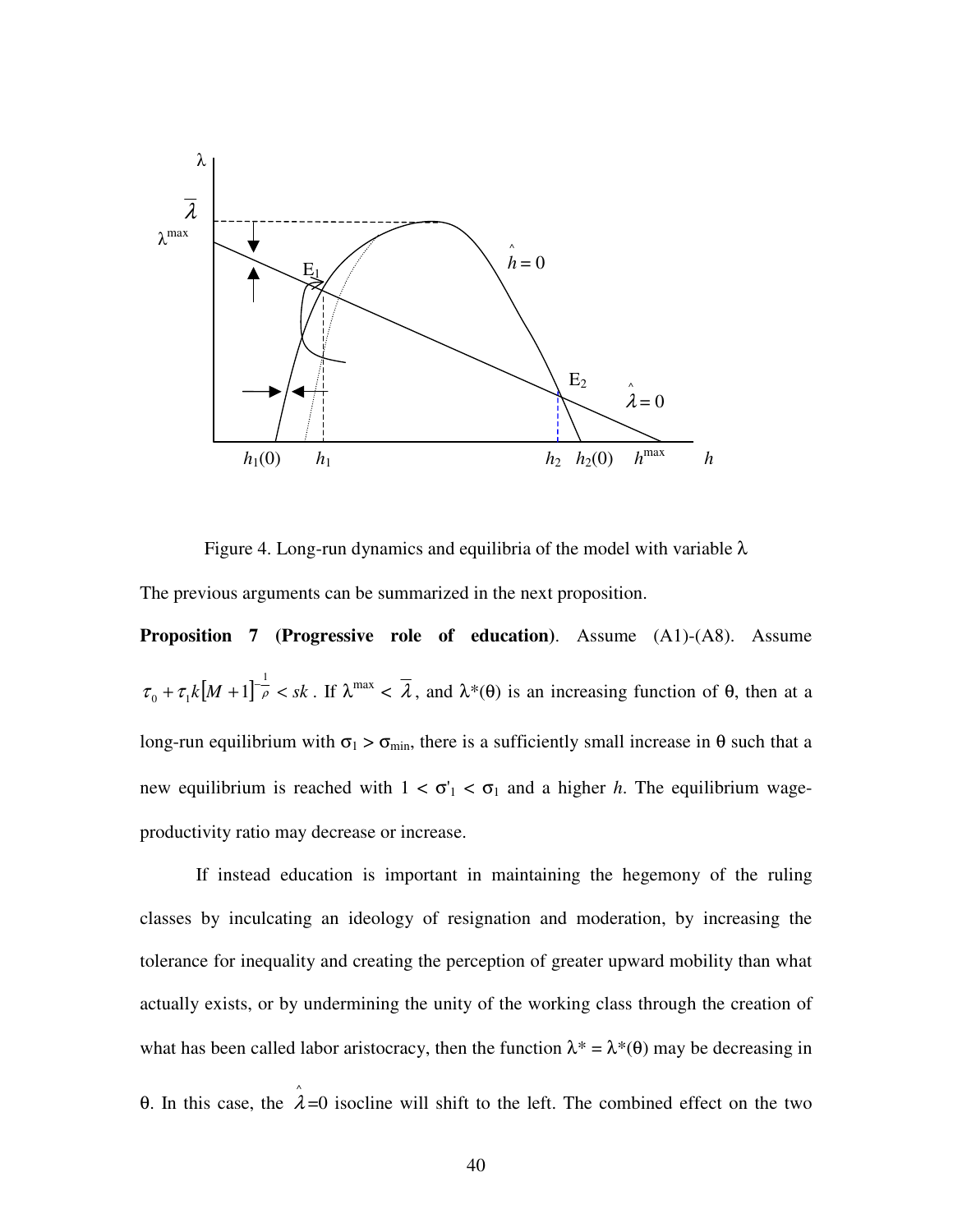curves implies that the equilibrium value of  $\lambda$  at the high-equilibrium [E<sub>1</sub>] unambiguously decreases, whereas the change in the equilibrium value of *h* (and thus of the skill premium) is indeterminate depending on the relative strength of the two effects.

**Proposition 8 (Education as ideology)**. Assume (A1)-(A8). Assume  $\tau_0 + \tau_1 k [M + 1]^{-\frac{1}{\rho}} < sk$ 1  $\lambda_0 + \tau_1 k \left[M + 1\right]$   $\rightarrow \infty$  sk. If  $\lambda^{\max} < \overline{\lambda}$ , and  $\lambda^*(\theta)$  is a decreasing function of  $\theta$ , then at a long-run equilibrium with  $\sigma_1 > \sigma_{\min}$ , there is a sufficiently small increase in  $\theta$  such that a new equilibrium is reached with  $\sigma_1 > 1$  and a lower  $\lambda$ , whereas the equilibrium level of *h* may decrease or increase.

The long-run equilibrium effects on the rates of capital accumulation, productivity growth and the distribution of income between the three classes depends on the direction of change in *h* and  $\lambda$ . If there is an increase in *h* and a small change in  $\lambda$ , which is more likely to occur if  $\lambda^*$  is increasing in  $\theta$ , the result will be a fall in the wage premium, a rise in the rate of capital accumulation and a rise in the rate of technological change, and little change in the state of class struggle. However, if  $\lambda^*$  is decreasing in  $\theta$ , it is more likely that *h* will not change much while  $\lambda$  will decrease. The latter will increase the rate of capital accumulation (unless the possible fall in *h* reduces it sufficiently), but low-skilled workers will get weakened in the class struggle, and there will be little change in the wage premium.

Two final remarks are worth making about the effect of education in the economy with endogenous class struggle. First, in Propositions 7 and 8 we have focused only on the stable equilibrium  $[E_1]$  with a skill premium above one because it arguably represents the economically relevant case. The effect of education on the unstable equilibrium with the skill premium below one is analyzed in analogous fashion. Second, if at the high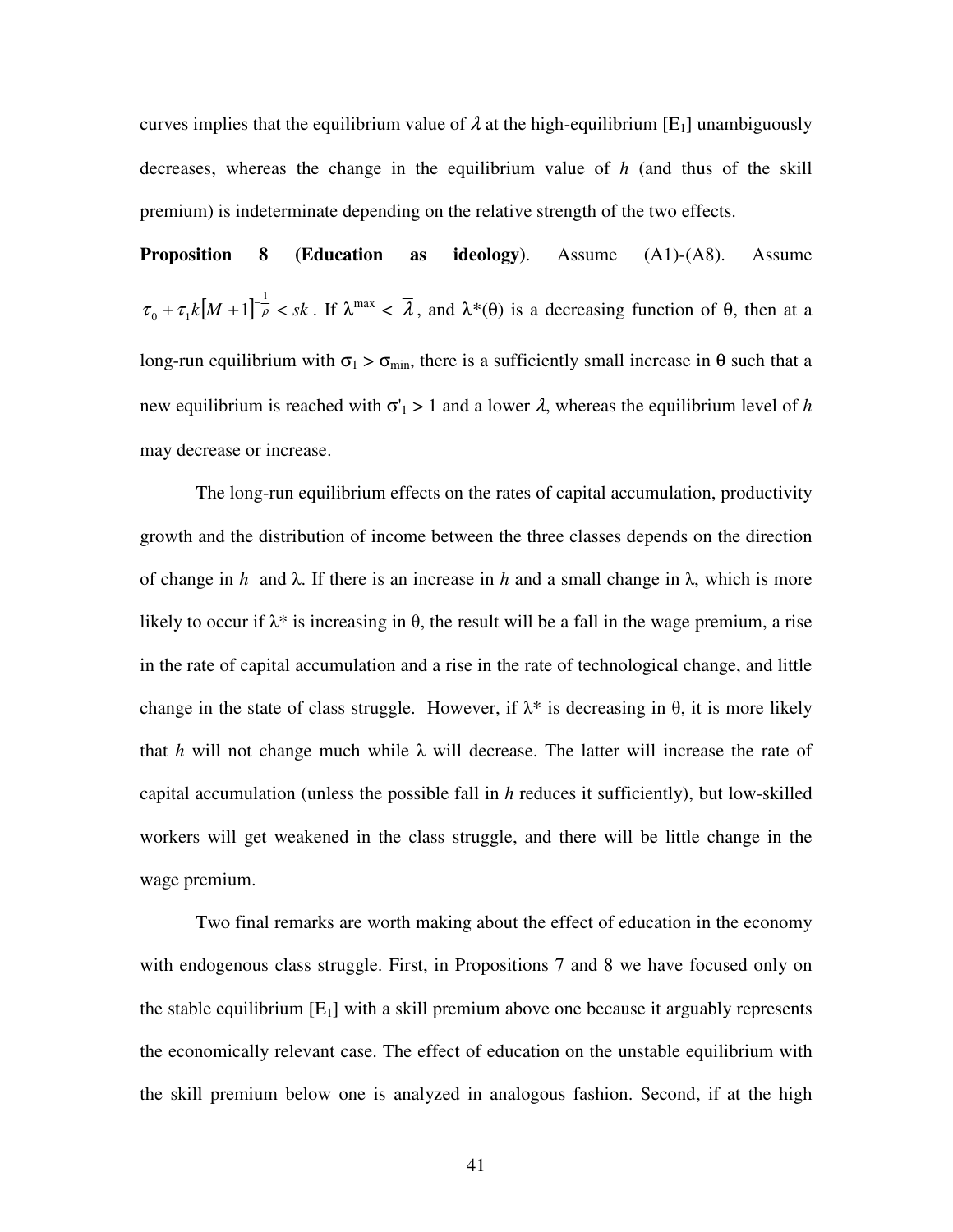equilibrium  $\sigma_{\min} \ge \sigma_1 > 1$ , then an improvement in the openness of the educational system will have unambiguous positive or negative effects on *h and* on the wage productivity ratio depending on whether education plays a progressive, or regressive role.

**Proposition 9 (Education in the low-skill trap)**. Assume (A1)-(A8). Assume  $\tau_0 + \tau_1 k [M + 1]^{-\frac{1}{\rho}} < sk$ 1  $\sum_{i=0}^{\infty}$  +  $\tau_1 k[M+1]$   $\rightarrow \infty$  sk. Suppose that  $\lambda^{\max}$  <  $\lambda$  and at a long-run equilibrium  $\sigma_{\min} \ge \sigma_1$  > 1. If  $\lambda^*(\theta)$  is an increasing function of  $\theta$ , then there is a sufficiently small increase in  $\theta$ such that a new equilibrium is reached with  $1 < \sigma_1 < \sigma_1$ , a higher *h*, and a higher wageproductivity ratio. If  $\lambda^*(\theta)$  is a decreasing function of  $\theta$ , then there is a sufficiently small increase in  $\theta$  such that a new equilibrium is reached with  $1 < \sigma_1 < \sigma'_{1} \le \sigma_{\min}$  a lower *h*, and a lower wage-productivity ratio.

#### **5. Conclusion**

This paper has developed a classical model which has allowed us to examine the growth and distributional consequences of greater openness in the education system. In the model the resultant expansion of education allows more low-skilled workers to become high-skilled workers if they want to obtain education and which, in terms of broader political economy considerations, can affect the state of class struggle . In so doing, this paper has attempted to fill a lacuna in the literature on the classical-Marxian approach, which has neglected the formal analysis of the effects of education and skill formation on distribution and growth, an issue which many observers find to be a central feature of contemporary capitalist knowledge-based economies.

The model shows that an expansion in education will promote growth and have beneficial distributional effects within the working class, but not along standard orthodox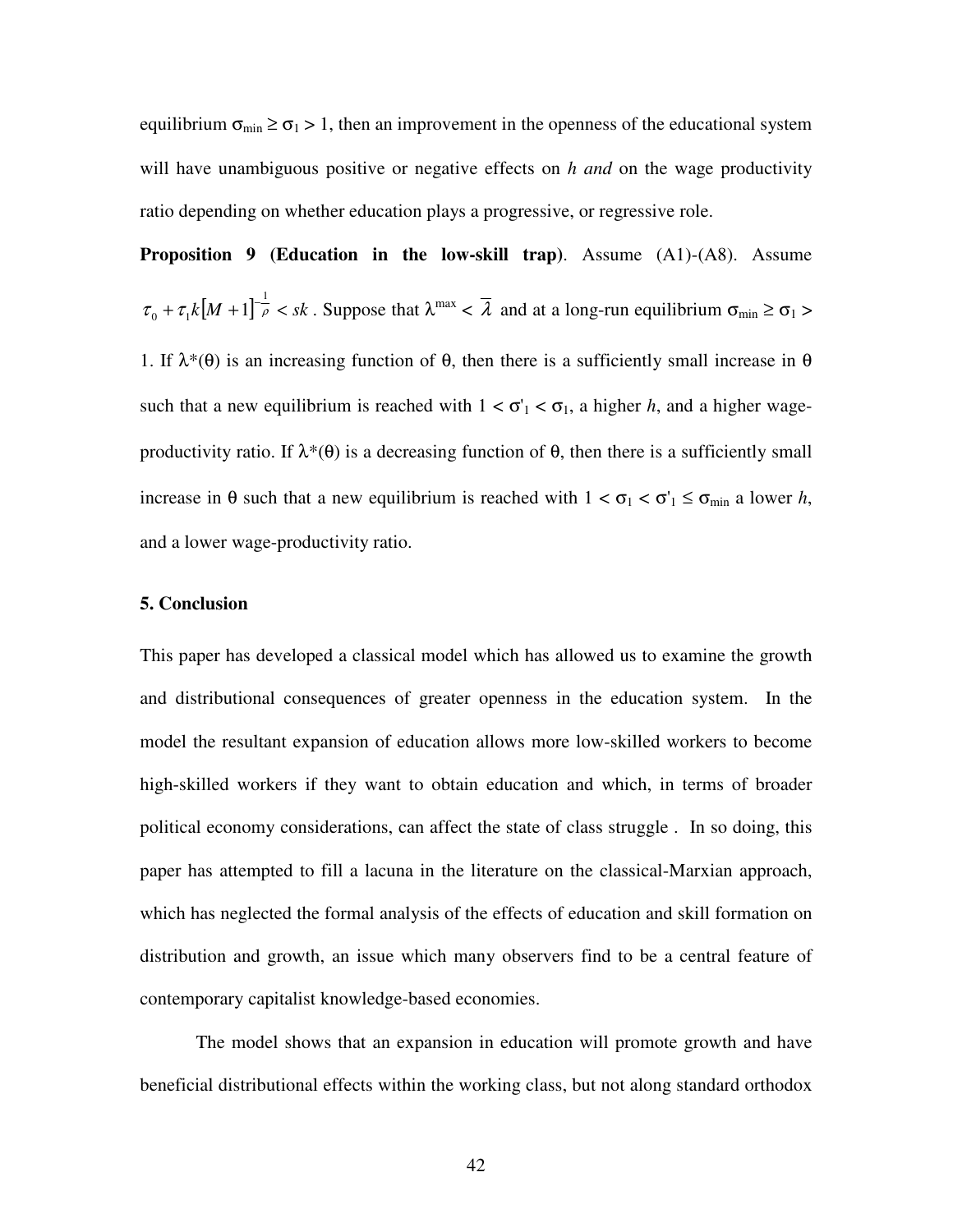lines. For instance, while in neoclassical full employment models education has a positive effect on output and growth directly by increasing effective labor supply, in the classical model of this paper, the growth effect is the consequence of distributional changes. The model also stresses the importance of providing suitable incentives to workers for taking advantage of greater education access, without which the economy can be caught in a low-skill trap. Finally, when extended to endogenize the state of class struggle, the model suggests the importance of a progressive type of education, rather than one which weakens the power workers, in order to obtain an equitable growth outcome which improves the position of workers as a whole and reduces inequality among them.

 The model developed here is a simple one which should be modified in various ways to check the robustness of the results. Several simple extensions of the models may be particularly interesting: allowing high-skilled workers to save and hold capital, and thereby have mixed class interests; allowing the wage premium to change slowly with the possibility that some high-skilled workers find low-skilled jobs (being chosen above lowskilled jobs); distributional effects of labor market conditions; introducing different levels of educations (such as primary, secondary, and higher education); and allowing aggregate demand issues to enter into the distribution of output and growth, as in post-Keynesian heterodox models. We leave these issues for further research.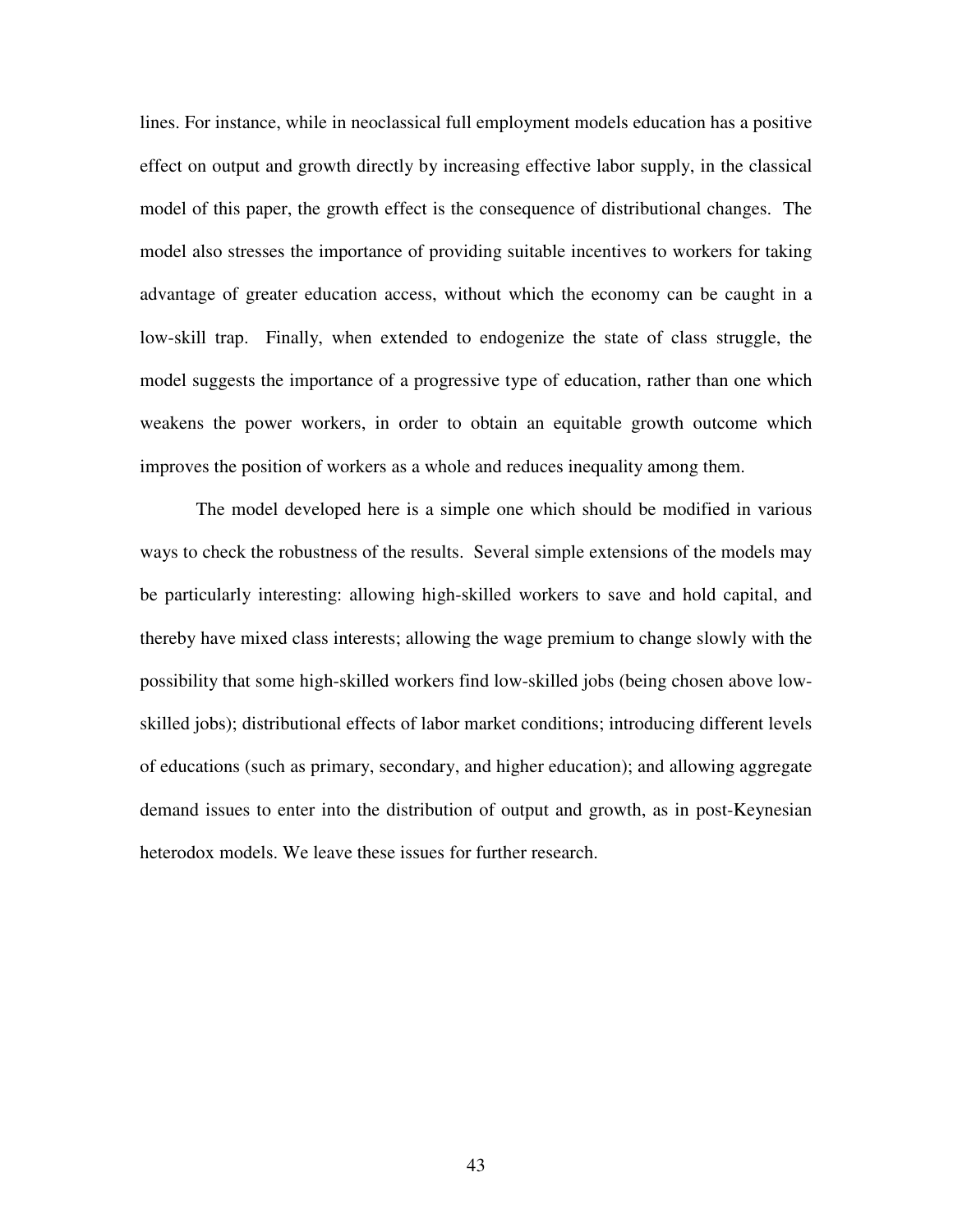#### **Appendix : Proofs of the main claims.**

#### **1. The derivation of labor demands.**

Given Assumption 1, profit maximization yields

$$
Y = kK
$$

and

 $Y = [(A_L L)^{\rho} + (A_H H)^{\rho}]^{1/\rho}$ , where L, H are chosen so as to solve the following problem

Min  $w_L L + w_H H$ 

subject to  $Y^{\rho} = [(A_L L)^{\rho} + (A_H H)^{\rho}].$ 

The Lagrangean is:  $\Lambda = w_L L + w_H H + \lambda [Y^{\rho} - [(A_L L)^{\rho} + (A_H H)^{\rho}]]$ .

The first order conditions are:

$$
w_L = \lambda \rho A_L{}^{\rho} L^{\rho - 1} \tag{A1}
$$

$$
w_H = \lambda \rho A_H^{\rho} H^{\rho - 1} \tag{A2}
$$

$$
Y^{\rho} = [(A_L L)^{\rho} + (A_H H)^{\rho}]
$$
 (A3)

From (A1) and (A2), it follows that

$$
(H/L) = (w_H/w_L)^{1/(\rho-1)} (A_H/A_L)^{-\rho/(\rho-1)}.
$$
 (A4)

Then, by Assumption 2, we have  $A_H = \mu A_L$ , and equation (A4) becomes

$$
(H/L) = (w_H/w_L)^{1/(\rho-1)} (\mu)^{-\rho/(\rho-1)}.
$$
 (A4')

Then, condition (A3) can be written as

$$
Y^{\rho} = L^{\rho} \left[ A_L^{\rho} + (A_H H/L)^{\rho} \right] = L^{\rho} \left[ A_L^{\rho} + A_H^{\rho} \left( \frac{w_H}{w_L} \right)^{\frac{\rho}{\rho - 1}} \mu^{-\frac{\rho^2}{\rho - 1}} \right],
$$

or, given the assumption  $A_H = \mu A_L$ , and using  $Y = kK$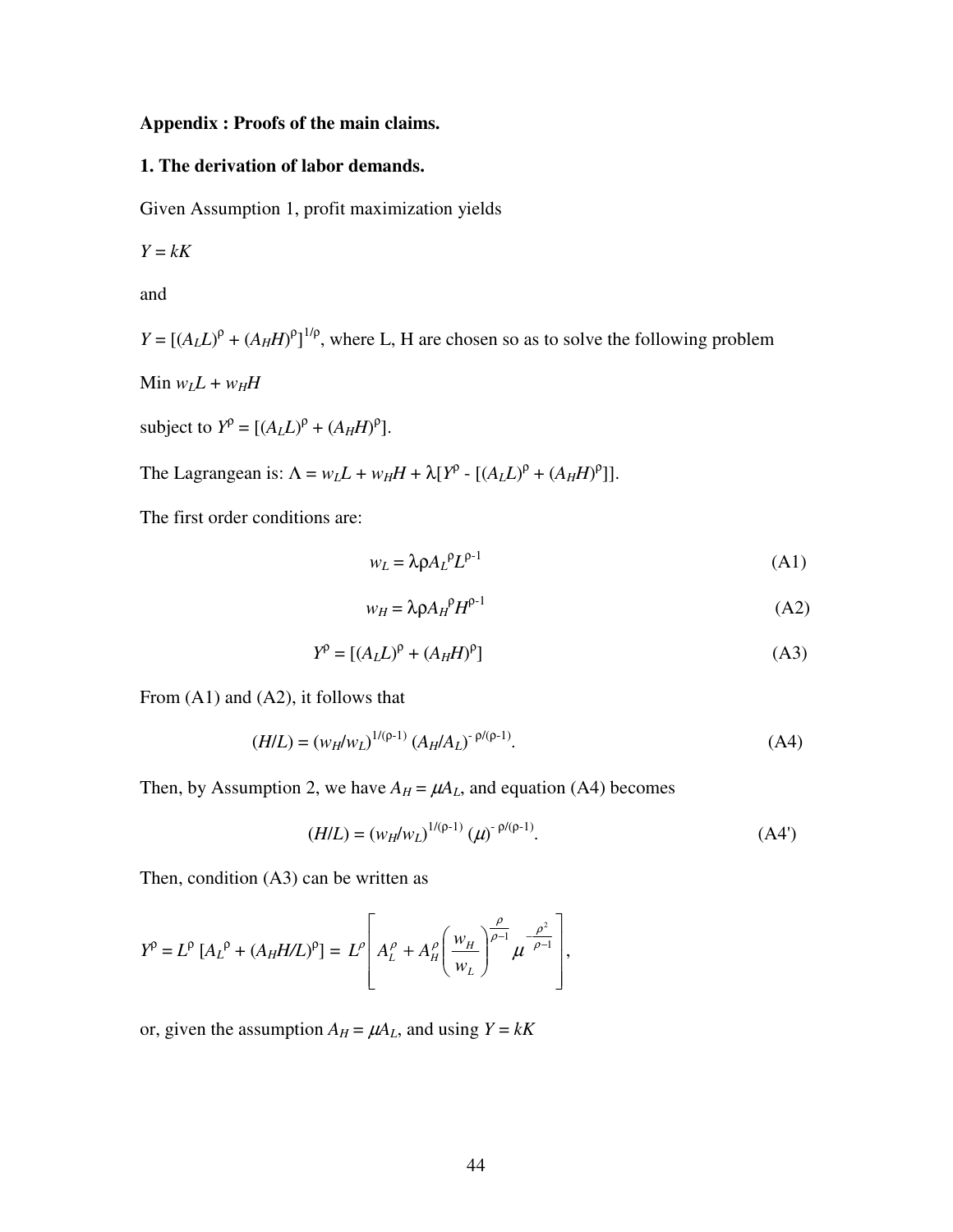$$
L = \frac{kK}{\left[1 + \left(\frac{w_H}{w_L}\right)^{\frac{\rho}{\rho - 1}} \mu^{-\frac{\rho}{\rho - 1}}\right]^{\frac{1}{\rho}} A_L}.
$$
 (A5)

Similarly, using equation (A4'),

$$
H = \frac{kK}{\left[1 + \left(\frac{w_H}{w_L}\right)^{\frac{\rho}{\rho - 1}} \mu^{-\frac{\rho}{\rho - 1}}\right]^{\frac{1}{\rho}}} \left(\frac{w_H}{w_L}\right)^{\frac{1}{\rho - 1}} \mu^{-\frac{\rho}{\rho - 1}}
$$

or

$$
H = \frac{kK}{\left[\left(\frac{w_H}{w_L}\right)^{\frac{\rho}{\rho-1}}\mu^{\frac{\rho}{\rho-1}} + 1\right]^{\frac{1}{\rho}} A_L \mu}
$$
(A6)

By substituting  $\sigma = (w_H/w_L)$ , and noting that  $\rho < 0$ , one obtains equations (3) and (4).

It is worth noting that optimal total labor costs are

$$
w_L L^* + w_H H^* = \frac{kK}{A_L} \left[ 1 + \sigma^{-\frac{\rho}{1-\rho}} M^{-1} \right]^{-\frac{1}{\rho}} \left[ w_L + w_H \sigma^{-\frac{1}{1-\rho}} M^{-1} \right],
$$

where  $M = \mu^{\rho-1}$ ρ  $M = \mu^{\rho-1}$ . The latter expression implies

$$
w_L L^* + w_H H^* = kK \frac{w_L}{A_L} \left[ 1 + \sigma^{-\frac{\rho}{1-\rho}} M^{-1} \right]^{-\frac{1}{\rho}+1},
$$

which in turn implies that total labor costs are increasing in  $\sigma$ .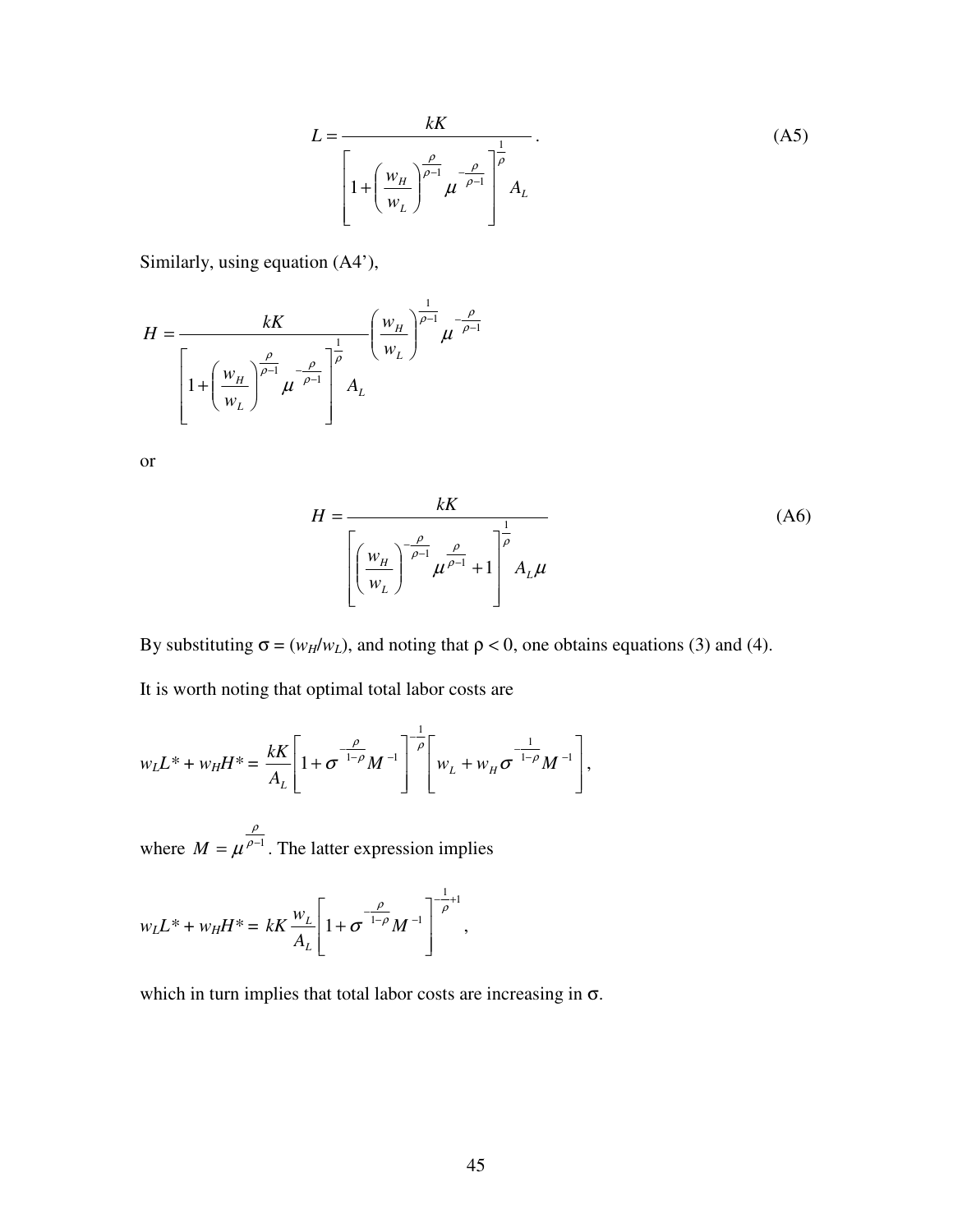#### **2. The main properties of labor demands.**

Let  $M = \mu^{\rho-1}$ ρ  $M = \mu^{\frac{p}{p-1}}$ . The function *b* can be written as follows  $b(\sigma) = k\mu^{-1} \left[ \frac{p}{\sigma^{1-p}} M + 1 \right]$ ρ  $\mu$  |  $\sigma$ 1  $\int_0^1 |\sigma^{1-\rho} M + 1|$ −  $-1$   $-1$  $\overline{\phantom{a}}$  $\overline{\phantom{a}}$  $\rfloor$ 1 L  $\mathsf{L}$ L Γ  $k\mu^{-1}$   $\sigma^{1-\rho}M+1$  .

Therefore, omitting the constants  $k\mu^1$ , if  $\rho < 0$ , then

$$
b'(\sigma) = -\frac{1}{\rho} \frac{\rho}{1-\rho} \sigma^{\frac{\rho}{1-\rho}-1} M \left[ \sigma^{\frac{\rho}{1-\rho}} M + 1 \right]^{-\frac{1}{\rho}-1} = -\frac{1}{1-\rho} \sigma^{\frac{2\rho-1}{1-\rho}} M \left[ \sigma^{\frac{\rho}{1-\rho}} M + 1 \right]^{-\frac{1+\rho}{\rho}} < 0
$$

Thus, as  $\sigma$  tends to zero,  $b'(\sigma)$  tends to minus infinity and as  $\sigma$  tends to infinity  $b'(\sigma)$ tends to zero. Furthermore

$$
b''(\sigma) =
$$

$$
-\frac{1}{1-\rho}\frac{2\rho-1}{1-\rho}\sigma^{\frac{2\rho-1}{1-\rho}}M\left[\sigma^{\frac{\rho}{1-\rho}}M+1\right]^{-\frac{1+\rho}{\rho}}+\frac{1}{1-\rho}\sigma^{\frac{2\rho-1}{1-\rho}}M\frac{\rho}{1-\rho}\sigma^{\frac{\rho}{1-\rho}-1}M\frac{1+\rho}{\rho}\left[\sigma^{\frac{\rho}{1-\rho}}M+1\right]^{-\frac{1+\rho}{\rho}-1}
$$
\nor

$$
b''(\sigma) = \frac{1}{(1-\rho)^2} \sigma^{\frac{2\rho-1}{1-\rho}-1} M \left[ \sigma^{\frac{\rho}{1-\rho}} M + 1 \right]^{-\frac{1+\rho}{\rho}-1} \left\{ (2-\rho) \sigma^{\frac{\rho}{1-\rho}} M - 2\rho + 1 \right\}.
$$

Thus, the latter expression is positive for all  $\sigma$  (and *M*), yielding a strictly convex function.

Similarly, consider  $c(\sigma) = k \left[ \frac{\sigma}{\sigma} \frac{1-\rho}{1-\rho} M^{-1} + 1 \right]^{-\rho}$ ρ σ 1  $1-\rho M^{-1}+1$ −  $-\frac{P}{1-\rho}$ <sub>M</sub> $\overline{\phantom{a}}$  $\overline{\phantom{a}}$  $\rfloor$ 1  $\mathbf{r}$  $\mathbf{r}$ L  $\lceil$  $k | \sigma^{-1-\rho} M^{-1} + 1 |$  . Omitting the constant *k*, we obtain

$$
c'(\sigma) = \frac{1}{\rho} \frac{\rho}{1-\rho} \sigma^{-\frac{\rho}{1-\rho-1}} M^{-1} \left[ \sigma^{-\frac{\rho}{1-\rho}} M^{-1} + 1 \right]^{-\frac{1}{\rho}-1} = \frac{1}{1-\rho} \sigma^{-\frac{1}{1-\rho}} M^{-1} \left[ \sigma^{-\frac{\rho}{1-\rho}} M^{-1} + 1 \right]^{-\frac{1+\rho}{\rho}} > 0
$$

and

 $c''(\sigma) =$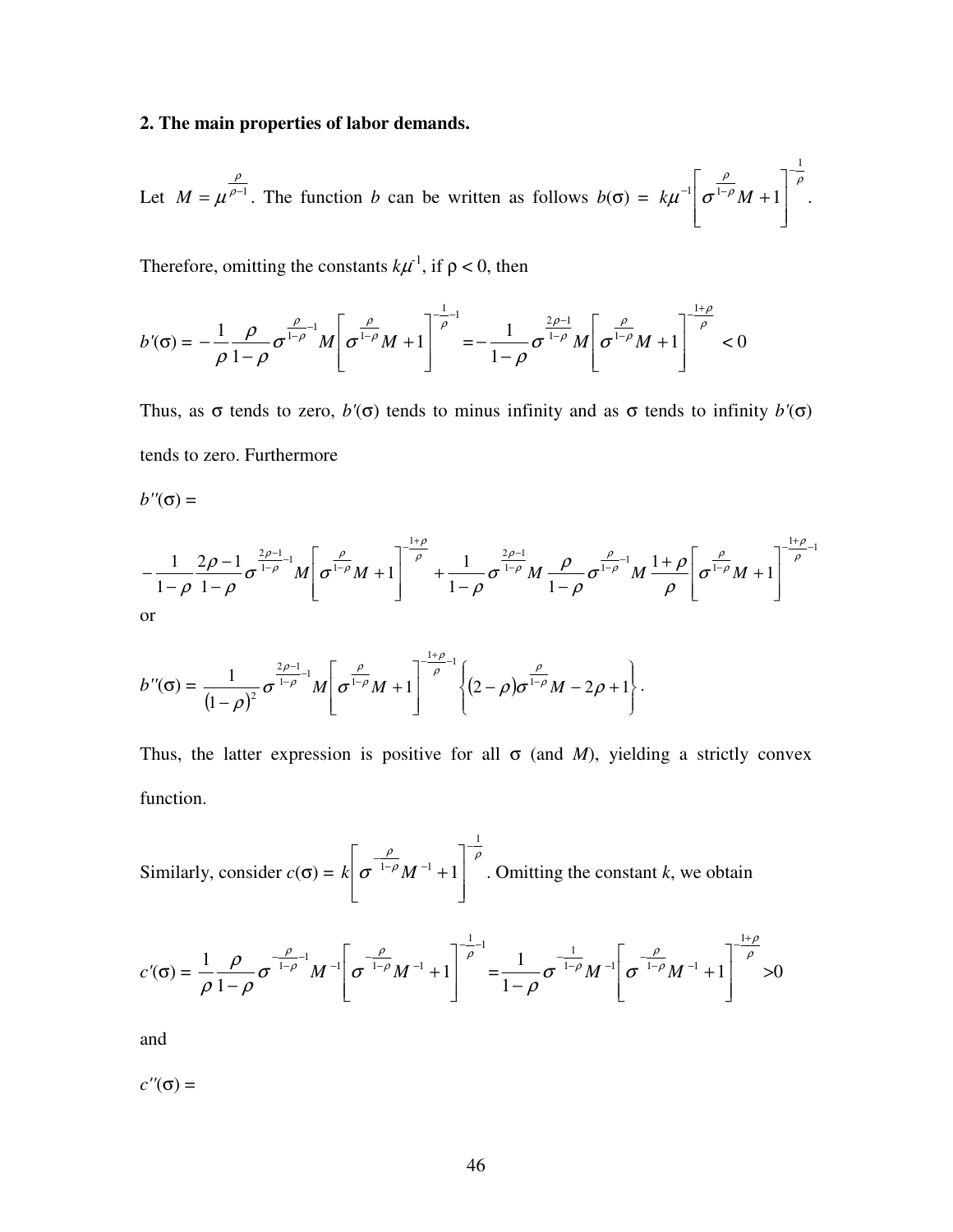$$
-\frac{1}{(1-\rho)^2}\sigma^{-\frac{1}{1-\rho}-1}M^{-1}\left[\sigma^{-\frac{\rho}{1-\rho}}M^{-1}+1\right]^{-\frac{1+\rho}{\rho}}+\frac{1}{1-\rho}\sigma^{-\frac{1}{1-\rho}}M^{-1}\frac{\rho}{1-\rho}\sigma^{-\frac{\rho}{1-\rho}-1}M^{-1}\frac{1+\rho}{\rho}\left[\sigma^{-\frac{\rho}{1-\rho}}M^{-1}+1\right]^{-\frac{1+\rho}{\rho}-1}
$$
\nor

$$
c''(\sigma) = \frac{1}{(1-\rho)^2} \sigma^{-\frac{1}{1-\rho}-1} M^{-1} \left[ \sigma^{-\frac{\rho}{1-\rho}} M^{-1} + 1 \right]^{-\frac{1+\rho}{\rho}-1} \left\{ \rho \sigma^{-\frac{\rho}{1-\rho}} M^{-1} - 1 \right\}
$$

Therefore, if  $\rho < 0$ , then  $c''(\sigma) < 0$  for all  $\sigma$ , yielding a strictly concave function, and as  $\sigma$ tends to zero  $c(\sigma)$  tends to *k* and as  $\sigma$  tends to infinity  $c(\sigma)$  tends to infinity. Furthermore, as σ tends to zero, *c'*(σ) tends to infinity and as σ tends to infinity *c'*(σ) tends to zero.

Finally, consider the inverse function  $\sigma(h)$  = ρ  $ρ \frac{1-\rho}{\rho}$ µ  $\mu_{\mid}$ −  $\overline{\phantom{a}}$  $\overline{\phantom{a}}$  $\rfloor$ 1  $\mathsf{L}$  $\mathbf{r}$ L Γ ∣ − J  $\backslash$  $\mathsf{I}$ l ſ 1 1 *h*  $\left(\frac{k}{l}\right)^{r}$  -1<sup> $\left(\frac{\rho}{l}\right)^{r}$ . Note that in order to</sup>

guarantee the nonnegativity of the skill premium, it must be  $h > k/\mu$ . Then note that

$$
\sigma'(h) = -\mu \left(1 - \rho \right) \left(\frac{k}{\mu h}\right)^{\rho} h^{-1} \left[ \left(\frac{k}{\mu h}\right)^{\rho} - 1 \right]^{\frac{1-\rho}{\rho}-1}
$$

and

$$
\sigma''(h) = \mu \left(1 - \rho \left(\frac{k}{\mu h}\right)^{\rho} h^{-2} \left[ \left(\frac{k}{\mu h}\right)^{\rho} - 1 \right]^{\frac{1-\rho}{\rho} - 2} \left\{ \left(1 + \rho \right) \left[ \left(\frac{k}{\mu h}\right)^{\rho} - 1 \right] + \left(1 - 2\rho \right) \left(\frac{k}{\mu h}\right)^{\rho} \right\}
$$

and therefore  $\sigma(h)$  strictly decreasing and strictly convex for all  $h > k/\mu$ .

#### **3. The capital accumulation equation.**

First of all, let us consider  $\hat{K}$  as a function of  $\sigma$ . Since  $\rho < 0$ , then if  $\sigma = 0$ , then  $\sigma b(\sigma) =$ 0 and  $c(\sigma) = k$ , and thus  $\hat{K} = s(1 - \lambda)k$ . As  $\sigma$  becomes infinitely large, *b* tends to *k* and *c* tends to infinity, so that the growth rate of capital becomes infinitely negative.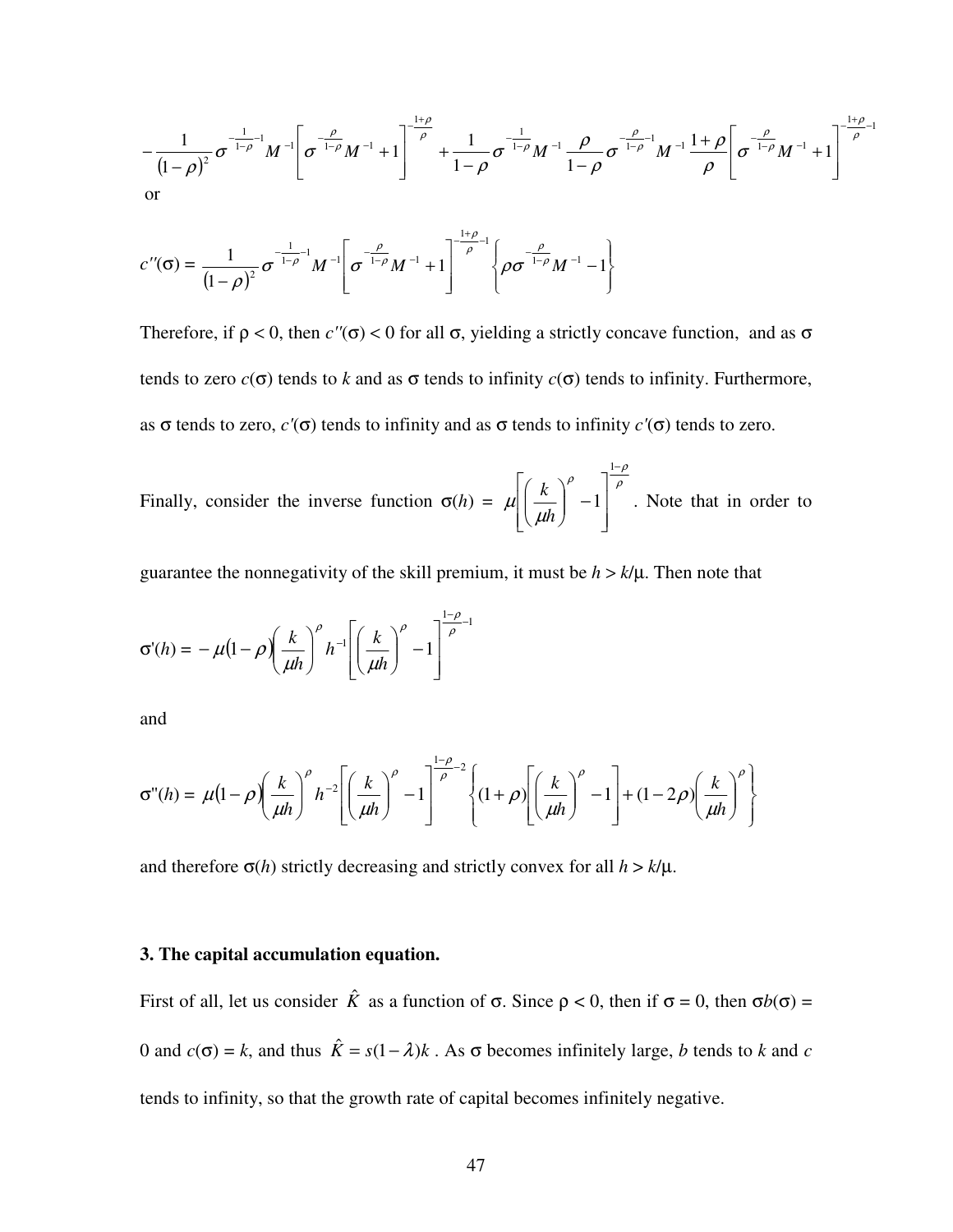Furthermore, noting that  $\frac{d[\sigma b(\sigma) + c(\sigma)]}{\sigma} = b(\sigma)$ σ  $\frac{\sigma b(\sigma) + c(\sigma)}{b} = b$ *d*  $\frac{d[\boldsymbol{\phi}(\boldsymbol{\sigma}) + c(\boldsymbol{\sigma})]}{d\boldsymbol{\phi}} = b(\boldsymbol{\sigma})$ , it follows that

$$
\frac{d\hat{K}}{d\sigma} = -\frac{s\lambda k}{\mu} \left[ \sigma^{\frac{\rho}{1-\rho}} M + 1 \right]^{-\frac{1}{\rho}} < 0,
$$
  

$$
\frac{d^2 \hat{K}}{d\sigma^2} = \frac{s\lambda k}{\mu(1-\rho)} \sigma^{\frac{\rho}{1-\rho}-1} M \left[ \sigma^{\frac{\rho}{1-\rho}} M + 1 \right]^{-\frac{1}{\rho}-1} > 0.
$$

Note that if the relevant lower bound is  $\sigma = 1$ , then  $b(1) = k\mu^{-1}[M+1]^{-\frac{1}{\rho}}$  and  $c(1) =$ 

 $\left[ M^{-1} + 1 \right]^{-\frac{1}{\rho}} = k M^{-\frac{1}{\rho}} \left[ M + 1 \right]^{-\frac{1}{\rho}}$  $k[M^{-1} + 1]^{-\frac{1}{\rho}} = kM^{\frac{1}{\rho}}[M + 1]^{-\frac{1}{\rho}}$  so that the growth rate of capital is

$$
\hat{K} = sk \left[ 1 - \lambda M \frac{\frac{1}{\rho}}{M+1} \frac{1}{\rho} - \lambda \mu^{-1} \left[ M+1 \right] \frac{1}{\rho} \right] = sk \left[ 1 - \lambda \frac{M \frac{1}{\rho} + \mu^{-1}}{M+1 \rho} \right] = sk \left[ 1 - \lambda \mu^{-1} \left[ M+1 \right] \frac{1}{\rho} + 1 \right].
$$

Finally, if  $\rho < 0$ , by continuity there is a value of  $\sigma$ , call it  $\sigma^*$ , such that  $\hat{K} = 0$ . If

$$
sk\left[1 - \lambda \mu^{-1} \left[M + 1\right]^{-\frac{1}{\rho} + 1}\right] > 0
$$
, then  $\sigma^* > 1$ . More precisely,  $\sigma^*$  is the solution of

$$
1 = \lambda \left[ \sigma^{-\frac{\rho}{1-\rho}} M^{-1} + 1 \right]^{-\frac{1}{\rho}} + \sigma \lambda \mu^{-1} \left[ \sigma^{\frac{\rho}{1-\rho}} M + 1 \right]^{-\frac{1}{\rho}} \iff \left[ \sigma^{\frac{\rho}{1-\rho}} M + 1 \right]^{-\frac{1}{\rho}} = \lambda \mu^{-1} \sigma \left[ \sigma^{\frac{\rho}{1-\rho}} M + 1 \right]
$$

or 
$$
\left[\sigma^{\frac{\rho}{1-\rho}}M+1\right]^{\frac{1-\rho}{\rho}}\mu\sigma^{-1}=\lambda
$$
, which is equivalent to  $\left[\sigma^{\frac{\rho}{1-\rho}}M^{-1}+1\right]^{\frac{1-\rho}{\rho}}=\lambda$ . Note that  $\lambda$ 

could be bigger or smaller than one and therefore the latter equality can hold if  $\rho < 0$ . Next, let us consider  $\hat{K}$  as a function of *h*, with  $\hat{K} = s[k - \lambda c(\sigma(h)) - \sigma(h)\lambda h]$ . From the ˆ

previous analysis it follows that  $\frac{dX}{dX} = -s \lambda h \sigma'(h)$  $s\lambda h\sigma'$ (h *dh*  $\frac{d\vec{K}}{dt} = -s\lambda h\sigma'(h)$  or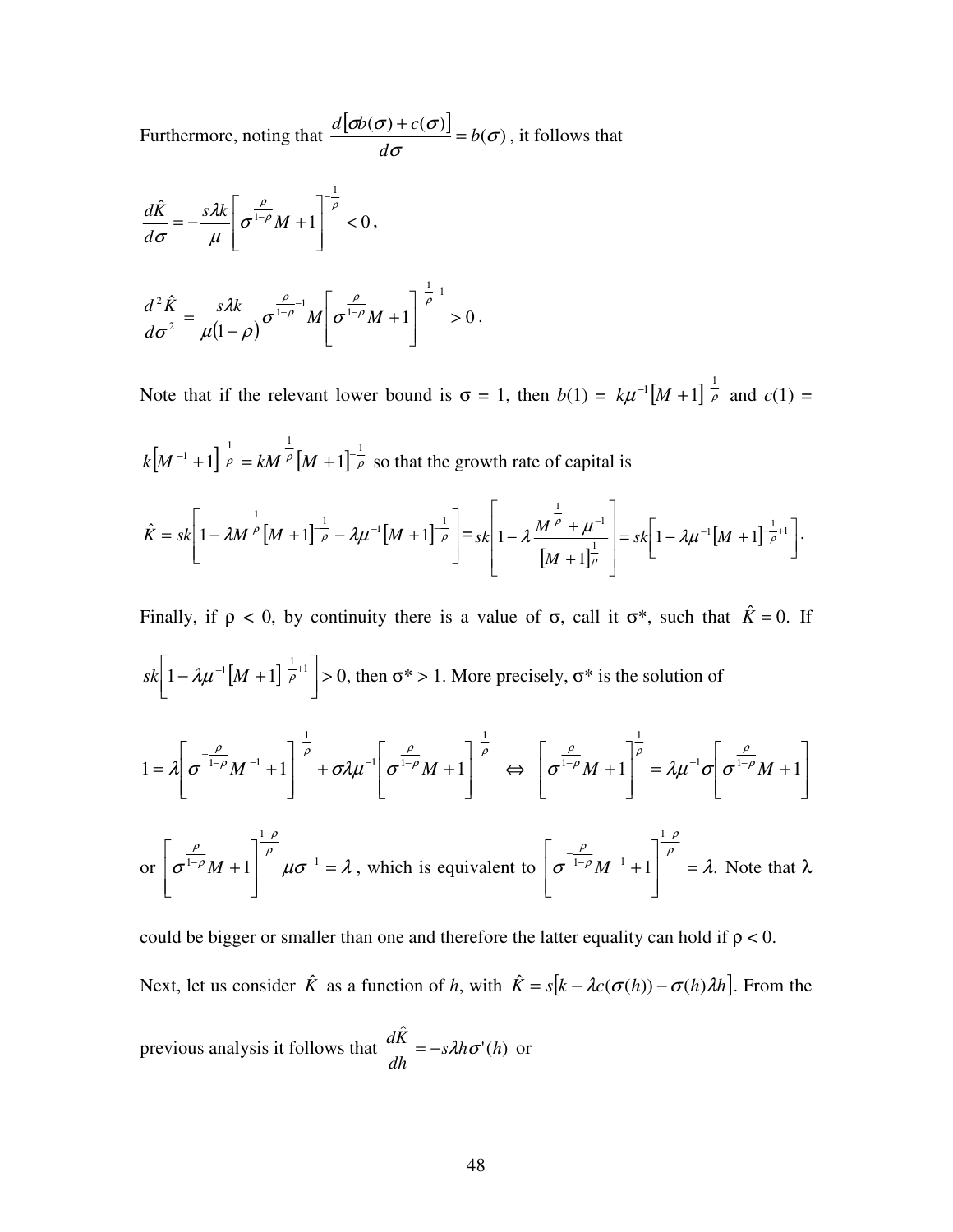$$
\frac{d\hat{K}}{dh} = s\lambda\mu\left(1-\rho\left(\frac{k}{\mu h}\right)^{\rho}\left[\left(\frac{k}{\mu h}\right)^{\rho} - 1\right]^{\frac{1-\rho}{\rho}} > 0, \text{ for all } \rho \text{ and all } \left(\frac{k}{\mu h}\right)^{\rho} > 1.
$$

Therefore

$$
\frac{d^2\hat{K}}{dh^2} = s\lambda\mu(1-\rho)\left[-\rho\left(\frac{k}{\mu h}\right)^{\rho}h^{-1}\left[\left(\frac{k}{\mu h}\right)^{\rho}-1\right]^{\frac{1-\rho}{\rho}-1}-\left(\frac{k}{\mu h}\right)^{\rho}(1-2\rho)\left(\frac{k}{\mu h}\right)^{\rho}h^{-1}\left[\left(\frac{k}{\mu h}\right)^{\rho}-1\right]^{\frac{1-\rho}{\rho}-2}\right]
$$
\nor

$$
\frac{d^2\hat{K}}{dh^2} = -s\lambda\mu(1-\rho)\left(\frac{k}{\mu h}\right)^{\rho}h^{-1}\left[\left(\frac{k}{\mu h}\right)^{\rho}-1\right]^{\frac{1-\rho}{\rho}-2}\left\{\rho\left[\left(\frac{k}{\mu h}\right)^{\rho}-1\right]+\left(\frac{k}{\mu h}\right)^{\rho}(1-2\rho)\right\},\right]
$$

or

$$
\frac{d^2\hat{K}}{dh^2} = -s\lambda\mu(1-\rho)\left(\frac{k}{\mu h}\right)^{\rho}h^{-1}\left[\left(\frac{k}{\mu h}\right)^{\rho}-1\right]^{\frac{1-\rho}{\rho}-2}\left\{\left(\frac{k}{\mu h}\right)^{\rho}(1-\rho)-\rho\right\},\,
$$

and the latter expression is negative for all  $\rho < 0$ .

#### **4. The equation of motion of h.**

Let us consider the growth rate of h as a function of h:

$$
\hat{h} = \tau_0 + \tau_1 \mu h + \theta g(\sigma(h)) - s[k - \lambda c(\sigma(h)) - \sigma(h)\lambda h].
$$

Then it follows that

$$
\frac{d\hat{h}}{dh} = \tau_1 \mu + \theta g'(\sigma) \sigma'(h) + s \lambda h \sigma'(h)
$$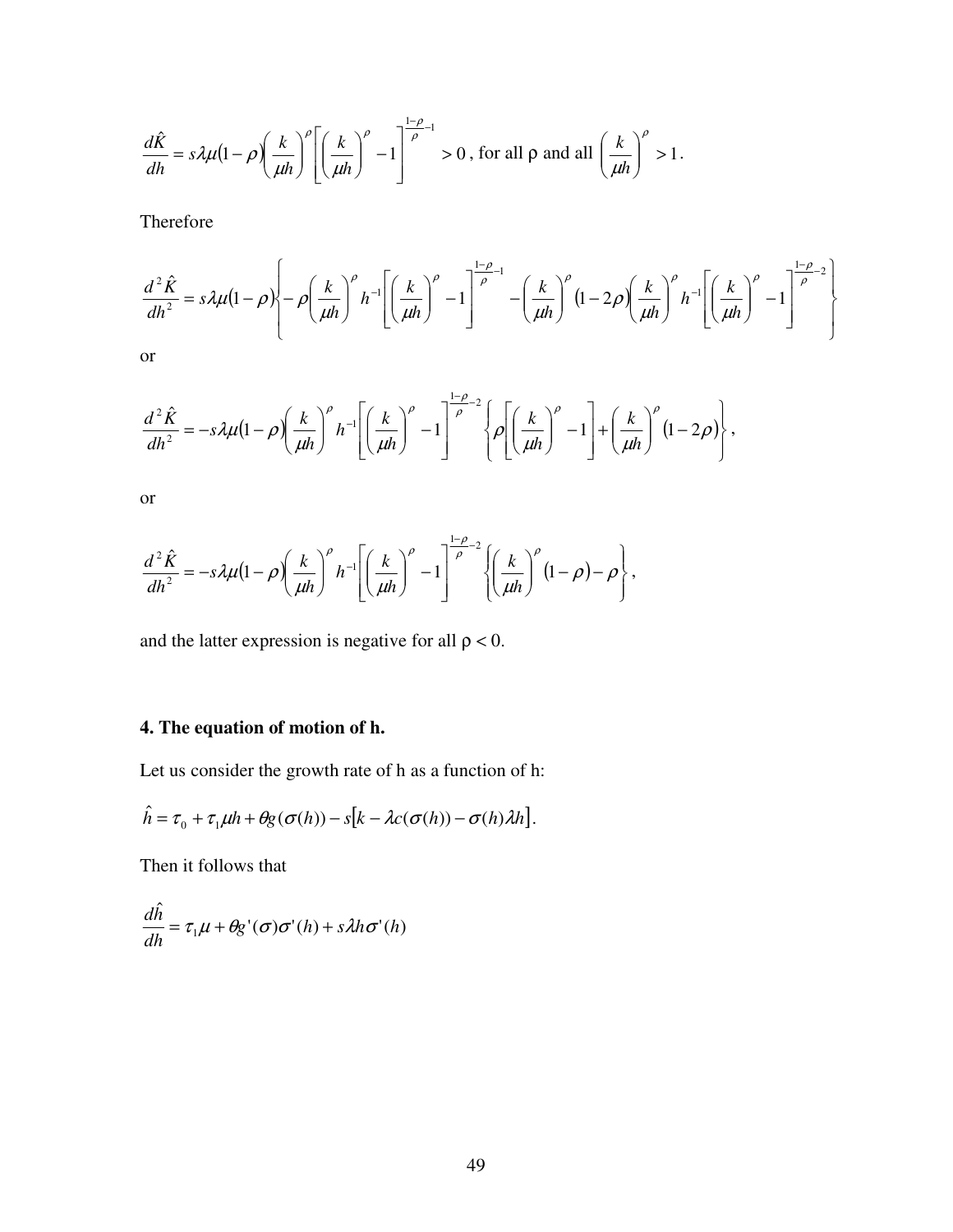If  $\rho < 0$  then as  $h \to k/\mu$ , then  $\hat{h} \to \infty$  and  $\frac{dn}{dt} \to -\infty$ *dh dh* ˆ , whereas as  $h \to \infty$ , then  $\hat{h} \to \infty$ 

and  $\frac{d\mathcal{H}}{d\mathcal{H}} \to \tau_1 \mu$  $\hat{h}$  $\rightarrow$ *dh*  $\frac{dh}{dt} \rightarrow \tau_1 \mu$ . Furthermore, if g is convex, then it follows from the properties of the

capital accumulation equation that  $\hat{h}$  is strictly convex for all  $\rho < 0$ .

#### **5. Dynamic stability of the model with endogenous** λ**.**

The elements of the Jacobian matrix of the dynamic system given by equations (16) and (20) are given by  $\hat{\phantom{a}}$ 

$$
\frac{\partial h}{\partial h} = \tau_1 \mu + \theta g' \sigma' + s[\lambda \sigma'(c' + h) + \lambda \sigma]
$$
  

$$
\frac{\partial \hat{h}}{\partial \lambda} = s[c(\sigma(h)) + \sigma(h)h] > 0
$$
  

$$
\frac{\partial \hat{\lambda}}{\partial h} = -(1 - \delta_2)\tau_1 < 0
$$
  

$$
\frac{\partial \hat{\lambda}}{\partial \lambda} = -\delta_1 \lambda < 0
$$

Only the first element cannot be definitely signed. However, since it was shown in the text that the  $\hat{h} = 0$  is positively sloped at the long-run equilibrium at E<sub>1</sub>, its sign must be negative, given the positive sign of ∂λ  $\frac{\partial \hat{h}}{\partial \rho}$ . It immediately follows that in the neighborhood of  $E_1$  the trace of the Jacobian is negative and its determinant is positive, satisfying the sufficient conditions for stability. It can also be shown that in the neighborhood of  $E<sub>2</sub>$ this stability condition is not satisfied.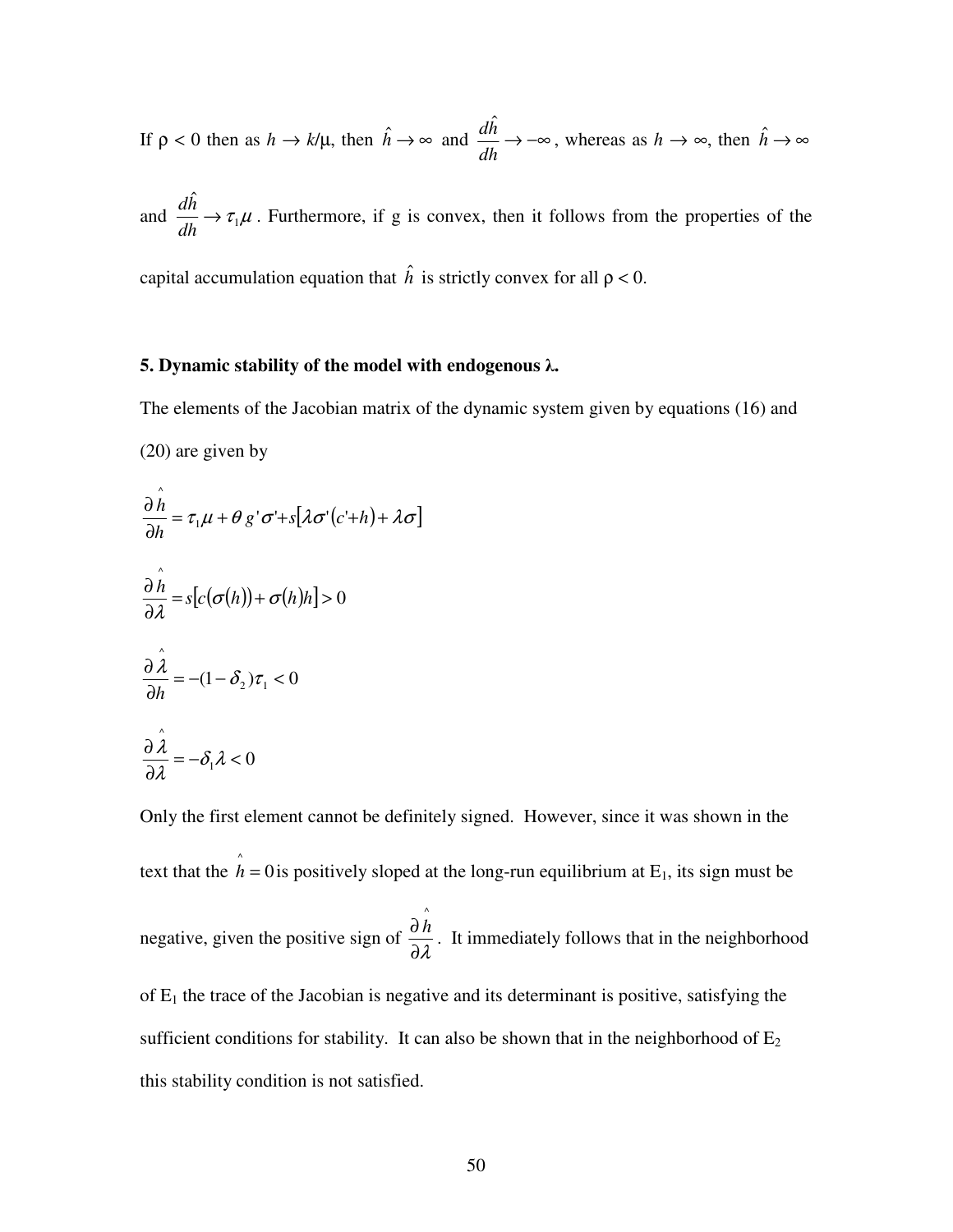#### **REFERENCES**

Aghion, Philippe and Howitt, Peter (1998). *Endogenous growth theory*, Cambridge, MA: MIT Press.

Benabou, Roland (1996). "Education, income distribution and growth: the local connection", NBER working paper.

Bowles, Samuel and Gintis, Herbert (1975). "The problem with human capital theory  $- a$ Marxian critique", *American Economic Review*, 65(2), May, 74-82.

Bowles, Samuel and Gintis, Herbert (1976). *Schooling in capitalist America*, New York: Basic Books.

Brooks, David (2000). *Bobos in paradise. The new upper class and how it got there*, New York: Touchstone Books, Simon and Schuster.

Duménil, Gérard and Lévy, Dominique (2003). "Technology and distribution: historical trajectories à la Marx", *Journal of Economic Behavior and Organization*, 52, 201-233.

Dutt, Amitava Krishna (1989). "Accumulation, distribution and inflation in a Marxian-Post Keynesian model with a rentier class", *Review of Radical Political Economics*, 21 (3), 18-26.

Dutt, Amitava Krishna (1990). *Growth, distribution and uneven development*, Cambridge*,* UK: Cambridge University Press.

Dutt, Amitava Krishna (2005). "Globalization, South-North migration and uneven development", in Partha Gangopadhyay and Manash Chatterji, eds., *Economics of Globalization*, Aldershot, UK: Ashgate, 115-129.

Dutt, Amitava Krishna (2010). "Keynesian growth theory in the  $21<sup>st</sup>$  century", in Philip Arestis and Malcolm Sawyer, eds., *Twenty-first Century Keynesian Economics*: *International Papers in Political Economy*, Houndmills and New York: Macmillan Palgrave, forthcoming.

Dutt, Amitava Krishna and Veneziani, Roberto (2010). "Education, growth and distribution: classical-Marxian economic thought and a simple model", University of Notre Dame and Queen Mary, London University.

Flaschel, Peter (2009). *Topics in classical Micro- and Macro-economics*, New York and Berlin: Springer.

Foley, Duncan K. (1986). *Understanding Capital*, Cambridge MA: Harvard University Press.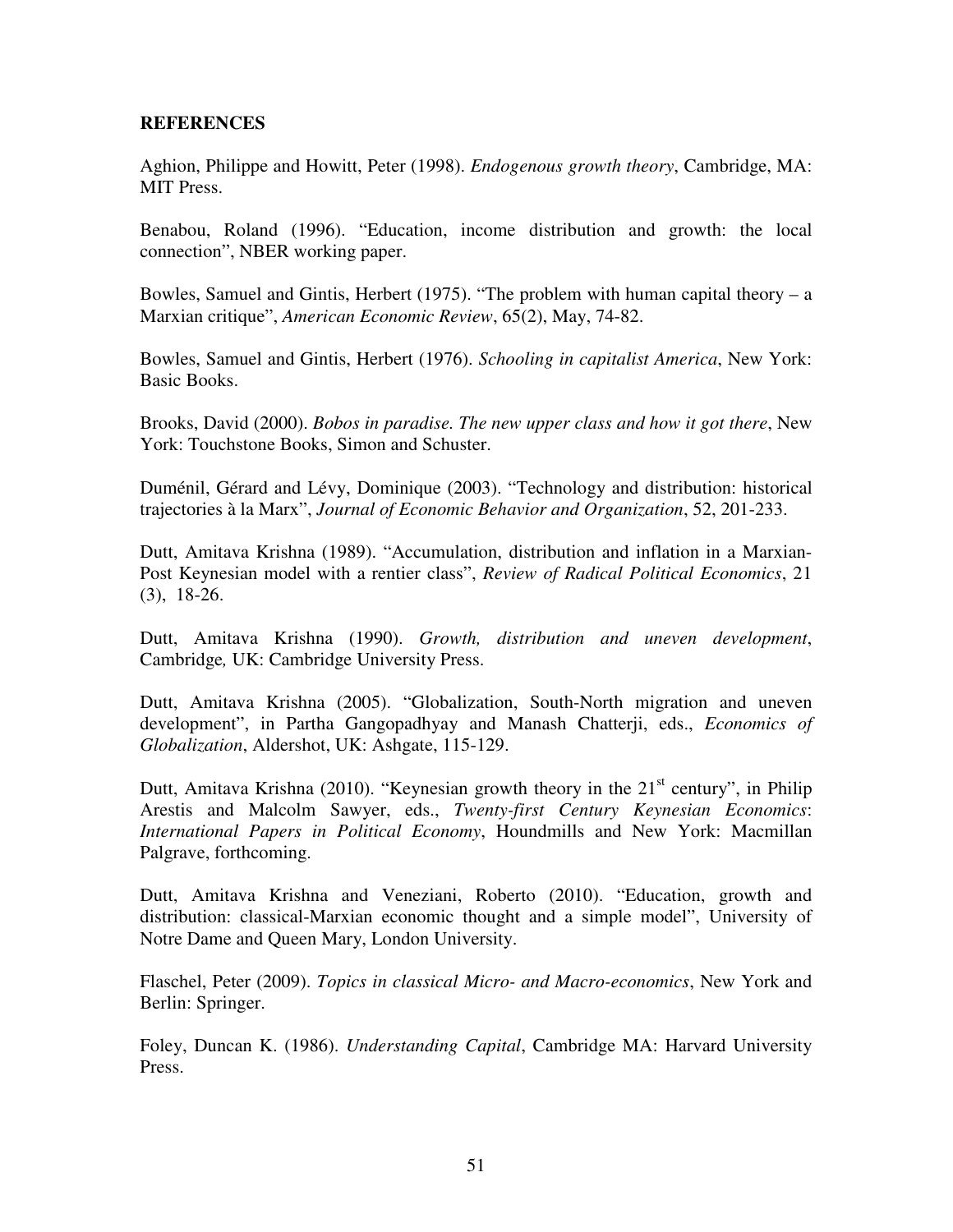Foley, Duncan K. (2003). "Endogenous technical change with externalities in a classical growth model", *Journal of Economic Behavior and Organization*, 52, 167-189.

Foley, Duncan K. and Michl, Thomas R. (1999). *Growth and distribution*. Cambridge, MA: Harvard University Press.

Giddens, Anthony (1973). *The class structure of the advanced societies*, London: Hutchison and Co.

Glyn, Andrew; Hughes, Alan; Lipietz, Alain; and Singh, Ajit (1990). "The rise and fall of the Golden Age", in Stephen A. Marglin and Juliet Schor, *The Golden Age of Capitalism. Reinterpreting the Postwar Experience*, Oxford: Clarendon Press.

Goodwin, Richard M. (1967) "A Growth Cycle", in C. H. Feinstein, ed., *Socialism, Capitalism and Economic Growth*, Cambridge: Cambridge University Press.

Lenin, Vladimir (1914-15). *Collected Works*, volume 21, Moscow: Progress Publishers, 1974.

Lipietz, Alain and Leborgne, Danièle (1996). "The social and economic impact of globalization", paper presented at a conference on Globalization: What it is and its implications, Sao Paulo, Brazil, http://lipietz.net/IMG/article\_PDF/article\_355.pdf, accessed May 20, 2010.

Lucas, Robert E. (1988). "On the mechanics of economic development", *Journal of Monetary Economics*, 22, 3-42.

Marglin, Stephen A. (1984). *Growth, distribution and prices*, Cambridge, Mass.: Harvard University Press.

Marx, Karl (1867). *Capital*, Vol. 1, Moscow: Progress Publishers, 1948.

Marx, Karl and Engels, Frederick (1975-2005). *Collected Works*, Moscow: Progress Publishers, London: Lawrence and Wishart, and New York: International Publishers.

McCulloch, John R. (1825). *The Principles of Political Economy*, 5<sup>th</sup> edition, Edinburgh: Adam and Charles Black, 1864.

O'Brien, D. P. (1975). *The classical economists*, Oxford: Clarendon Press.

O'Donnell, Mary G. (1985). *The educational thought of the classical political economists*, Lanham, New York and London: University Press of America.

Pasinetti, Luigi L. (1960). "A mathematical formulation of the Ricardian system", *Review of Economic Studies*, 27(2), 78-98.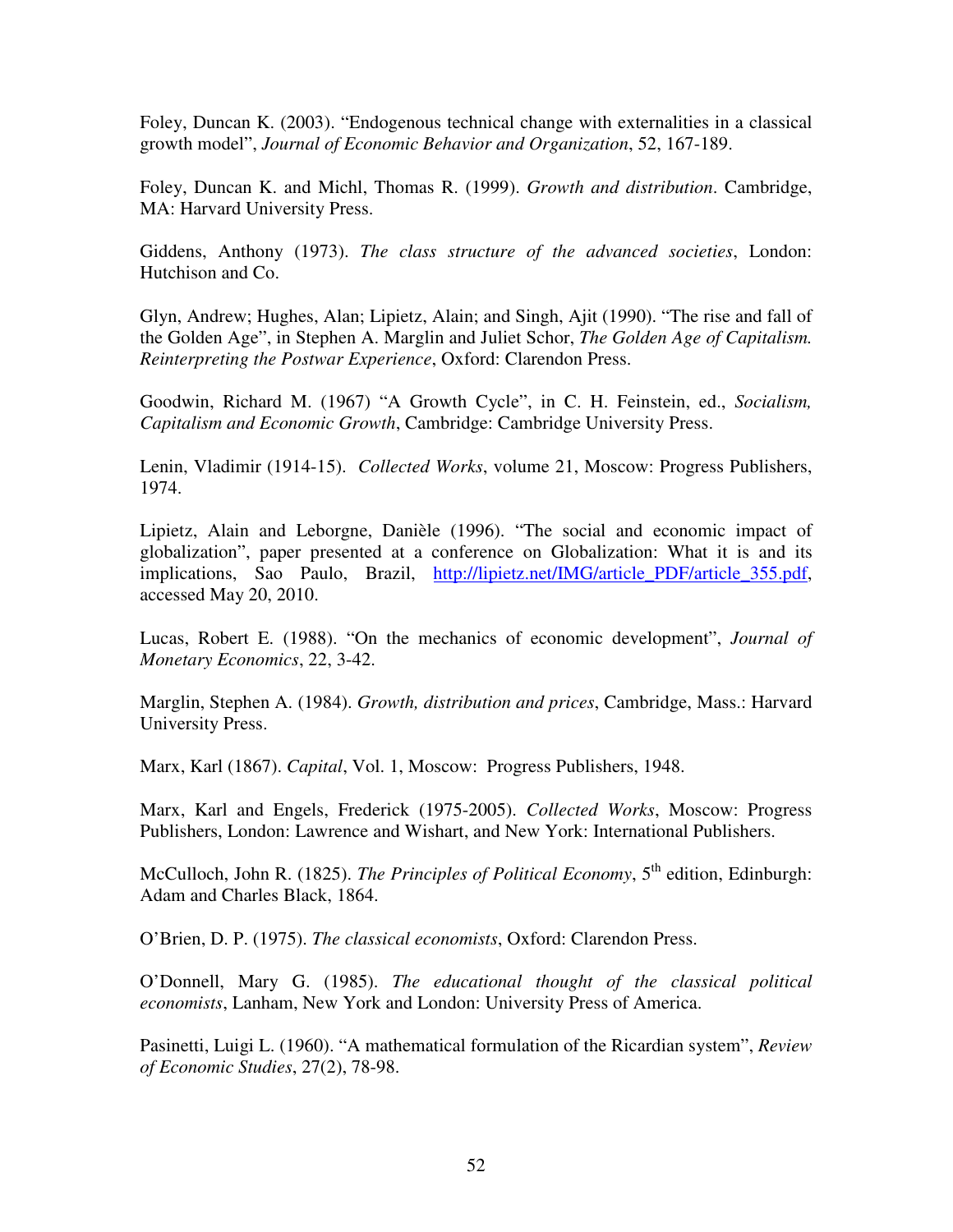Perotti, Roberto (1993). "Political equilibrium, distribution and growth", *Review of Economic Studies*, 60, 755-776.

Petith, Howard (2008). "Land, technical progress and the falling rate of profit", *Journal of Economic Behavior and Organization*, 66, 687-702.

Roemer, John E. (2006). *Democracy, education and equality*, Cambridge, UK: Cambridge University Press.

Smith, Adam, (1776). *An Inquiry into the Nature and Causes of the Wealth of Nations*, Volume 1, R. H. Campbell and A. S. Skinner, eds., *The Glasgow Edition of the Works and Correspondence of Adam Smith,* Vol. 2, Oxford: Oxford University Press, 1976.

Solow, Robert M. (1956). "A contribution to the theory of economic growth", *Quarterly Journal of Economics*, 70, 65-94.

Stokey, Nancy J. (1991). "Human capital, product quality and growth", *Quarterly Journal of Economics*, 106(2), May, 587-616.

Unger, Roberto (2007). *Free trade re-imagined*, Princeton, NJ: Princeton University Press.

Uzawa, Hirofumi (1965). "Optimum technical change in an aggregative model of growth", *International Economic Review*, 6(1), January, 18-31.

Veneziani, Roberto (2007). "Exploitation and time", *Journal of Economic Theory*, 132, 189-207.

Wood, Adrian (1994). *North-South Trade, Employment and Inequality*, Oxford: Oxford University Press.

Yoshihara, Naoki (2010). "Class and exploitation in general convex cone economies", *Journal of Economic Behavior and Organization*, forthcoming.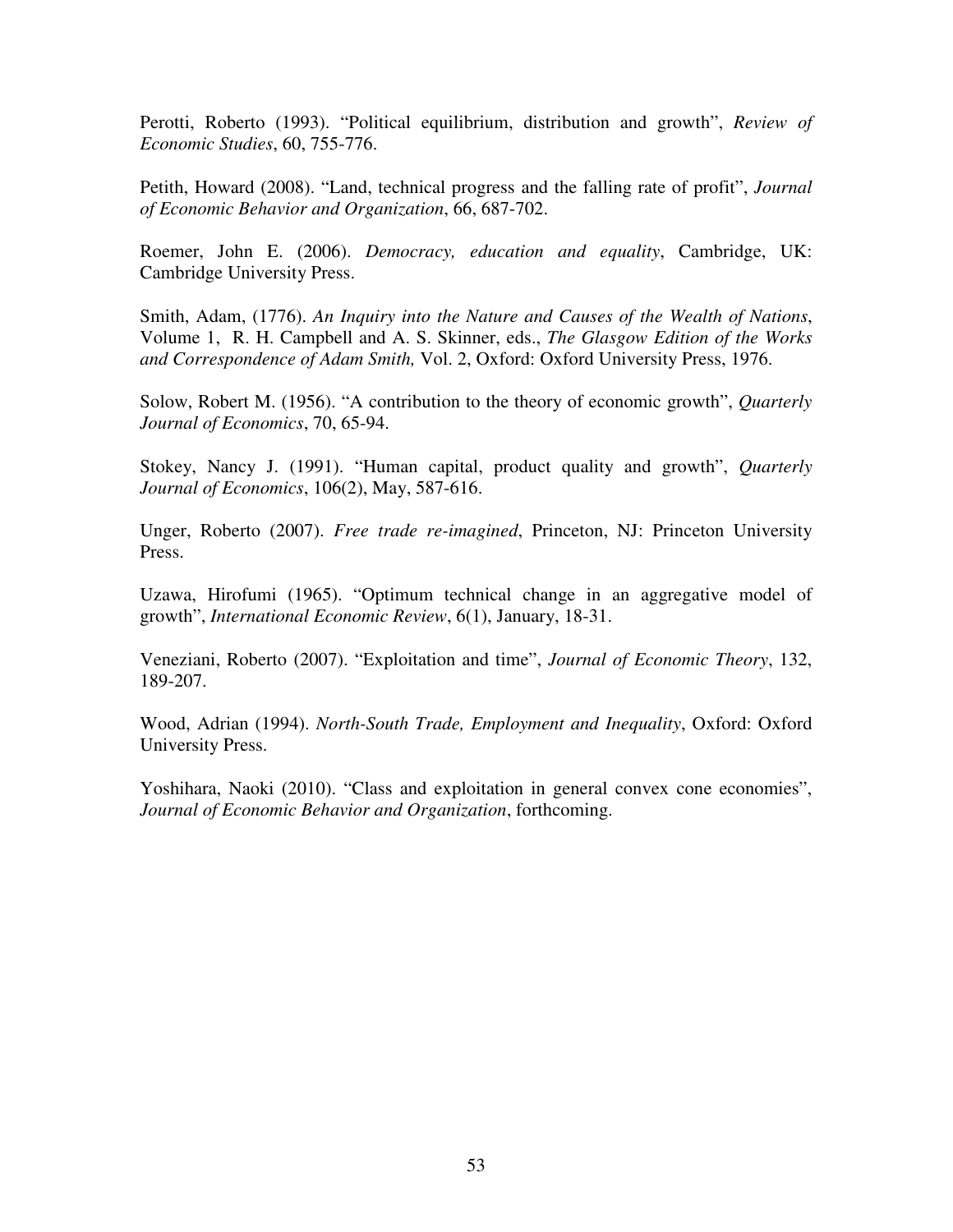#### **NOTES**

<sup>1</sup> Glyn et. al. (1990) argue that the slowdown in productivity growth after the late 1960s can be traced at least in part to the growing tendency, found even during the period of the Golden Age, to exclude the mass of unskilled workers from the search for new technologies, which was conducted in specialist divisions like research and development departments, while technological improvements require greater involvement of production workers. This exclusion can be explained partly by the adoption of organizational methods of command and control, and the slowdown of the expansion of education and skill formation among workers. Lipietz and Leborgne (1996) link these economic problems with the abandonment of investment in education.

 $2$  Marx, for instance, argued that education would not have a positive effect of wages when the educated labor became unemployed due to the introduction of machinery because the skilled unemployed would bid down wages competing for the remaining jobs (Marx and Engels, 1975-2005, Vol. VI, p. 427).

 $3$  See, for example, the classic analyses by Goodwin (1967) and Foley (1986) More recent contributions include Flaschel (2009). The focus on the capitalist/workers divide is motivated by the centrality of exploitation theory in the Marxian approach. For a thorough, recent analysis of the relation between exploitation and distributive issues, see Veneziani (2007) and Yoshihara (2010).

<sup>4</sup> See Pasinetti (1960) for a classic treatment. Recent models including land and natural resources in a classical-Marxian vein include Foley and Michl (1999), Foley (2003) and Petith (2008).

 $5$  See Dutt (1989).

<sup>6</sup> It may be noted that both the classical-Marxian and neoclassical approaches to growth assume that all saving is automatically invested, so that there are no problems due to the lack of sufficient aggregate demand for goods.

<sup>7</sup> See O'Donnell (1985) for a review of classical ideas on education, and Dutt and Veneziani (2010) for a more systematic discussion of classical ideas on the role of education in growth and distribution. The latter work also develops a simpler and specialized version of the model developed more rigorously in the rest of this paper.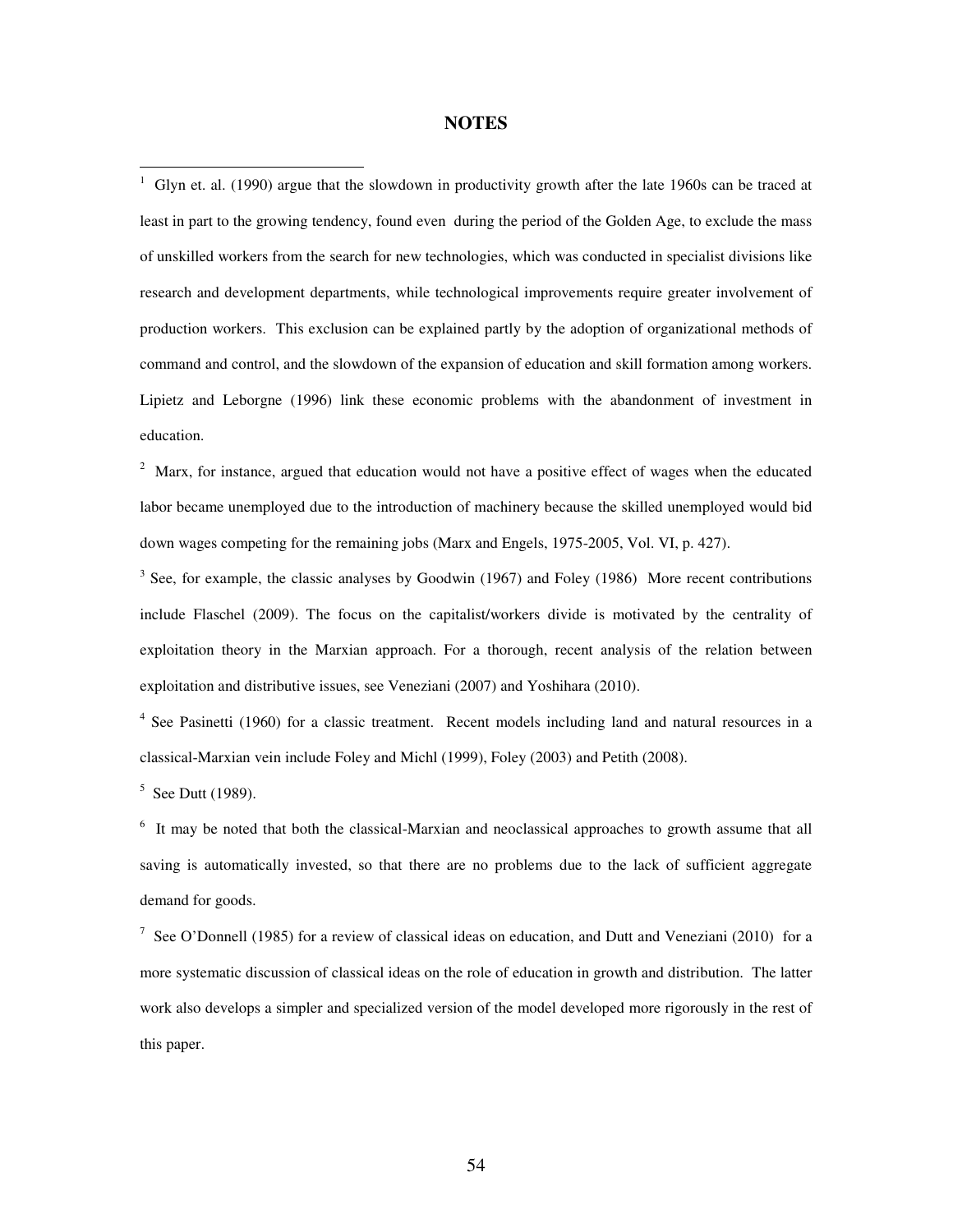8 Roemer (2006) also develops a model with optimizing individuals, human capital accumulation and voting for educational funding with two parties to show how, depending on the degree of altruism and educational technology, a variety of outcomes with different implications for the evolution of inequality are possible.

<sup>9</sup> A recent text on growth theory written mainly from a classical-Marxian perspective, by Foley and Michl (1999) has no discussion of the role of education in economic growth. We are, in fact, unaware of any heterodox dynamic model of growth and distribution, let alone a classical-Marxian one, which analyzes the role of education, apart from a post-Keynesian model in Dutt (2010).

<sup>10</sup> All our main results can be generalized to the case with  $\rho > 0$ , provided elasticity of substitution is sufficiently low.

 $11$  For a complete formal derivation, see the Appendix.

 $12$  This is the standard interpretation of the classical-Marxian approach to growth adopted in most the literature mention earlier, including Goodwin (1967), Marglin (1984), Dutt (1990), Foley and Michl (1999) and Duménil and Lévy (2003). Some of these contributions refer to the approach as the neo-Marxian one.

<sup>13</sup> Of course, in the short run, given *H* and *L*, the skill composition of the labor force determines σ.

 $14$  This specification may be compared with similar specifications in the neoclassical literature on education, innovation and economic growth. Uzawa's (1965) pioneering model of education and economic growth assumes that the rate of labor productivity growth is a positive function of the ratio of employment in the education sector to the total labor force, Lucas's (1988) formulation assumes that the change in human capital (which increases labor productivity in production) depends positively on the stock of human capital and on the time workers spend on education as a ratio of total labor time. Our formulation is different from these formulations in that we not have a separate education sector and do not consider the proportion of time a worker spends on education (in comparison to time spent in productive employment), but is similar in that it makes productivity growth depend positively on the size of the educated labor force in relation to the size of the economy (measured by capital stock rather than the labor force, since we allow for unemployment), and an index of labor productivity. Our analysis is also similar to that of Aghion and Howitt (1998) who assume that the (expected) rate of arrival of new innovations depends positively on the level of employment in the research and development sector (the size of the economy being fixed because